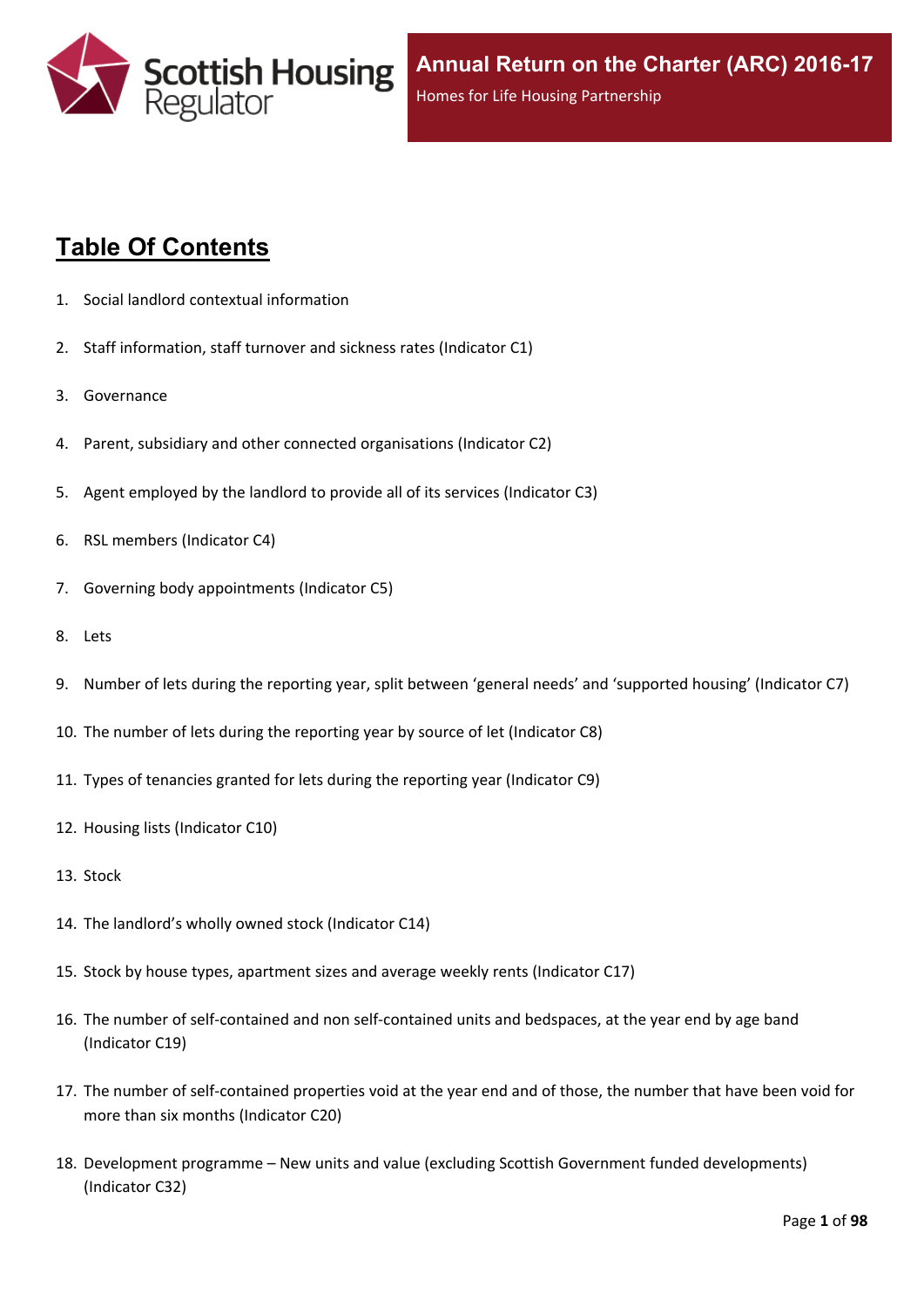

- 19. Comments (Social landlord contextual [information\)](#page-25-0)
- 20. Overall [satisfaction](#page-26-0)
- 21. [Percentage](#page-27-0) of tenants satisfied with the overall service provided by their landlord (Indicator 1)
- 22. Comments (Overall [satisfaction\)](#page-29-0)
- 23. The [Customer/Landlord](#page-30-0) relationship
- 24. Ethnic origins and disability details of service users, staff and for RSLs only, [governing](#page-31-0) body members (Indicator [2\)](#page-31-0)
- 25. [Percentage](#page-33-0) of tenants who feel their landlord is good at keeping them informed about their services and [decisions](#page-33-0) [\(Indicator](#page-33-0) 3)
- 26. Percentage of tenants satisfied with the [opportunities](#page-34-0) given to them to participate in their landlord's decision making [processes](#page-34-0) (Indicator 6)
- 27. Comments (The customer / landlord [relationship\)](#page-35-0)
- 28. Housing Quality and [Maintenance](#page-36-0)
- 29. Quality of [Housing](#page-37-0)
- 30. Scottish Housing Quality [Standard](#page-38-0) (SHQS) [–](#page-38-0) Stock condition survey [information](#page-38-0) (Indicator C24)
- 31. Scottish Housing Quality [Standard](#page-40-0) (SHQS) [–](#page-40-0) Stock summary [\(Indicator](#page-40-0) C25)
- 32. Scottish Housing Quality [Standard](#page-42-0) (SHQS) [–](#page-42-0) Stock failing by criterion [\(Indicator](#page-42-0) C26)
- 33. Scottish Housing Quality [Standard](#page-43-0) (SHQS) [–](#page-43-0) Working towards the standard [\(Indicator](#page-43-0) C27)
- 34. Scottish Housing Quality Standard (SHQS) [\(Indicator](#page-45-0) C28.1)
- 35. Scottish Housing Quality [Standard](#page-46-0) (SHQS) [–](#page-46-0) [Abeyances](#page-46-0) at the year end (Indicator C28.2)
- 36. Scottish Housing Quality [Standard](#page-47-0) (SHQS) [–](#page-47-0) Actual and projected investment by [criteria/element](#page-47-0) (Indicator C29)
- 37. [Percentage](#page-48-0) of stock meeting the Scottish Housing Quality Standard (SHQS) (Indicator 7)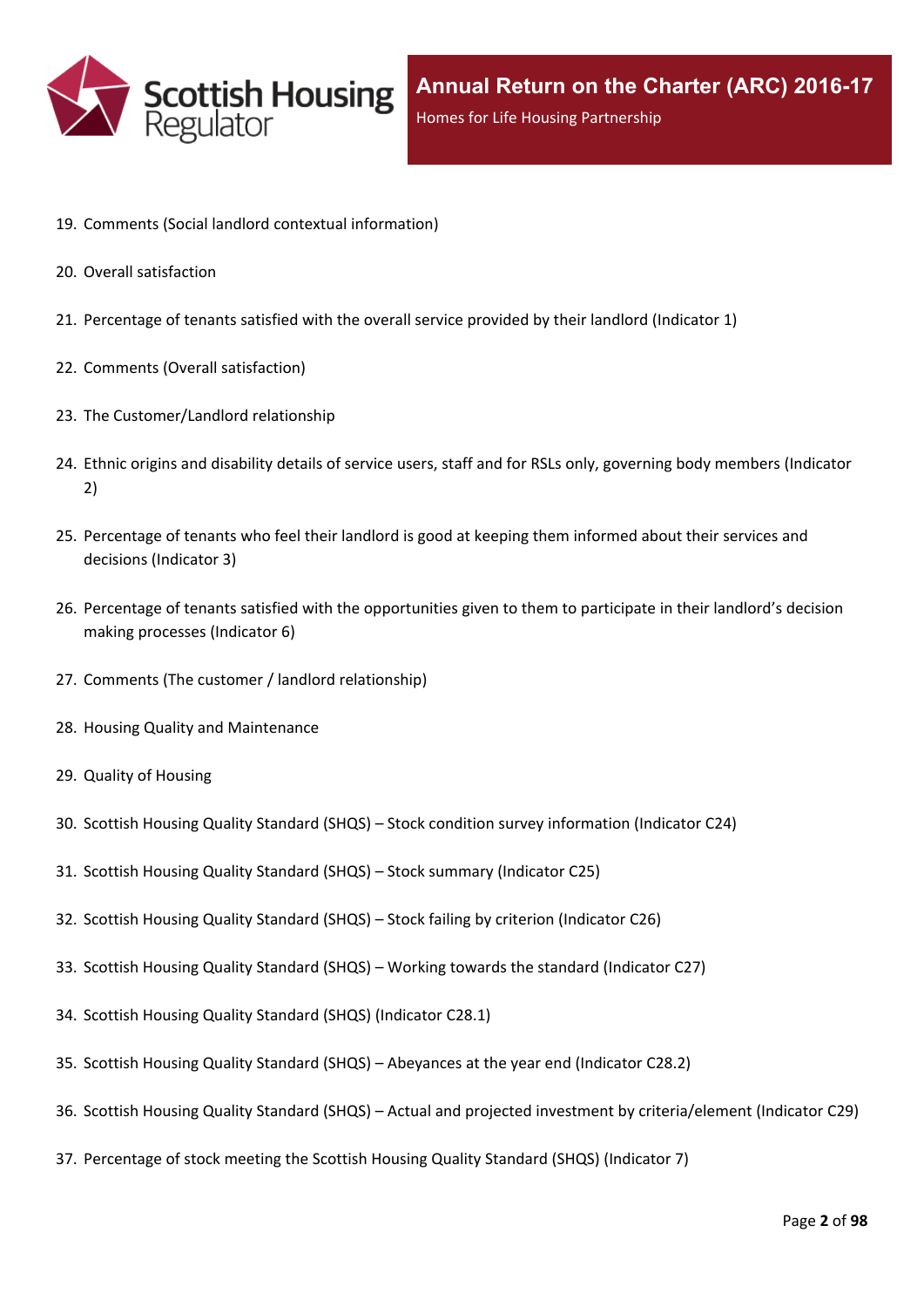

- 38. Percentage of properties at or above the [appropriate](#page-49-0) NHER or SAP ratings specified in element 35 of the SHQS, as at 31 March each year [\(Indicator](#page-49-0) 8)
- 39. [Percentage](#page-50-0) of tenants satisfied with the standard of their home when moving in (Indicator 9)
- 40. [Percentage](#page-51-0) of tenants satisfied with the quality of their home (Indicator 10)
- 41. Repairs, Maintenance & [Improvements](#page-52-0)
- 42. Average number of reactive repairs [completed](#page-53-0) per occupied property (Indicator C13)
- 43. Average length of time taken to complete [emergency](#page-54-0) repairs (Indicator 11)
- 44. Average length of time taken to complete [non-emergency](#page-55-0) repairs (Indicator 12)
- 45. [Percentage](#page-56-0) of reactive repairs carried out in the last year completed right first time (Indicator 13)
- 46. Percentage of repairs [appointments](#page-57-0) kept (Indicator 14)
- 47. [Percentage](#page-58-0) of properties that require a gas safety record which had a gas safety check and record completed by the [anniversary](#page-58-0) date (Indicator 15)
- 48. Percentage of tenants who have had repairs or [maintenance](#page-59-0) carried out in last 12 months satisfied with the repairs and [maintenance](#page-59-0) service (Indicator 16)
- 49. Comments (Housing quality and [maintenance\)](#page-60-0)
- 50. [Neighbourhood](#page-61-0) and Community
- 51. Estate [Management,](#page-62-0) anti-social behaviour, neighbour nuisance and tenancy disputes
- 52. [Percentage](#page-63-0) of 1st and 2nd stage complaints resolved by the landlord (Indicators 4 & 5)
- 53. Percentage of tenants satisfied with the management of the [neighbourhood](#page-66-0) they live in (Indicator 17)
- 54. [Percentage](#page-67-0) of tenancy offers refused during the year (Indicator 18)
- 55. [Percentage](#page-68-0) of anti-social behaviour cases reported in the last year which were resolved within locally agreed targets [\(Indicator](#page-68-0) 19)
- 56. [Percentage](#page-69-0) of the court actions initiated which resulted in eviction and the reasons for eviction (Indicator 24)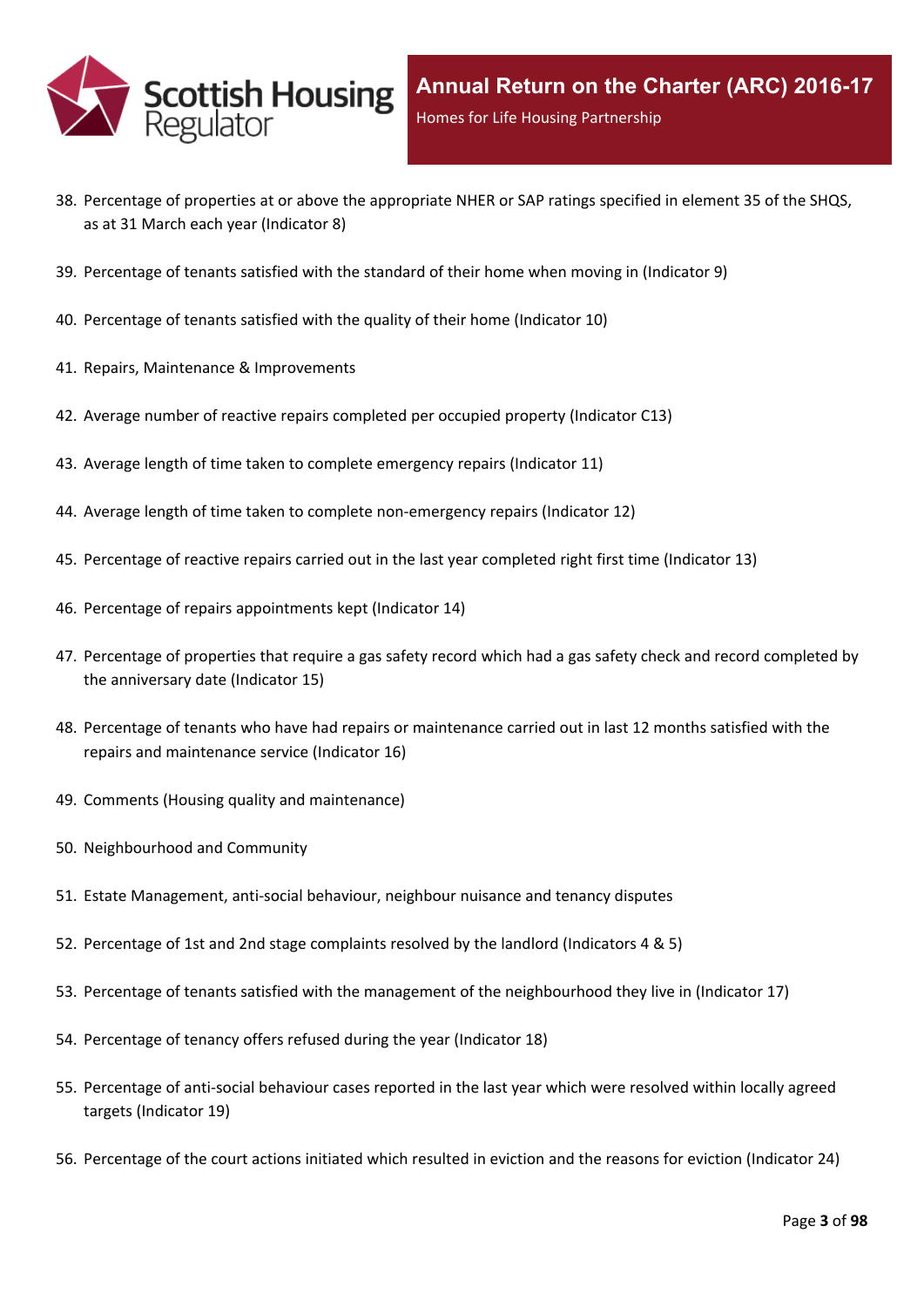

- 57. [Abandoned](#page-70-0) properties (Indicator C11)
- 58. Number of notices of [proceedings](#page-71-0) issued and court action initiated (Indicator C12)
- 59. Comments [\(Neighbourhood](#page-72-0) & community)
- 60. Access to [housing](#page-73-0) and support
- 61. [Housing](#page-74-0) Options and Access to Social Housing
- 62. [Percentage](#page-75-0) of lettable houses that became vacant in the last year (Indicator 21)
- 63. Average time to re-let [properties](#page-76-0) in the last year (Indicator 35)
- 64. Percentage of approved [applications](#page-77-0) for medical adaptations completed during the reporting year and the average time to complete [applications](#page-77-0) (Indicators 22 & 23)
- 65. [Percentage](#page-78-0) of new tenancies sustained for more than a year, by source of let (Indicator 20)
- 66. [Comments](#page-80-0) (Access to housing and support)
- 67. Getting good value from rents and service [charges](#page-81-0)
- 68. Value for [money](#page-82-0)
- 69. [Percentage](#page-83-0) of tenants who feel that the rent for their property represents good value for money (Indicator 29)
- 70. [Percentage](#page-84-0) of factored owners satisfied with the factoring service they receive (Indicator 33)
- 71. Rents and service [charges](#page-85-0)
- 72. Rent collected as [percentage](#page-86-0) of total rent due in the reporting year (Indicator 30)
- 73. Gross rent arrears (all tenants) as at 31 March each year as a [percentage](#page-87-0) of rent due for the reporting year [\(Indicator](#page-87-0) 31)
- 74. Average annual [management](#page-88-0) fee per factored property (Indicator 32)
- 75. [Percentage](#page-89-0) of rent due lost through properties being empty during the last year (Indicator 34)
- 76. Rent increase [\(Indicator](#page-90-0) C21)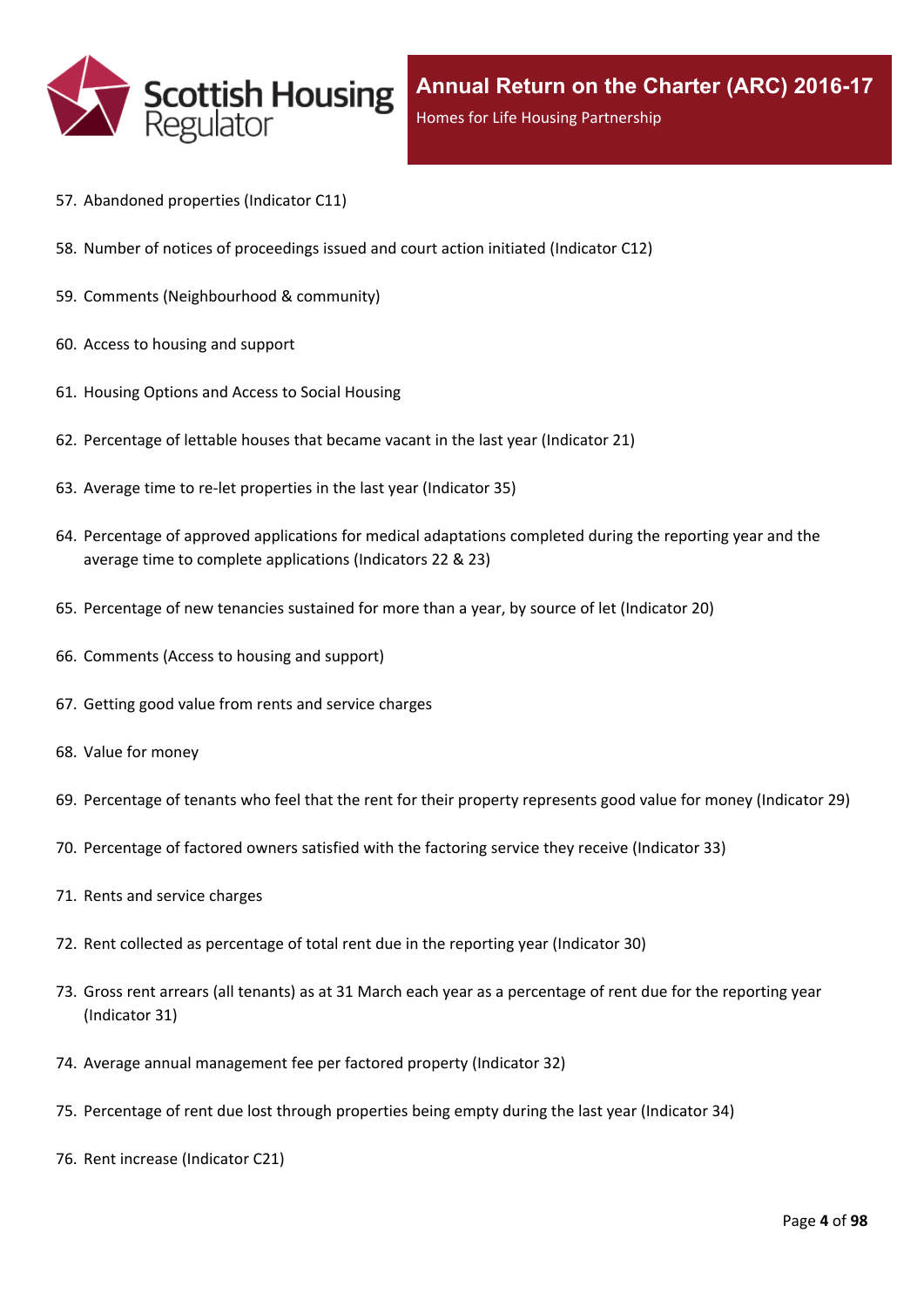

- 77. The number of [households](#page-91-0) for which landlords are paid housing costs directly and the total value of payments received in the reporting year [\(Indicator](#page-91-0) C22)
- 78. Amount and [percentage](#page-92-0) of former tenant rent arrears written off at the year end (Indicator C23)
- 79. [Comments](#page-93-0) (Getting good value from rents and service charges)
- 80. Other [Customers](#page-94-0)
- 81. [Gypsies/travellers](#page-95-0) [–](#page-95-0) Average weekly rent per pitch [\(Indicator](#page-95-0) 36)
- 82. For those who [provide](#page-96-0) sites [–](#page-96-0) percentage of [gypsies/travellers](#page-96-0) satisfied with the landlord's management of the site [\(Indicator](#page-96-0) 37)
- 83. Comments (Other [customers\)](#page-97-0)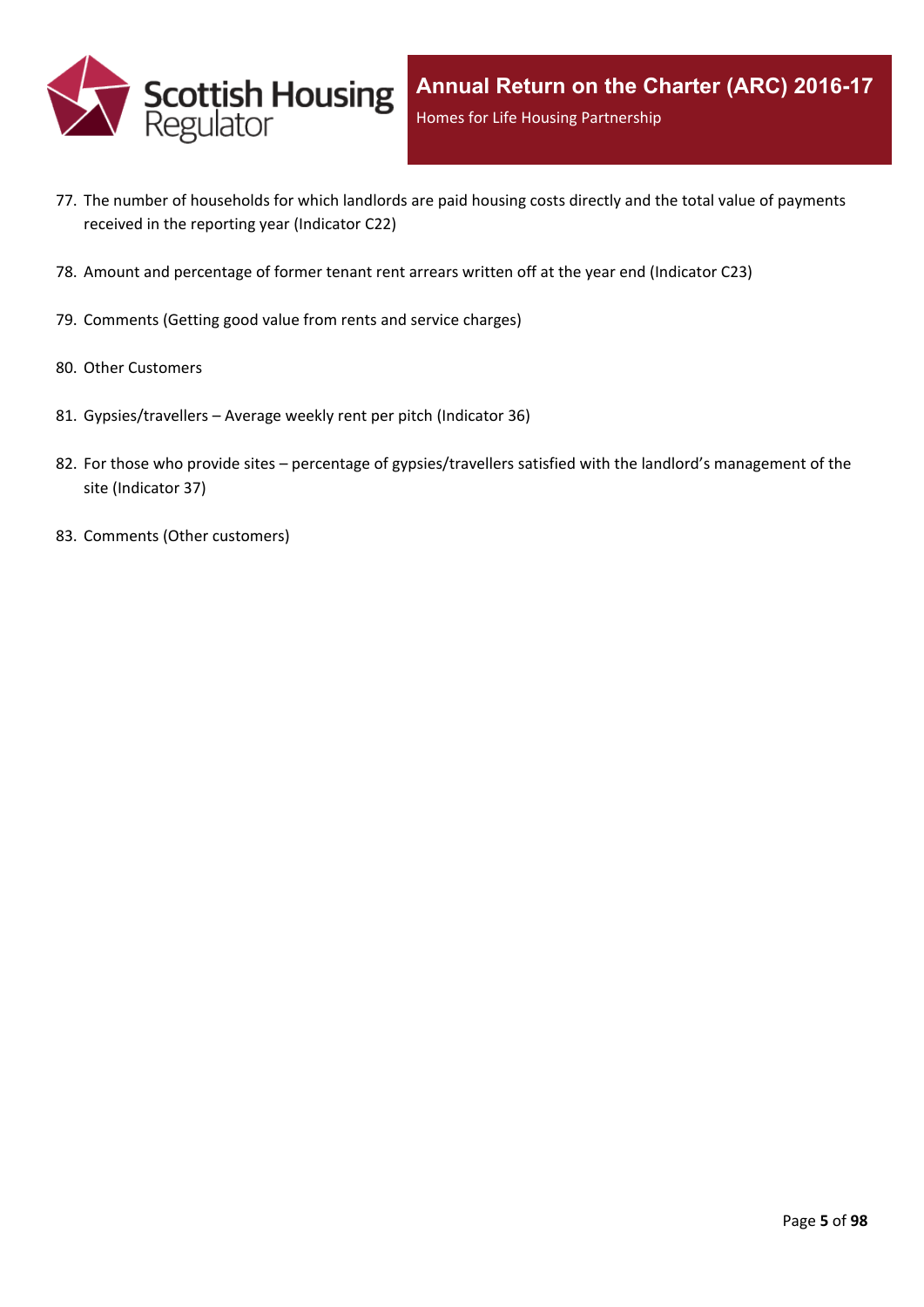

### <span id="page-5-0"></span>*Social landlord contextual information*

The information you give us here will allow us to build a profile of you as a landlord and the housing sector. We **will use this information to assess performance against the Charter.**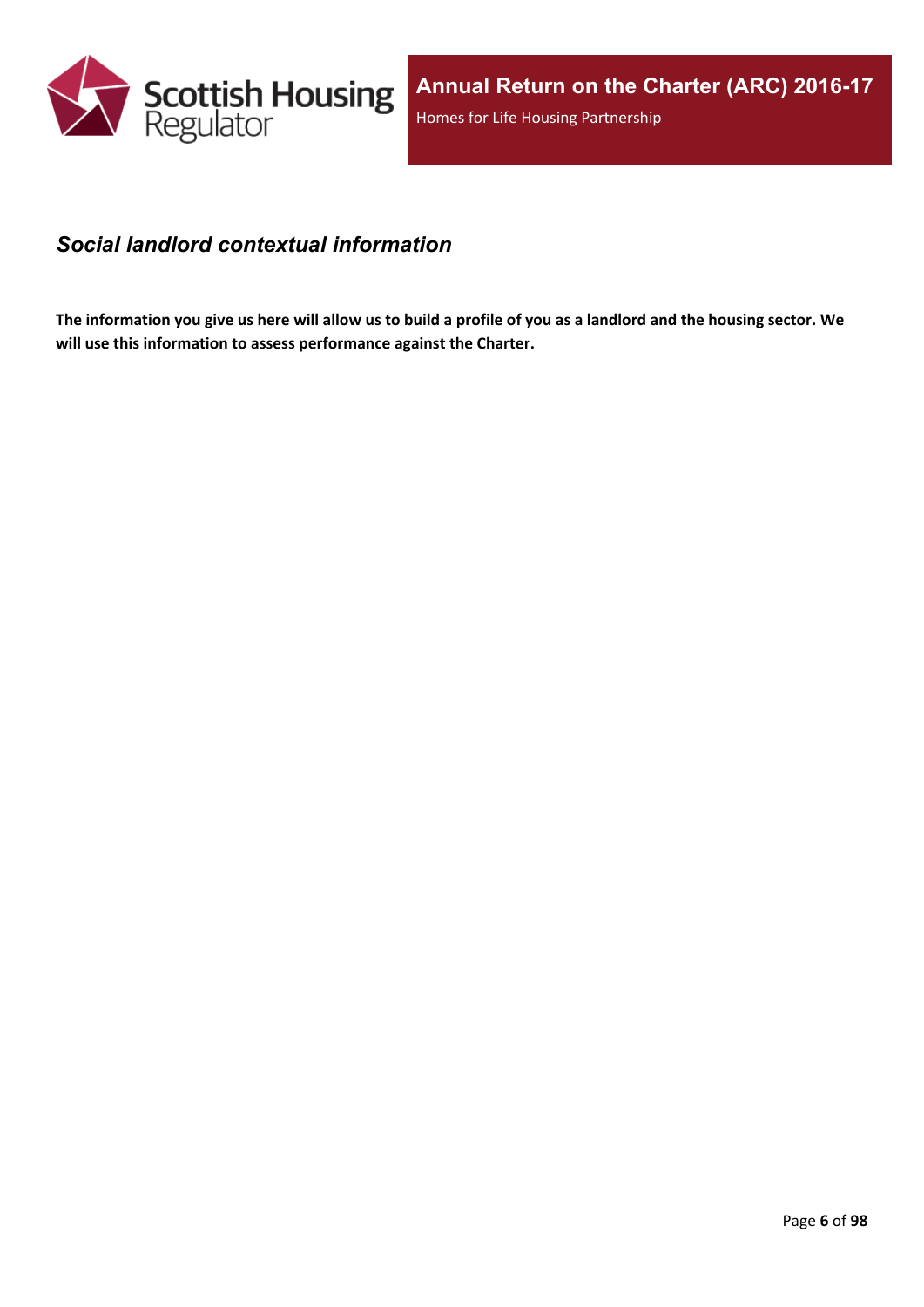

### <span id="page-6-0"></span>*Staff information, staff turnover and sickness rates (Indicator C1)*

The information you give us here will allow us to build a profile of you as a landlord and the housing sector. We **will use this information to assess performance against the Charter.**

| C1.2 Staff employed by the RSL:<br>C1.2.1 the number of senior staff                       |                                                                                             | $\overline{2}$   |
|--------------------------------------------------------------------------------------------|---------------------------------------------------------------------------------------------|------------------|
| C1.1 the name of Chief Executive                                                           | George Russell                                                                              |                  |
| C1.2.2 the number of office based staff                                                    |                                                                                             | 3                |
| C1.2.3 the number of care / support staff                                                  |                                                                                             | $\pmb{0}$        |
| C1.2.4 the number of concierge staff                                                       |                                                                                             | $\pmb{0}$        |
| C1.2.5 the number of direct labour staff                                                   |                                                                                             | 0.14             |
| C1.2.6 the total number of staff                                                           |                                                                                             | 5.14             |
| C1.3 Staff turnover and sickness absence:                                                  | C1.3.1 the percentage of senior staff turnover in the year to the end of the reporting year | $\mathbf 0$      |
| C1.3.2 the percentage of total staff turnover in the year to the end of the reporting year |                                                                                             | $\boldsymbol{0}$ |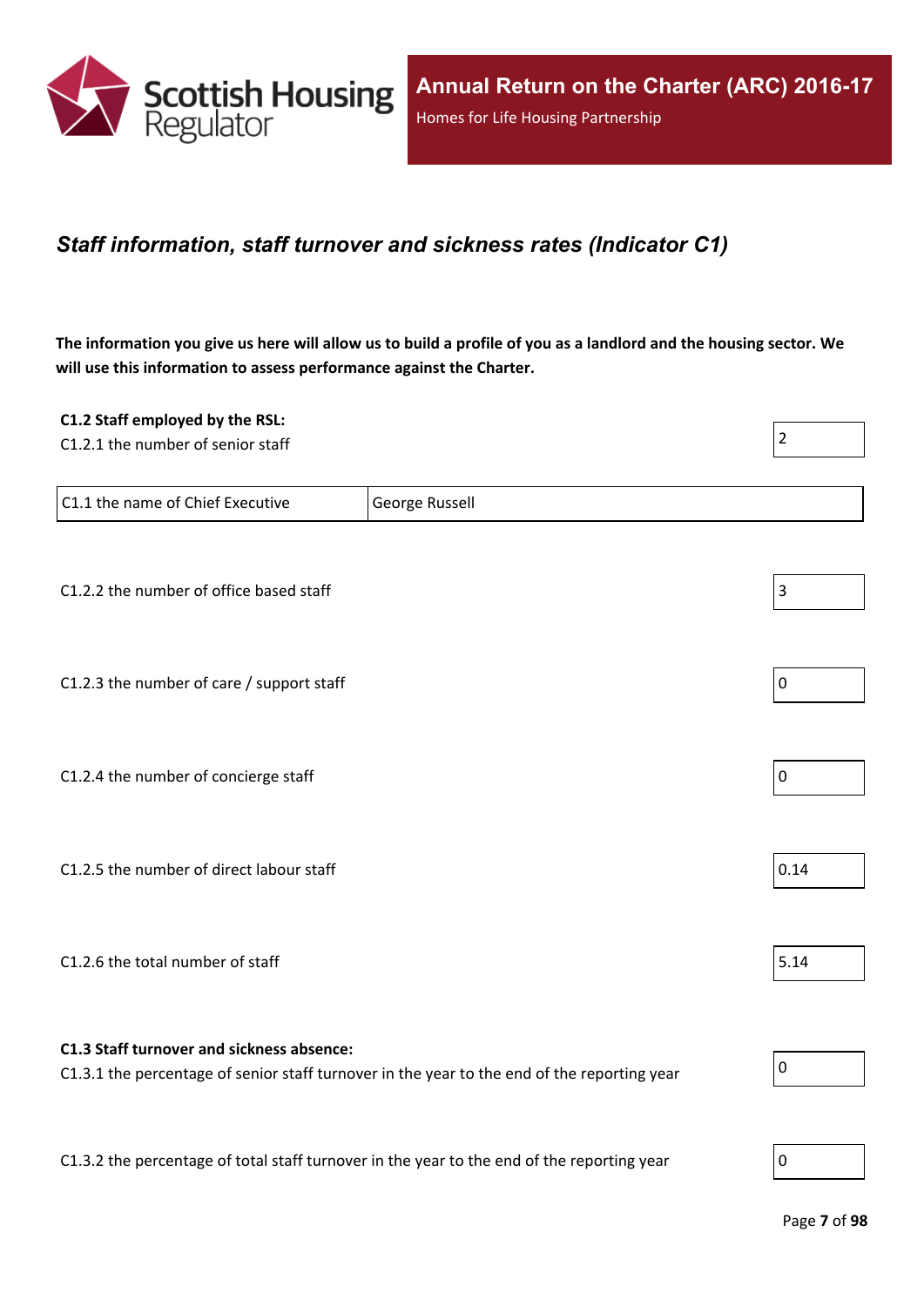

C1.3.3 the percentage of days lost through staff sickness absence in the reporting year  $1.04$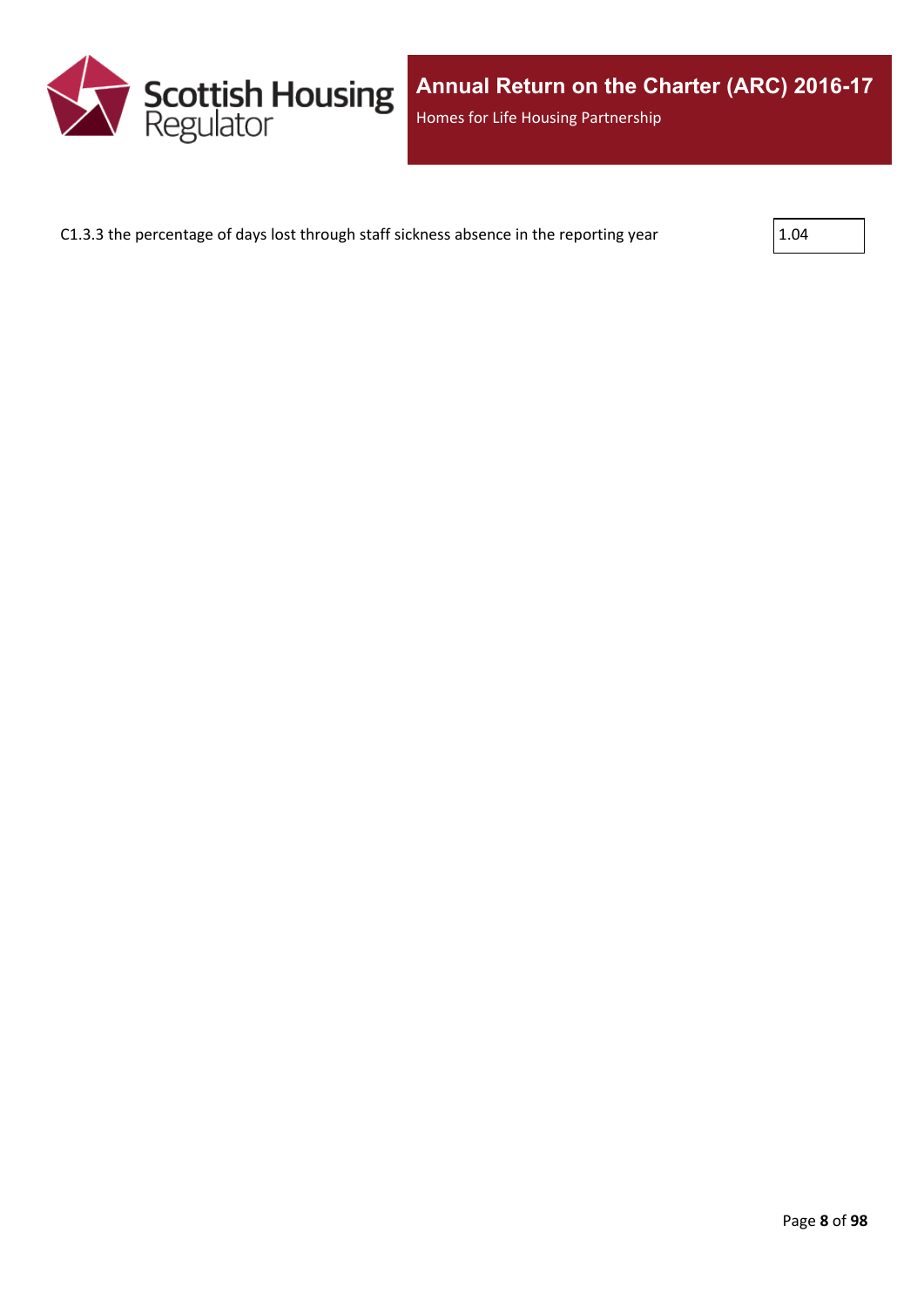

**Annual Return on the Charter (ARC) 2016-17** Homes for Life Housing Partnership

### <span id="page-8-0"></span>*Governance*

The information you give us here will tell us about your governing body and how your organisation is structured.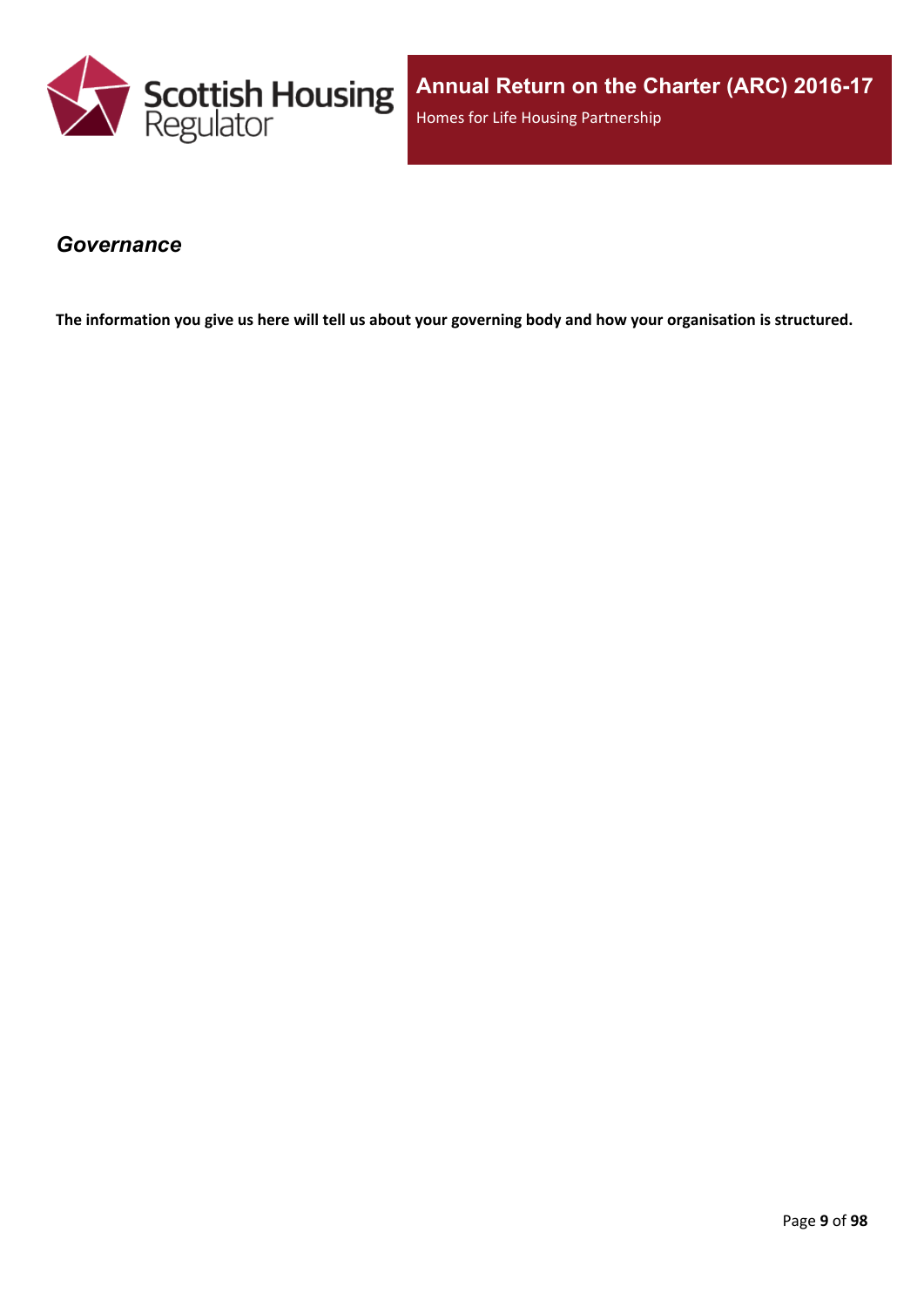

### <span id="page-9-0"></span>*Parent, subsidiary and other connected organisations (Indicator C2)*

#### **If parent organisation**

| $\mathsf{C2.1}$                             | C2.1.2 | C2.1.3         | C2.1.4                |
|---------------------------------------------|--------|----------------|-----------------------|
| Homes for Life Development   Not Registered |        | Not Charitable | commercial activities |

#### **C2.2 If subsidiary of another organisation, please state:**

C2.2.1 the name of the parent organisation

C2.2.2 the address of the parent organisation

**If connected with another organisation, please state:**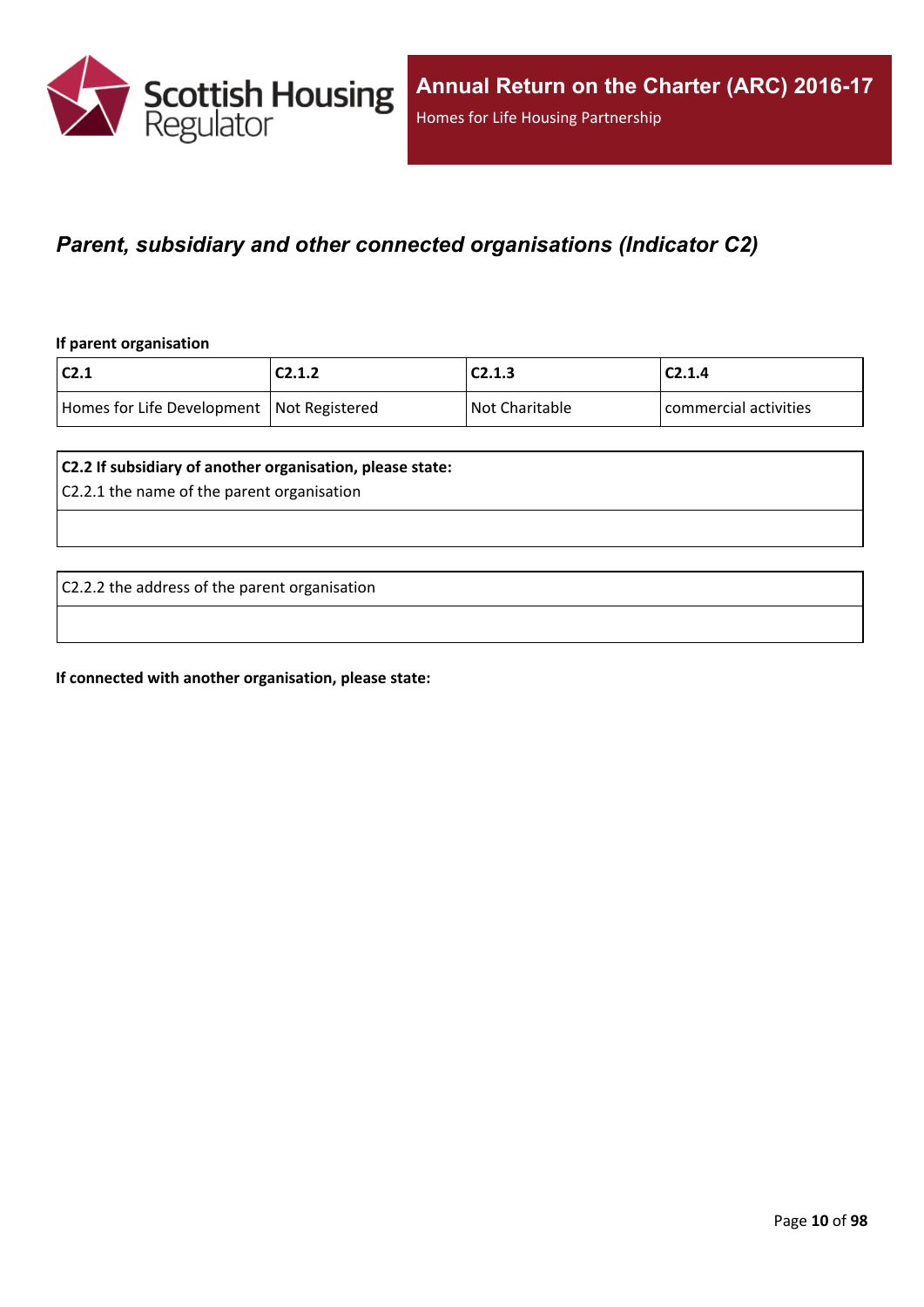

### <span id="page-10-0"></span>*Agent employed by the landlord to provide all of its services (Indicator C3)*

**If an agent is employed by the landlord to provide all its services, please state:**

#### **(i) the name of the organisation**

#### **(ii) contact details of the organisation**

C3.1 The name of organisation

C3.2.3 surname

C3.2 Contact name: C3.2.1 title (Select) C3.2.2 forename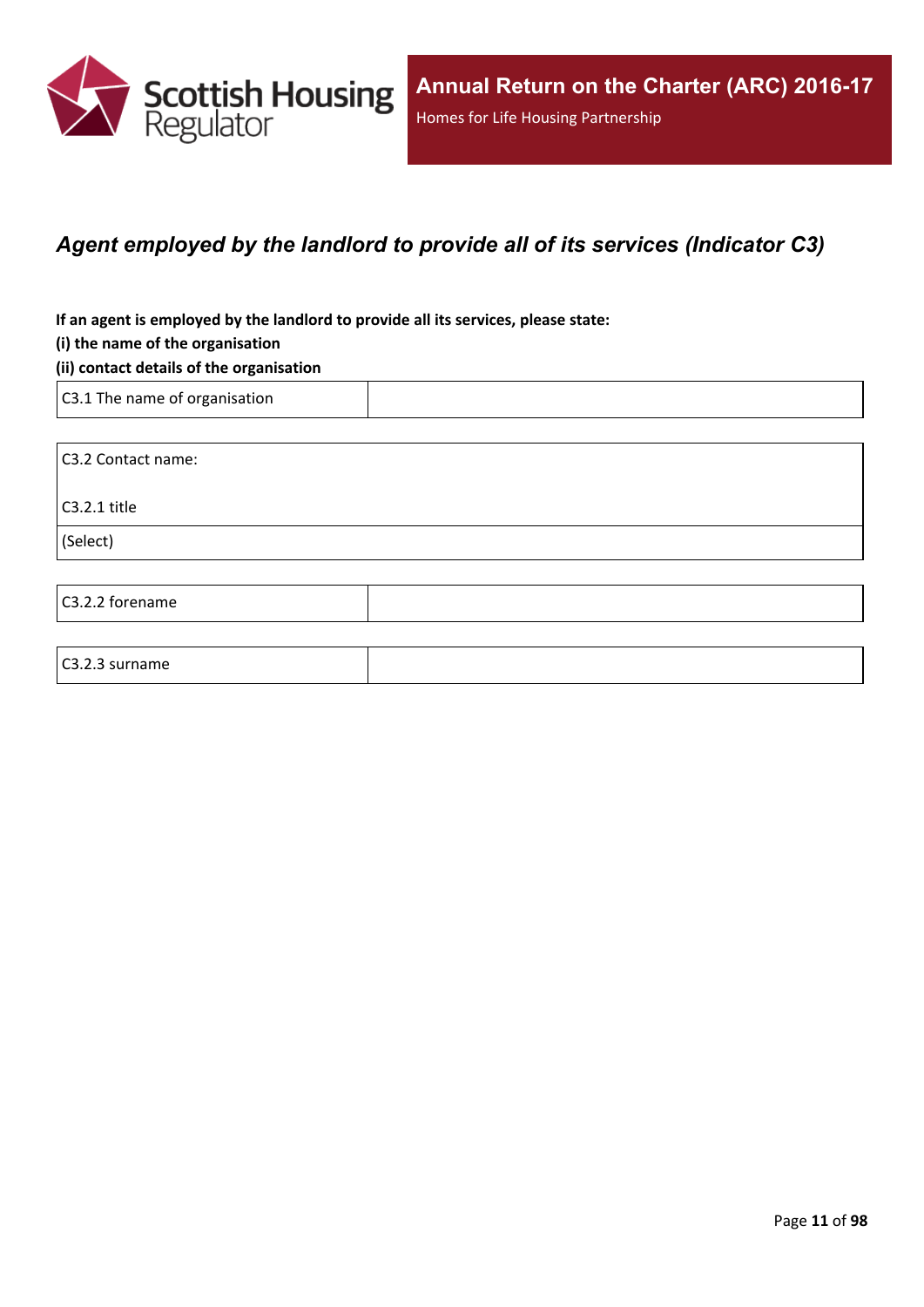

**Annual Return on the Charter (ARC) 2016-17** Homes for Life Housing Partnership

### <span id="page-11-0"></span>*RSL members (Indicator C4)*

**Please state:**

C4.1 The total number of RSL members as at the time of the last Annual General Meeting 2144

C4.2 The number of members attending last RSL Annual General Meeting  $\vert$  18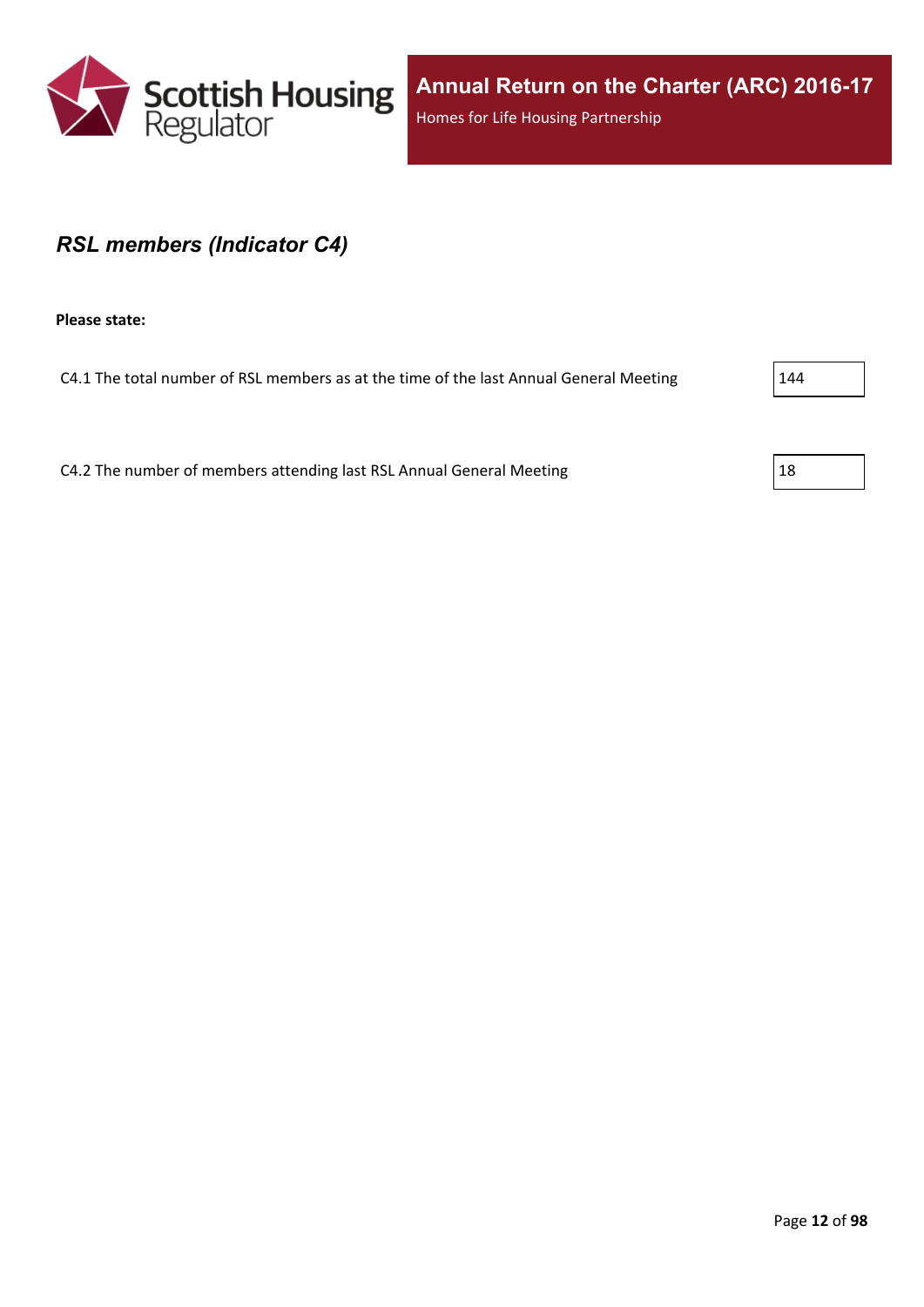

## <span id="page-12-0"></span>*Governing body appointments (Indicator C5)*

**Please state:**

C5.1 The number of governing body vacancies at last Annual General Meeting  $\vert$  7

C5.2 The number of candidates for the vacancies  $\vert$ 3

C5.3 The number of vacancies filled  $\sqrt{3}$ 

|--|

| Page 13 of 98 |  |  |
|---------------|--|--|
|               |  |  |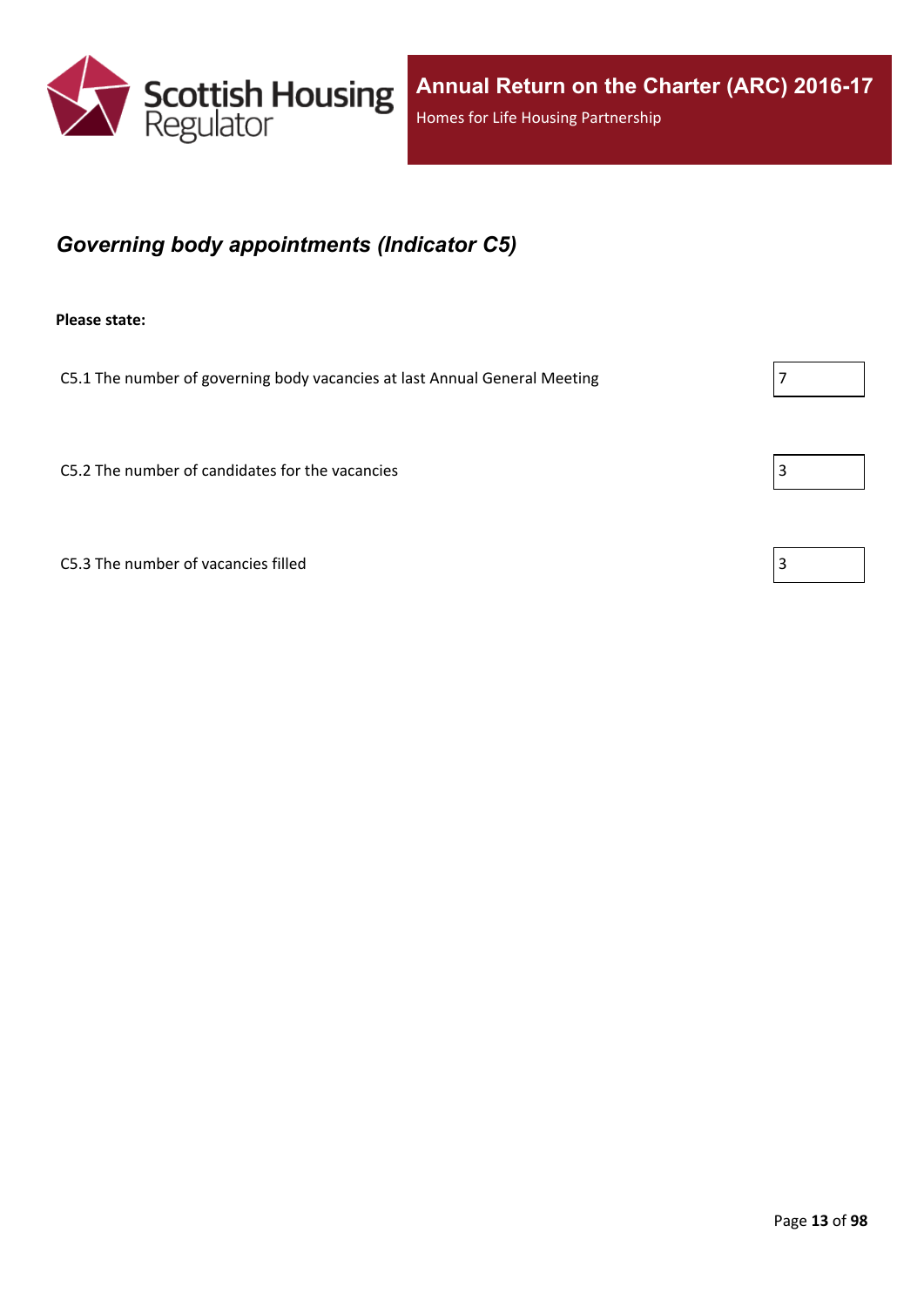

### <span id="page-13-0"></span>*Lets*

**The information you give us here will allow us to build a profile of your lets.**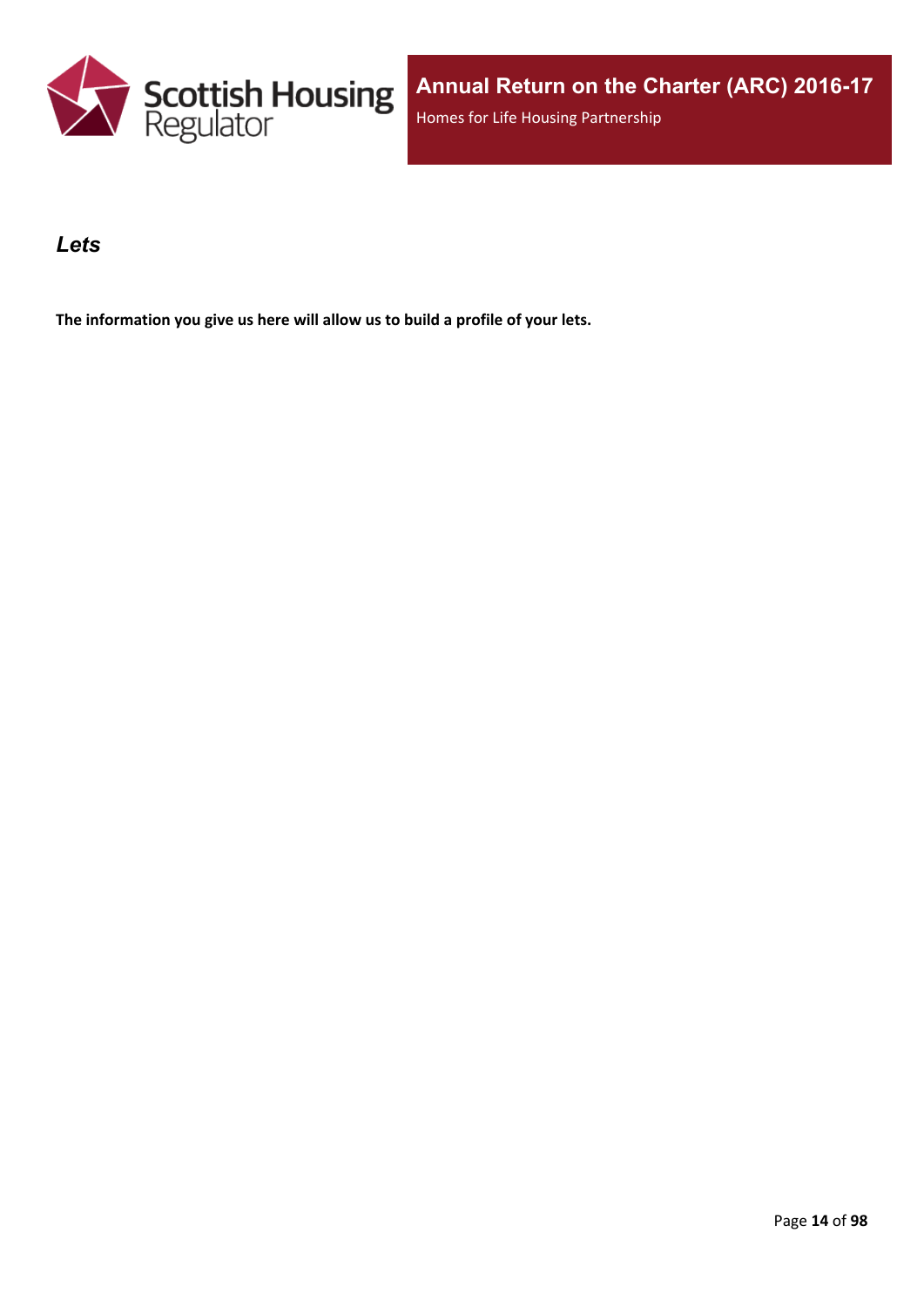

## <span id="page-14-0"></span>*Number of lets during the reporting year, split between 'general needs' and 'supported housing' (Indicator C7)*

**Please state, excluding mutual exchanges:**

C7.1 The number of 'general needs' lets during the reporting year  $|15|$ 

C7.2 The number of 'supported housing' lets during the reporting year  $\vert 0 \rangle$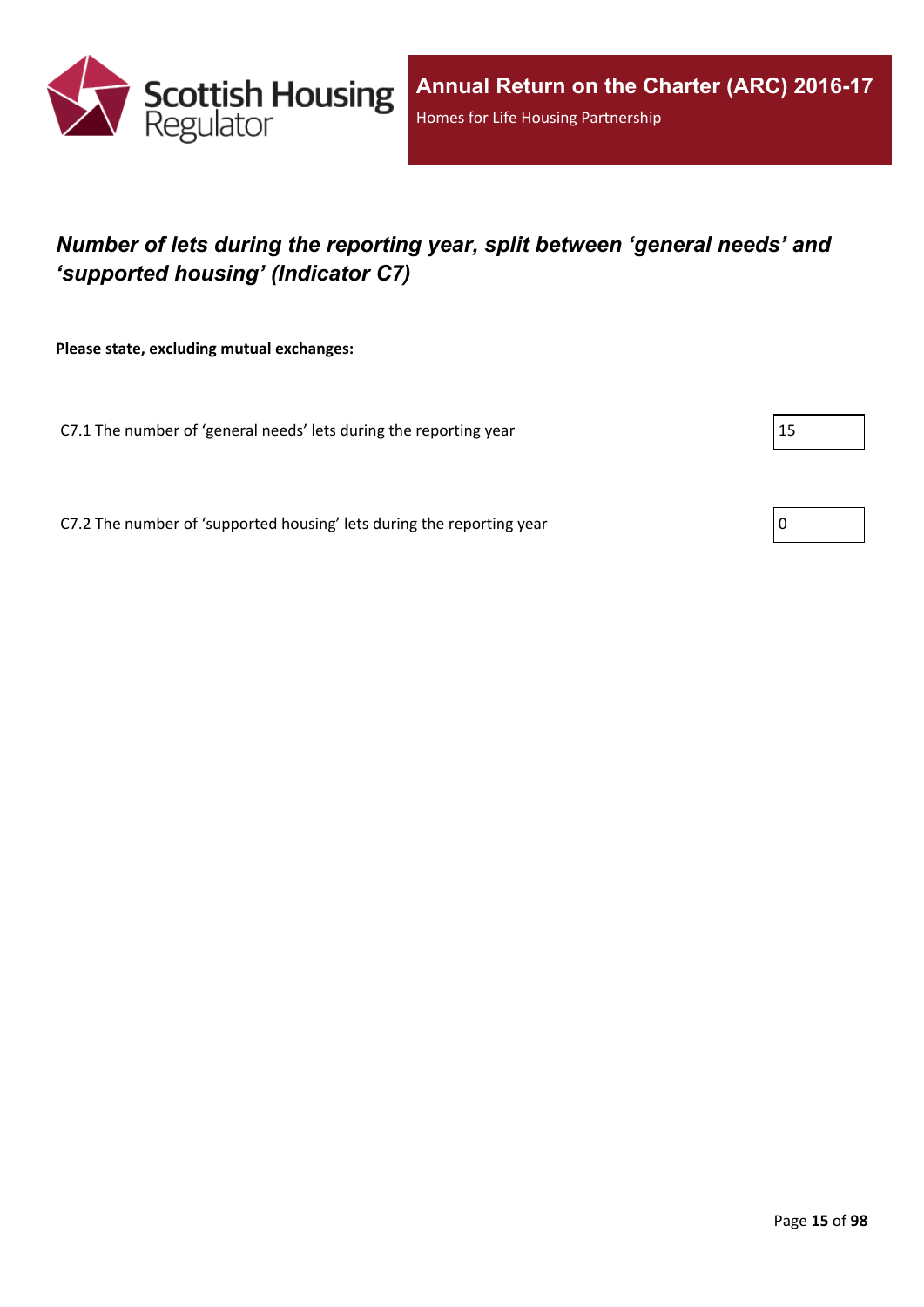

### <span id="page-15-0"></span>*The number of lets during the reporting year by source of let (Indicator C8)*

#### **Please state:**

| C8.1 The number of lets to existing tenants                                                                | $\overline{4}$ |
|------------------------------------------------------------------------------------------------------------|----------------|
| C8.2 The number of lets to housing list applicants                                                         | 5              |
| C8.3 The number of mutual exchanges                                                                        | $9\,$          |
| C8.4 The number of lets from other sources                                                                 | $\mathbf 0$    |
| C8.5 The number of applicants who have been assessed as statutorily homeless by the local<br>authority as: |                |
| C8.5.1 section 5 referrals                                                                                 | $\mathbf 0$    |
| C8.5.2 nominations from the local authority                                                                | $\mathbf 0$    |
| C8.5.3 other                                                                                               | 6              |

C8.6 the number of other nominations from local authorities  $\vert_0$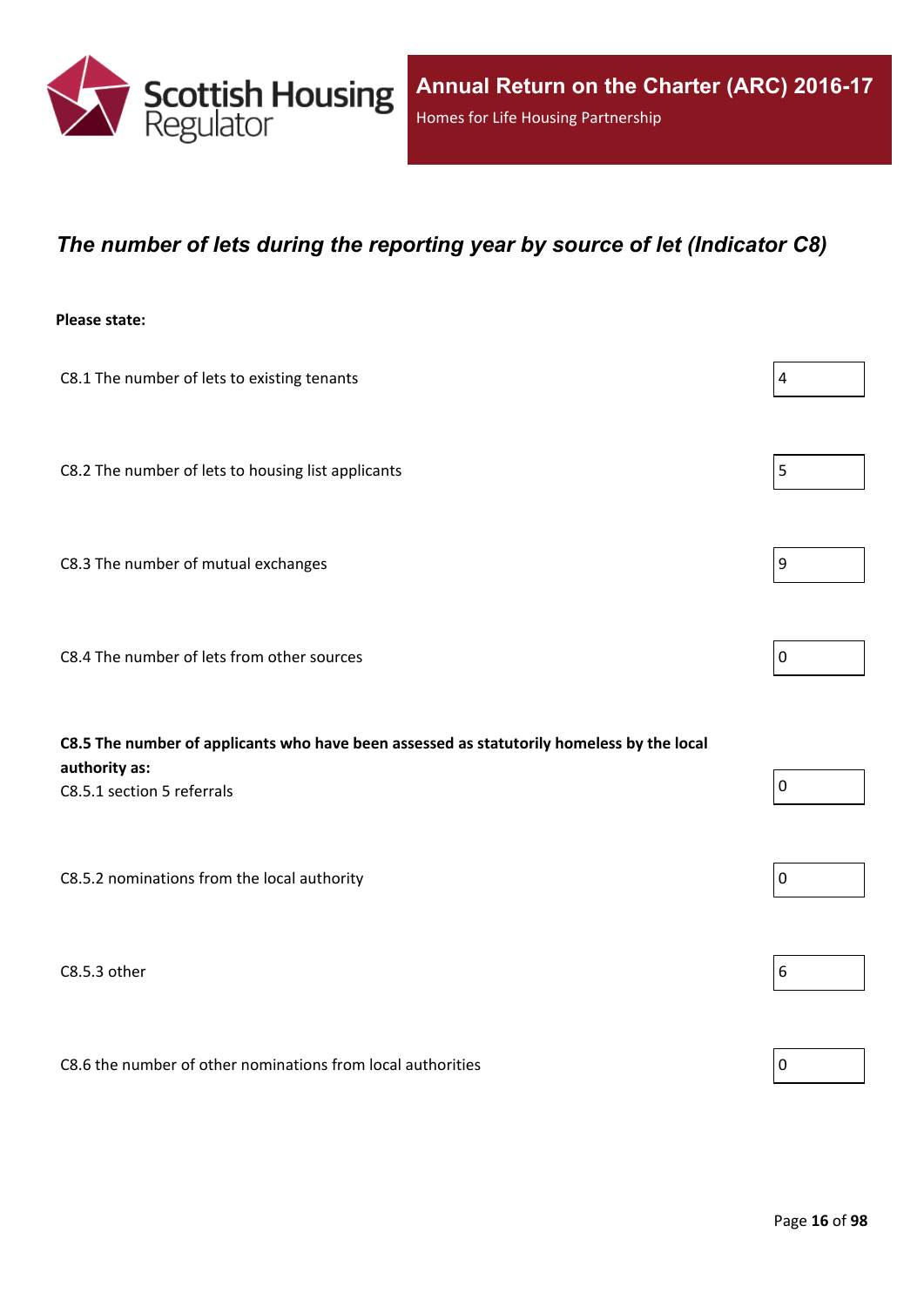

## <span id="page-16-0"></span>*Types of tenancies granted for lets during the reporting year (Indicator C9)*

**Please state, excluding mutual exchanges:**

C9.1 The number of occupancy agreements granted in the reporting year

C9.2 The number of short SSTs granted in the reporting year  $\vert$  0

C9.3 The number of SSTs granted in the reporting year  $15$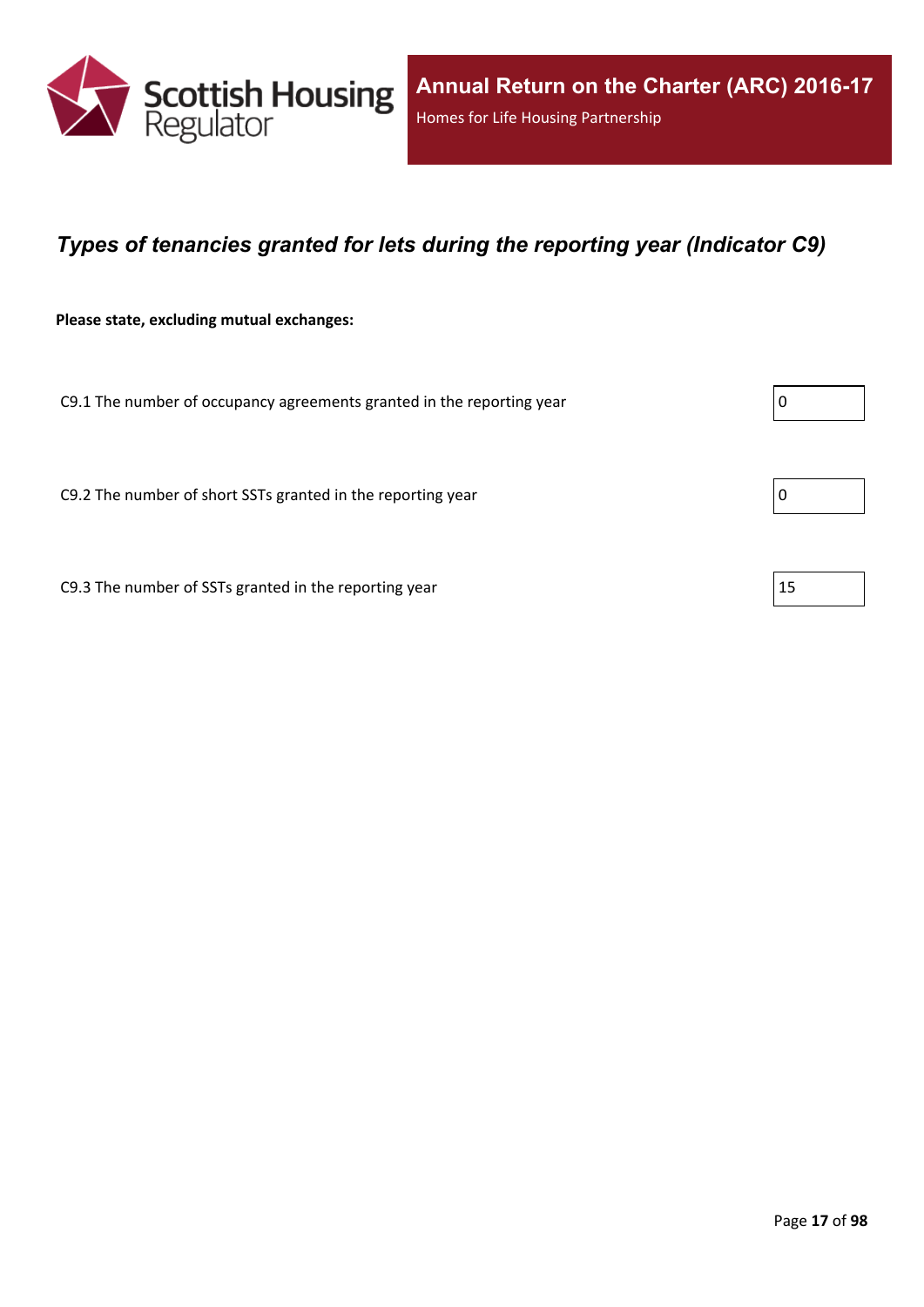

## <span id="page-17-0"></span>*Housing lists (Indicator C10)*

#### **Please state:**

C10.1 What type of housing list do you operate (select all that apply)

| Choice based lettings                                                                      |      |
|--------------------------------------------------------------------------------------------|------|
|                                                                                            |      |
| C10.2 The number of new applicants added to the housing list(s)                            | 2671 |
|                                                                                            |      |
| C10.3 The number of applicants on the housing list(s) at end of reporting year             | 4633 |
|                                                                                            |      |
| C10.4 The number of suspensions from the housing list at end of reporting year             | 126  |
|                                                                                            |      |
| C10.5 The number of applications cancelled from the housing list during the reporting year | 2192 |
|                                                                                            |      |
| C10.6 The number of Section 5 referrals received during the last reporting year            | 0    |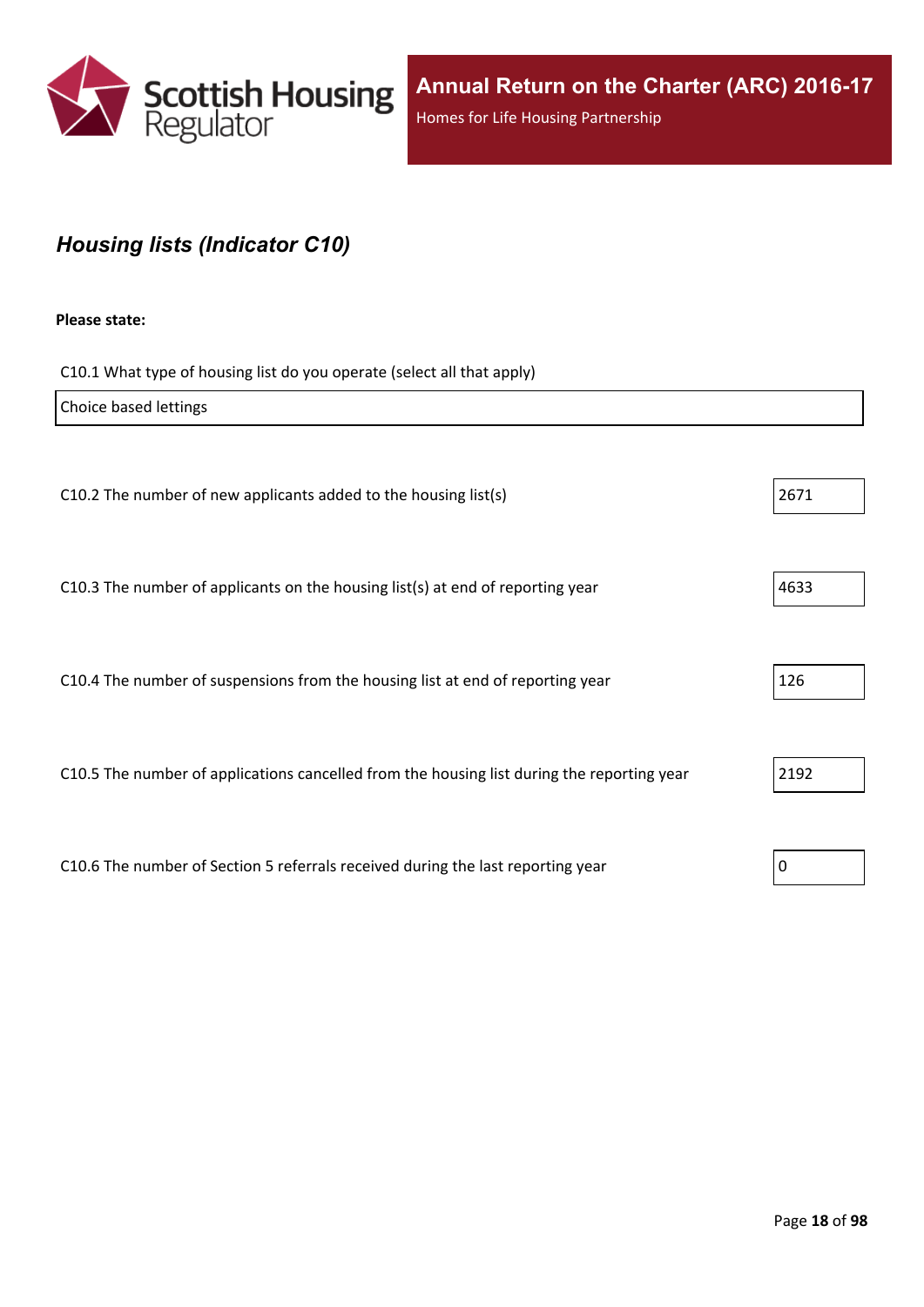

**Annual Return on the Charter (ARC) 2016-17** Homes for Life Housing Partnership

### <span id="page-18-0"></span>*Stock*

The information you give us here will allow us to build a profile of your stock and your average weekly rents.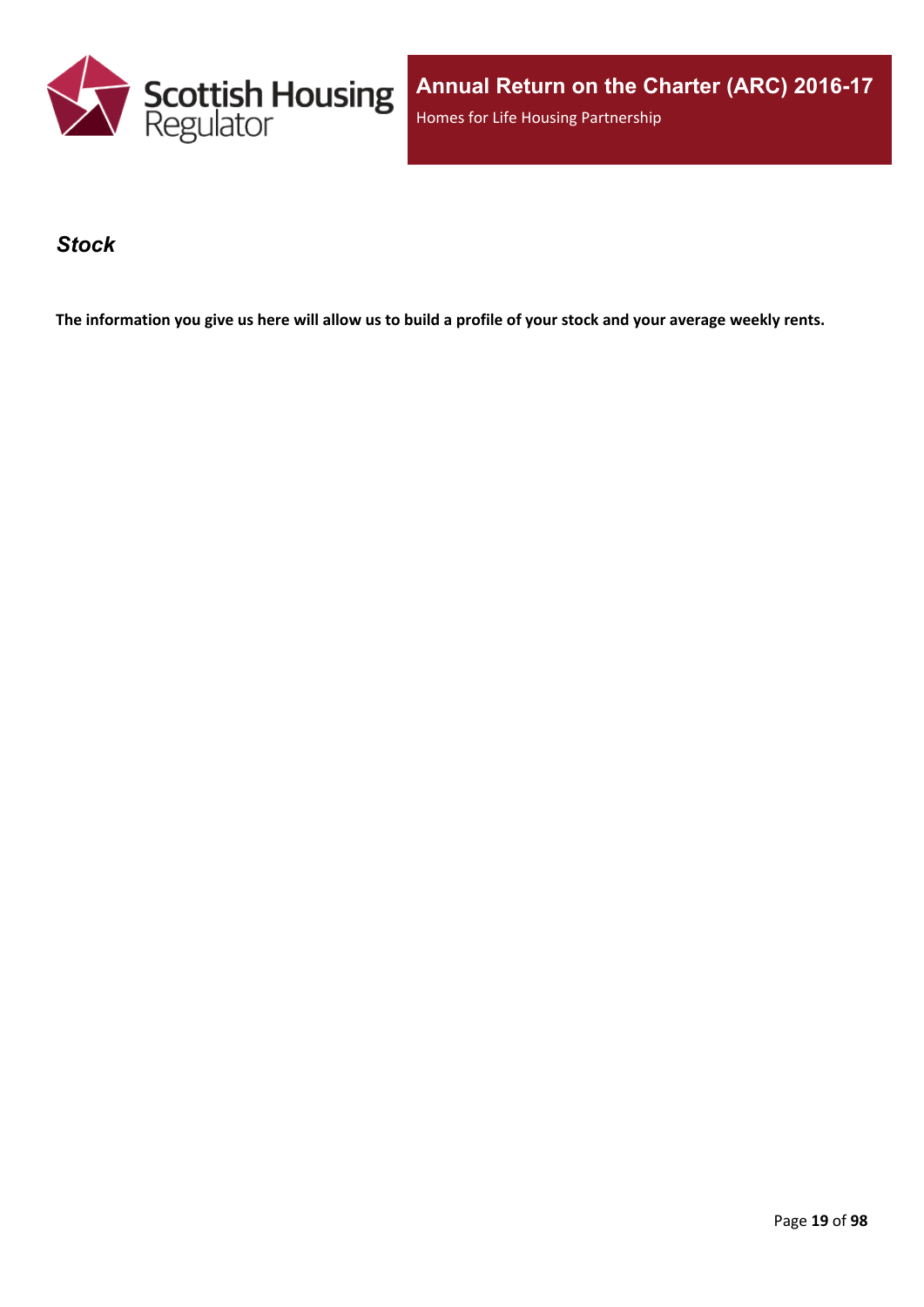

## <span id="page-19-0"></span>*The landlord's wholly owned stock (Indicator C14)*

**Self contained dwellings are properties where the household has exclusive use of WC, bathroom and kitchen facilities contained within the property.**

**Non-self contained units/bedspaces are properties where WC, bathroom or kitchen facilities are communal or shared.**

**Non-housing units are properties that could be used for respite care; commercial activities; office space.** Please note, parts (a), (b) and (c) of indicator C14 are located at the 'Organisation details' section on the Portal and are not included in the ARC return itself. Further information on this is available in the FAQs at the 'Help & **Guidance' section.**

**Please state:**

|                                                   |                                                                            | Of the<br>stock at<br>year end: |                  |                   |           |                                            |             |
|---------------------------------------------------|----------------------------------------------------------------------------|---------------------------------|------------------|-------------------|-----------|--------------------------------------------|-------------|
|                                                   |                                                                            | (d) Low<br>Demand               |                  | (e)<br>unlettable |           | (f) used for<br>temporary<br>accommodation |             |
| For the<br>landlord's<br>wholly<br>owned<br>stock | C14.1 The<br>number of<br>self-<br>contained<br>units                      | 0                               |                  | $\mathbf 0$       |           | $\mathbf 0$                                |             |
|                                                   | C14.2 The<br>number of<br>non self-<br>contained<br>units $/$<br>bedspaces | $\mathbf 0$                     | $\boldsymbol{0}$ | $\boldsymbol{0}$  | $\pmb{0}$ | $\mathbf 0$                                | $\mathbf 0$ |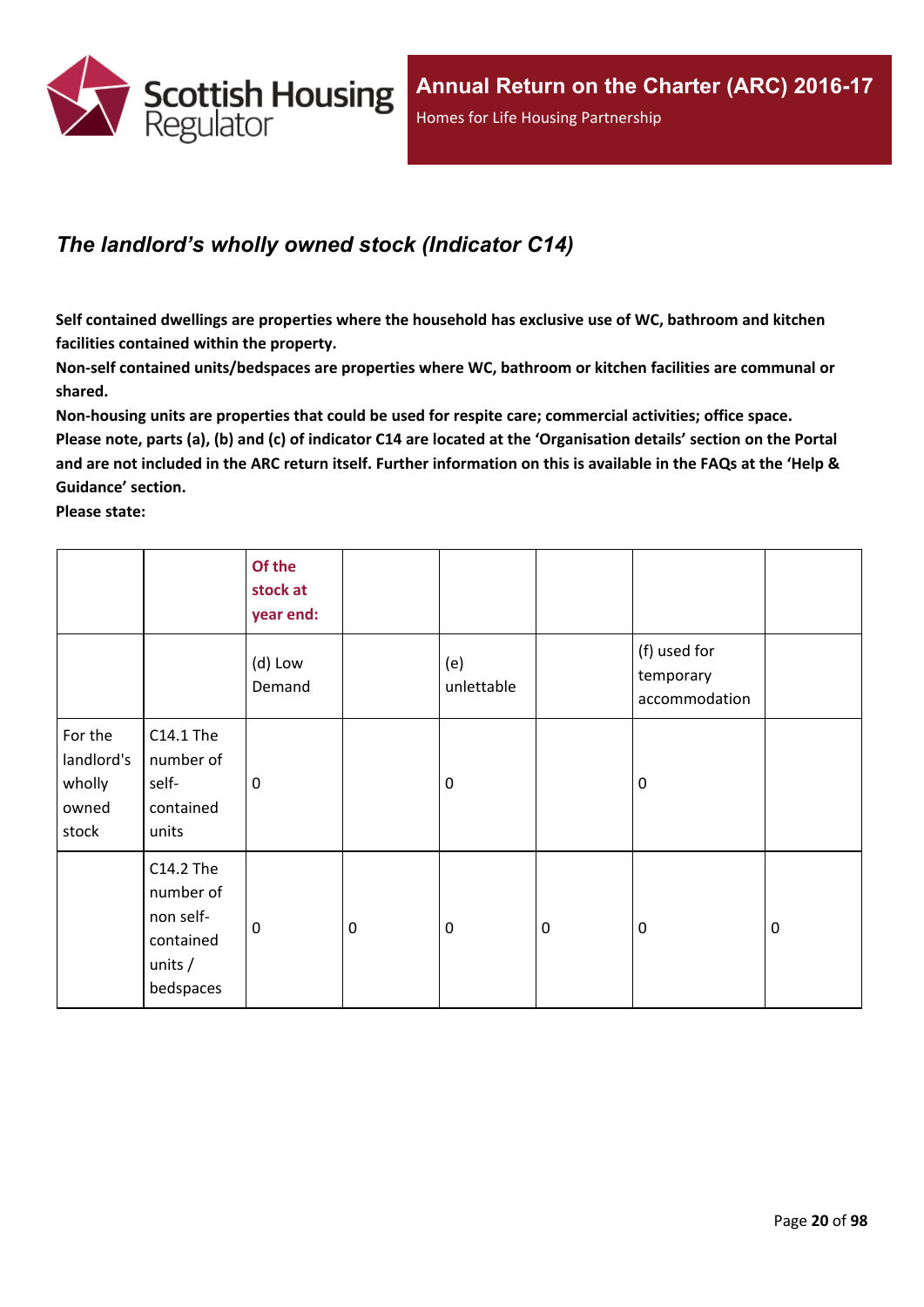

## <span id="page-20-0"></span>*Stock by house types, apartment sizes and average weekly rents (Indicator C17)*

The stock by type and apartment size reported in this indicator are wholly owned by the landlord and should **match the totals provided at C14.**

The average weekly rent in this indicator includes service or other charges and is calculated for lettable stock only. **For all wholly owned stock, please state:**

| C17 Stock<br>by type,<br>apartment<br>size and<br>rent | House       | High rise        | Tenement    | 4 in a block | Other flat<br>/ maisonett<br>e | Total       | Nos. of<br>lettable<br>units | Average<br>weekly rent<br>$\pmb{\mathsf{f}}$ |
|--------------------------------------------------------|-------------|------------------|-------------|--------------|--------------------------------|-------------|------------------------------|----------------------------------------------|
| 1 Apt                                                  | $\mathbf 0$ | $\mathbf 0$      | $\mathbf 0$ | $\mathbf 0$  | 0                              | $\mathbf 0$ | $\mathbf 0$                  |                                              |
| 2 Apt                                                  | 16          | $\mathbf 0$      | 35          | $\mathbf 0$  | 61                             | 112         | 112                          | 72.68                                        |
| 3 Apt                                                  | 54          | $\mathbf 0$      | 12          | $\mathbf 0$  | 50                             | 116         | 116                          | 82.44                                        |
| 4 Apt                                                  | 46          | $\mathbf 0$      | $\mathbf 0$ | $\mathbf 0$  | $\mathbf{1}$                   | 47          | 47                           | 88.33                                        |
| $5$ Apt +                                              | $\mathbf 0$ | $\mathbf 0$      | $\pmb{0}$   | $\mathbf 0$  | 0                              | $\mathbf 0$ | $\mathbf 0$                  |                                              |
| <b>Total SC</b>                                        | 116         | $\boldsymbol{0}$ | 47          | $\mathbf 0$  | 112                            | 275         | 275                          | 79.47                                        |

Number of lettable non self contained units at year end  $\vert 4 \vert$ 

Number of lettable non self contained bed spaces at year end 9

Average weekly rent charge per bed space for the reporting year 58.89



|  | 9 |
|--|---|
|--|---|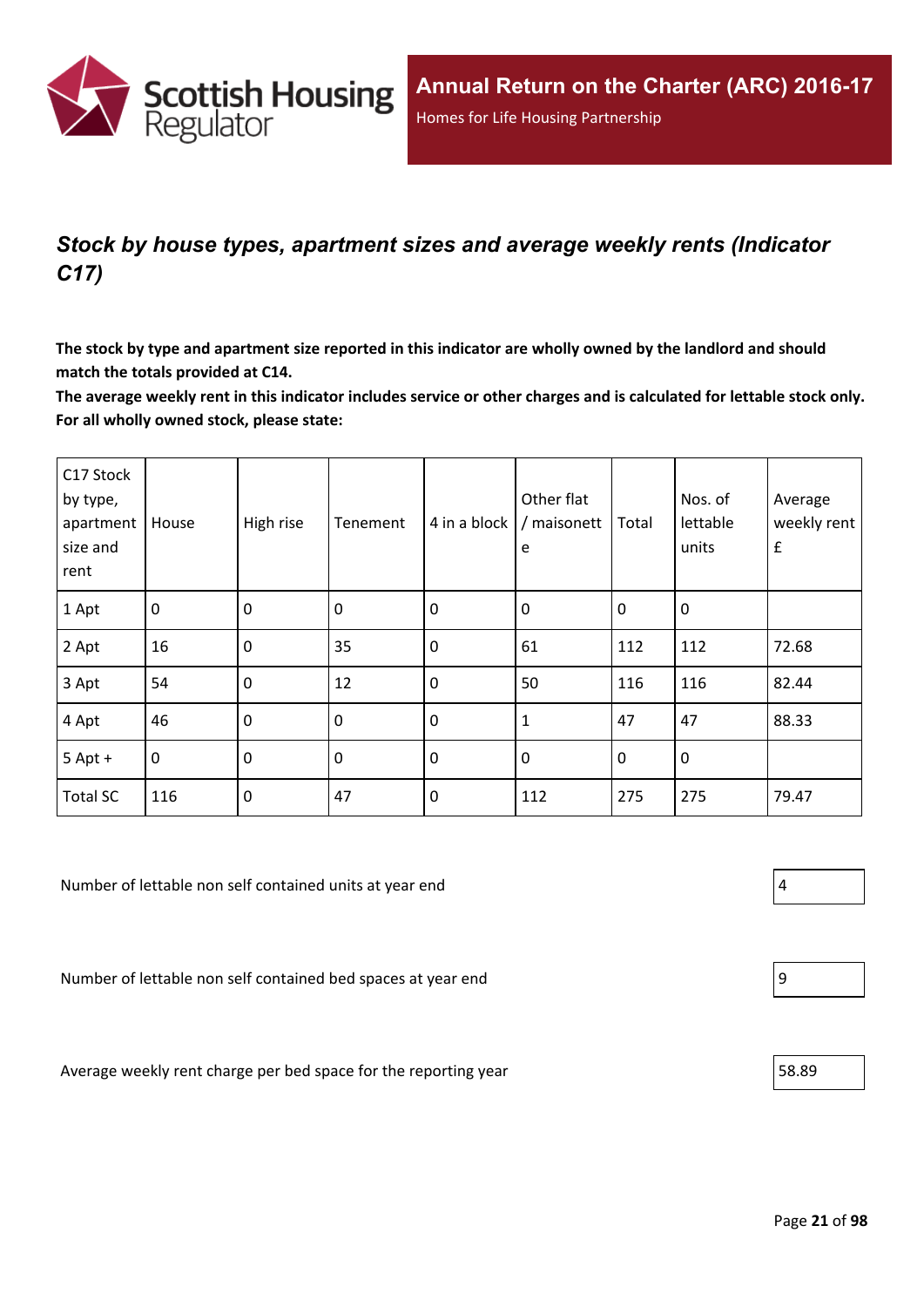

## <span id="page-21-0"></span>*The number of self-contained and non self-contained units and bedspaces, at the year end by age band (Indicator C19)*

The stock by age band reported in this indicator are wholly owned by the landlord and should match the totals **provided at C14.**

**For all wholly owned stock, please state:**

|                                                   | (a)<br>pre-<br>1919 | (b)<br>1919<br>1944 | (c)<br>1945<br>1964 | (d)<br>1965<br>1982 | (e)<br>1983<br>2002 | (f)<br>Post-<br>2002 | Total |
|---------------------------------------------------|---------------------|---------------------|---------------------|---------------------|---------------------|----------------------|-------|
| C19.1 The number of self-contained units          | 9                   | 8                   | 10                  | 9                   | 106                 | 133                  | 275   |
| C19.2 The number of non self-contained units      | 0                   | 0                   | 0                   | 0                   | 2                   | 2                    | 4     |
| C19.2 The number of non self-contained bed spaces | 0                   | 0                   | 0                   | 0                   | 5                   | 4                    | 9     |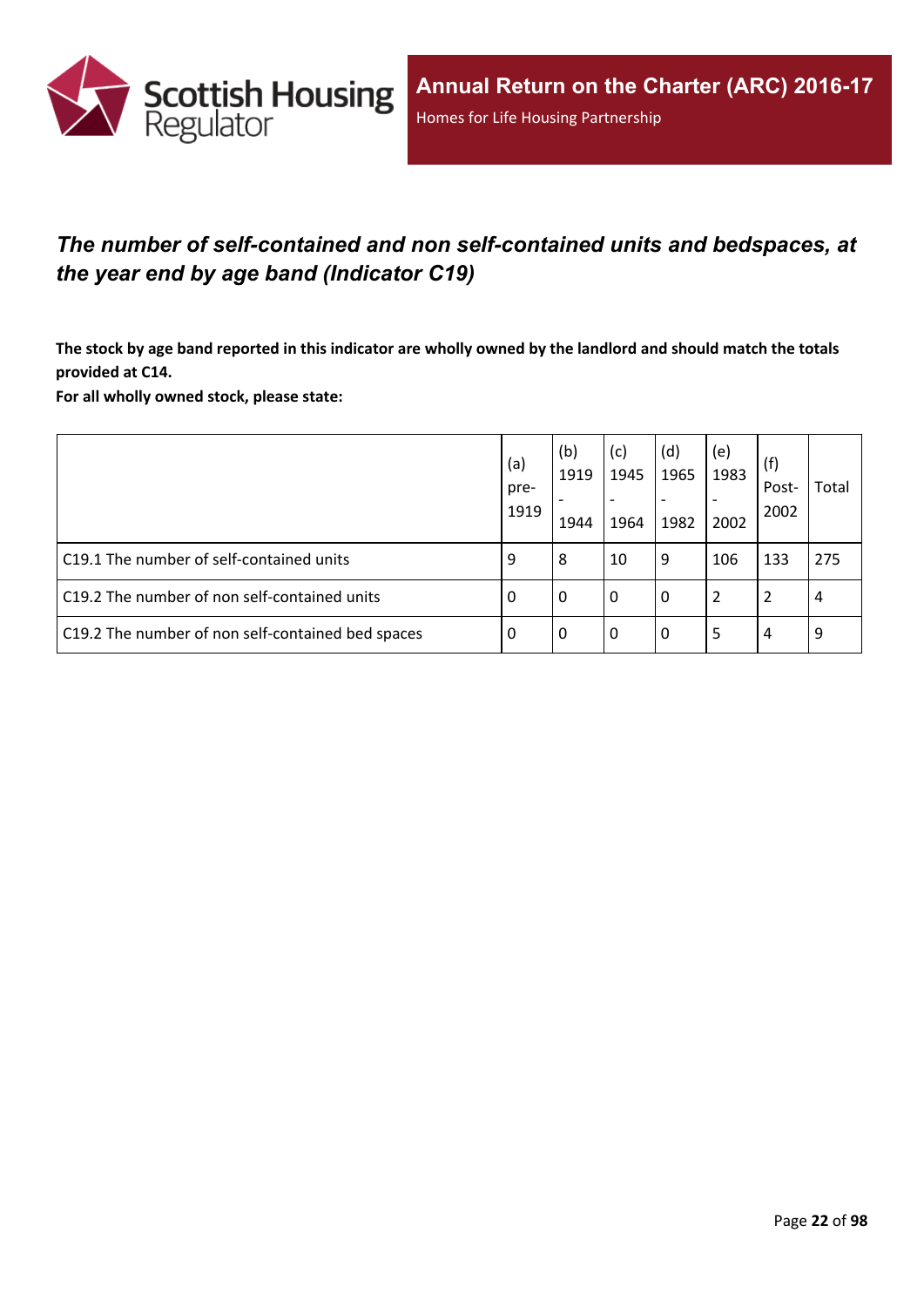

## <span id="page-22-0"></span>*The number of self-contained properties void at the year end and of those, the number that have been void for more than six months (Indicator C20)*

**Please state the number of self-contained properties that:**

C20.1 were void at the year end

C20.2 have been void for more than six months  $\vert 0 \rangle$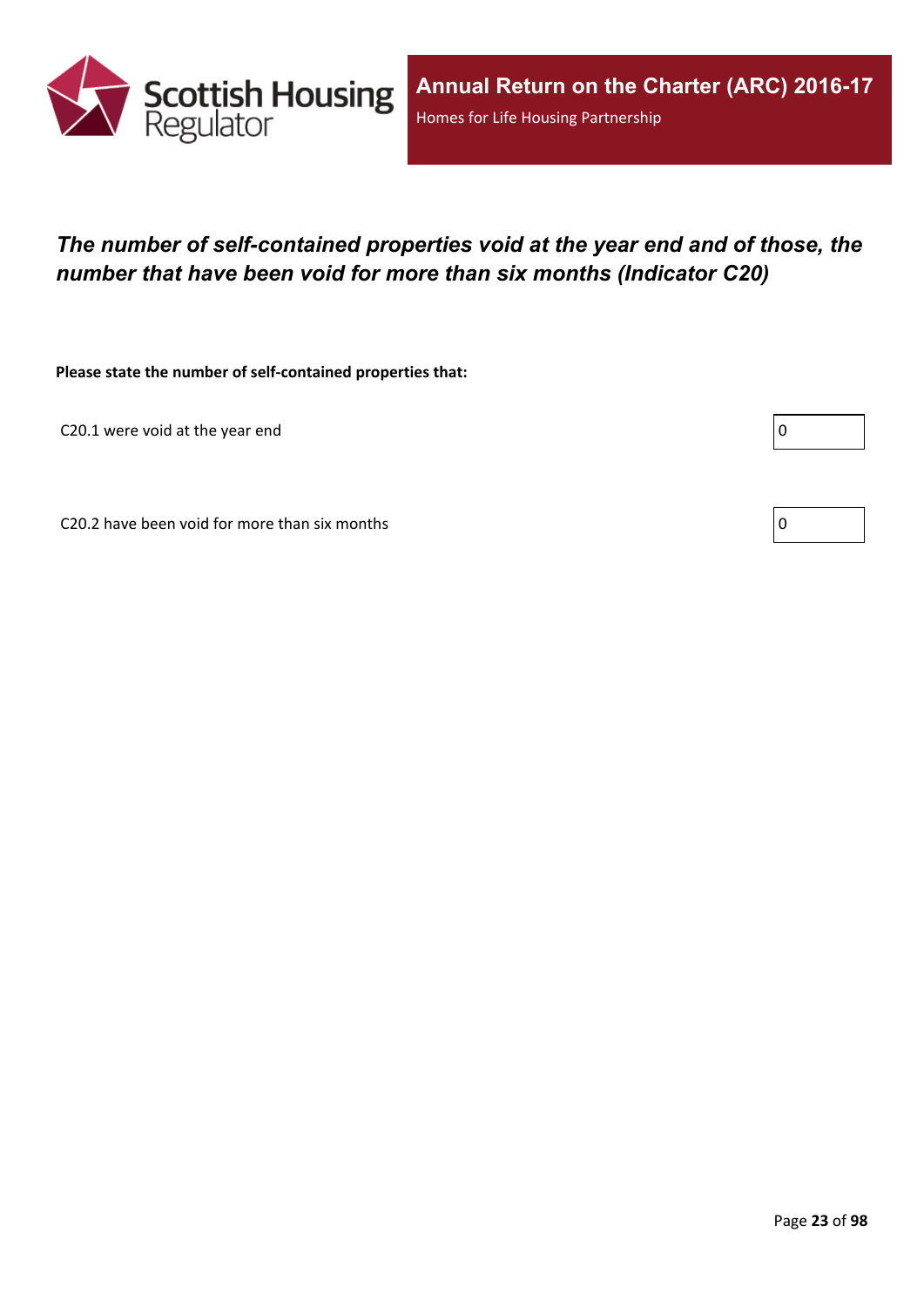

## <span id="page-23-0"></span>*Development programme – New units and value (excluding Scottish Government funded developments) (Indicator C32)*

**Please state:**

|                       | in the current reporting year |                          |                         |
|-----------------------|-------------------------------|--------------------------|-------------------------|
|                       | Social letting                | Midmarket / market rents | Low cost home ownership |
| C32.1.1 RSL           | υ                             | υ                        | ∣U                      |
| C32.1.2<br>subsidiary | 0                             | υ                        | -0                      |

|                       | projected for the next<br>reporting year |                          |                         |
|-----------------------|------------------------------------------|--------------------------|-------------------------|
|                       | Social letting                           | Midmarket / market rents | Low cost home ownership |
| C32.1.1 RSL           | 0                                        | -U                       | 0                       |
| C32.1.2<br>subsidiary | 0                                        | -0                       | 0                       |

|                       | projected for the following<br>year |                          |                         |
|-----------------------|-------------------------------------|--------------------------|-------------------------|
|                       | Social letting                      | Midmarket / market rents | Low cost home ownership |
| C32.1.1 RSL           | 0                                   | -U                       | 0                       |
| C32.1.2<br>subsidiary | 0                                   | 0                        | 0                       |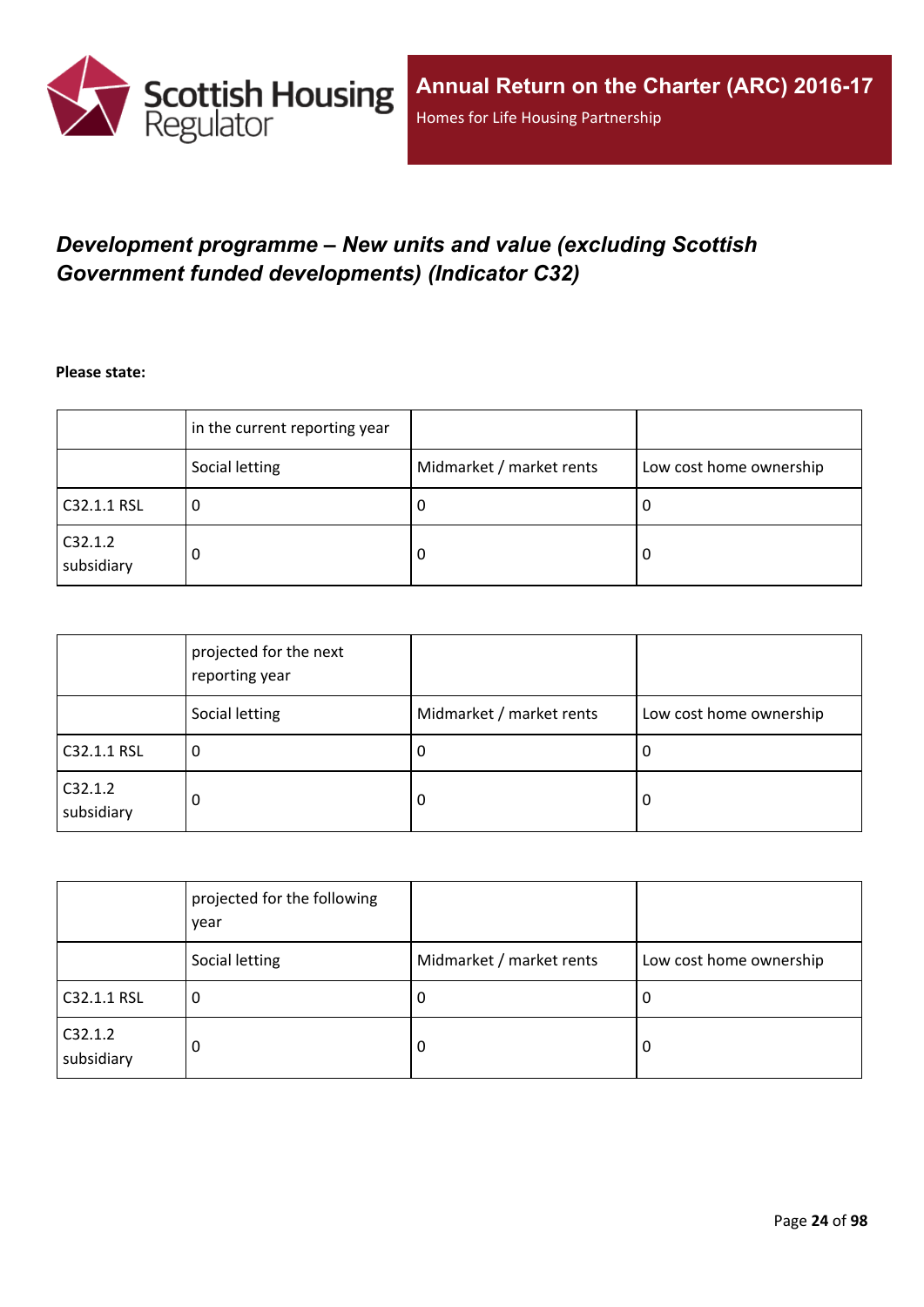

Homes for Life Housing Partnership

|                                                     | in the current reporting year | projected for the next<br>reporting year | projected for the following<br>year |
|-----------------------------------------------------|-------------------------------|------------------------------------------|-------------------------------------|
| C32.2.1 funded<br>through own<br>cash / reserves    | 0                             | 0                                        | 0                                   |
| C32.2.2 funded<br>through private<br>finance        | 0                             | 0                                        | 0                                   |
| C32.2.3 funded<br>through other<br>grants / sources | 0                             | 0                                        | 0                                   |
| C32.2.4 funded<br>through sales                     | $\Omega$                      | 0                                        | 0                                   |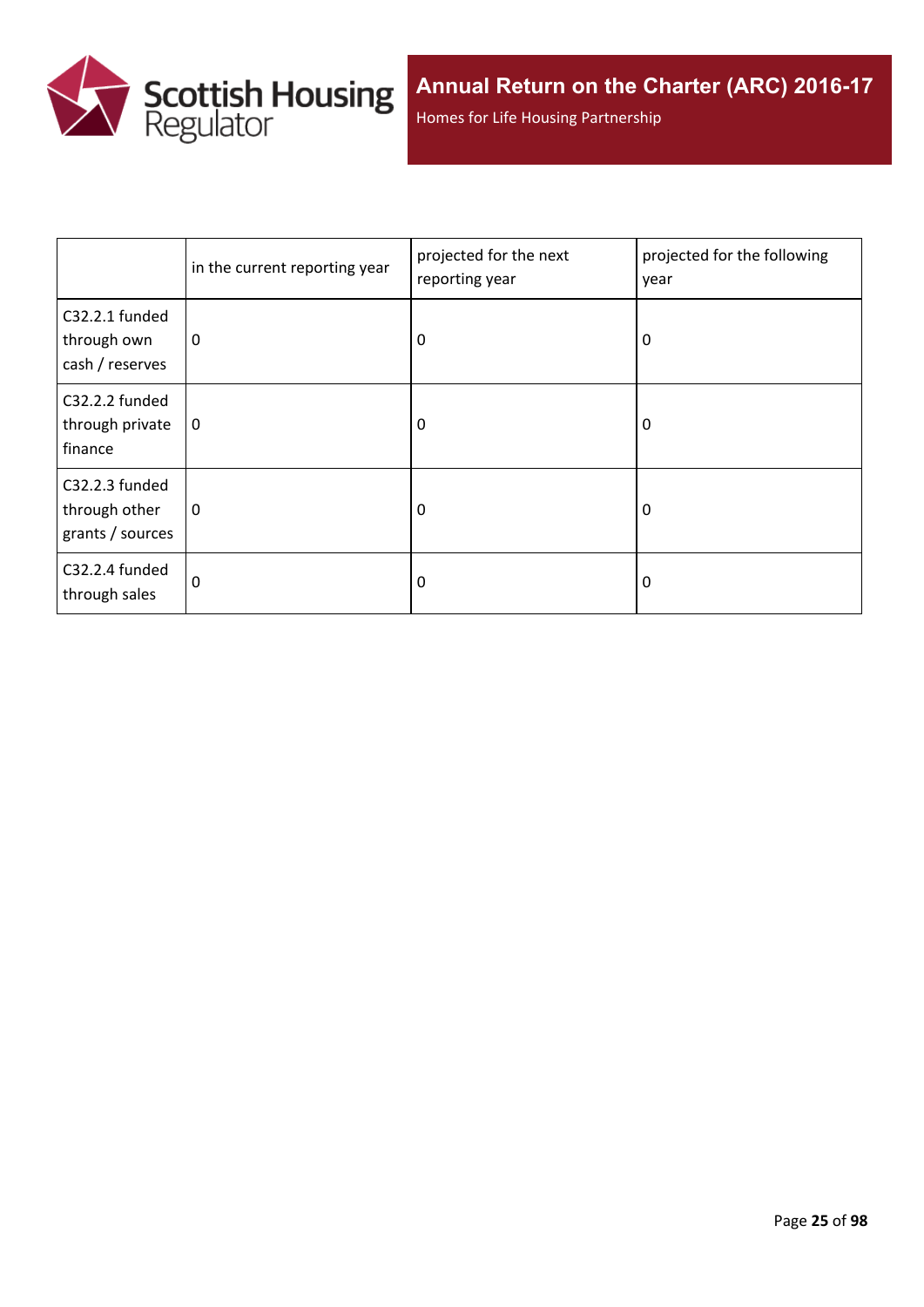

### <span id="page-25-0"></span>*Comments (Social landlord contextual information)*

Please use the comment field below to tell the regulator about any exceptional circumstances regards the figures **supplied in the "Social landlord contextual information" section.**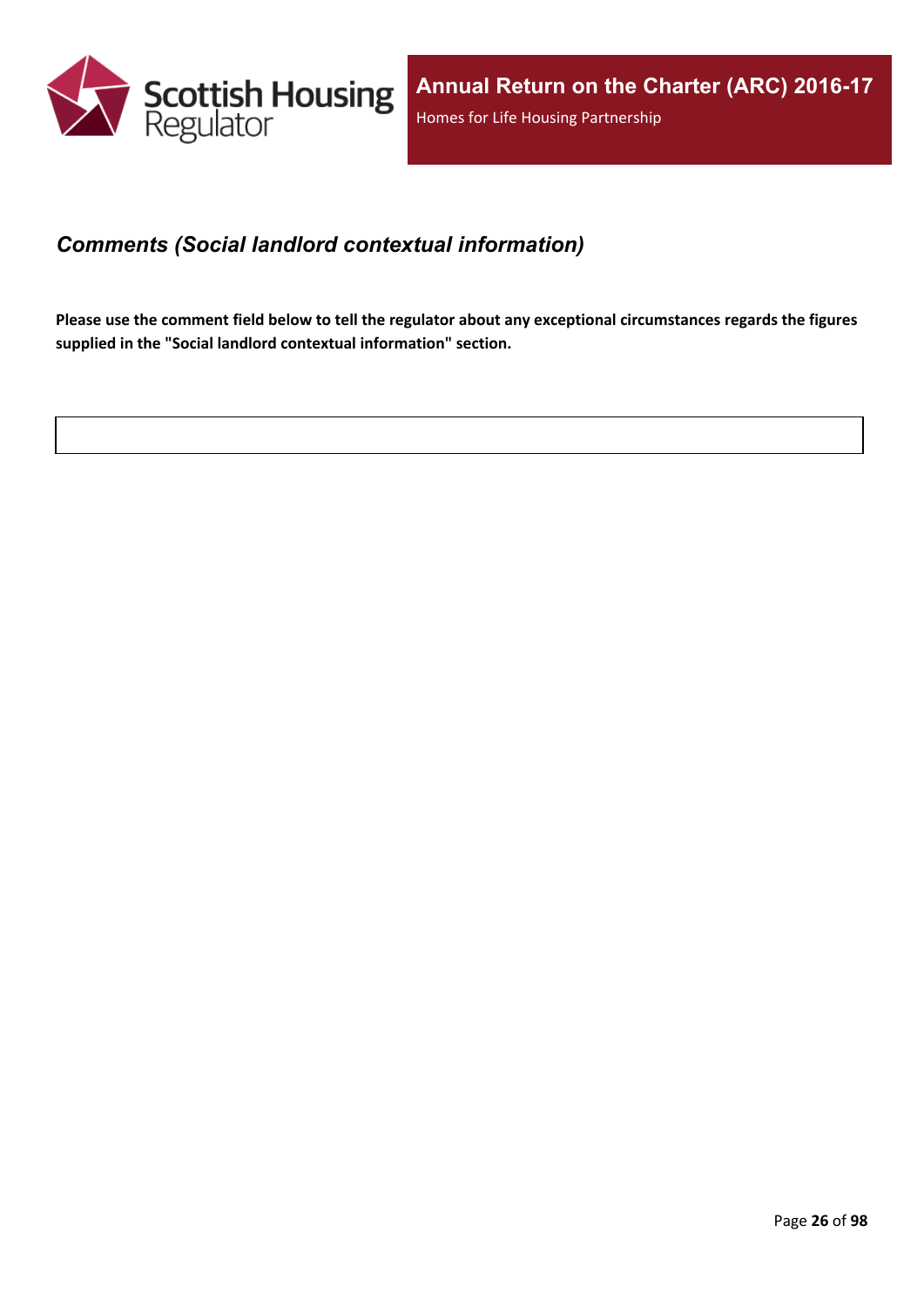

### <span id="page-26-0"></span>*Overall satisfaction*

The information you give us here will tell us how satisfied your tenants are with the overall service you provide.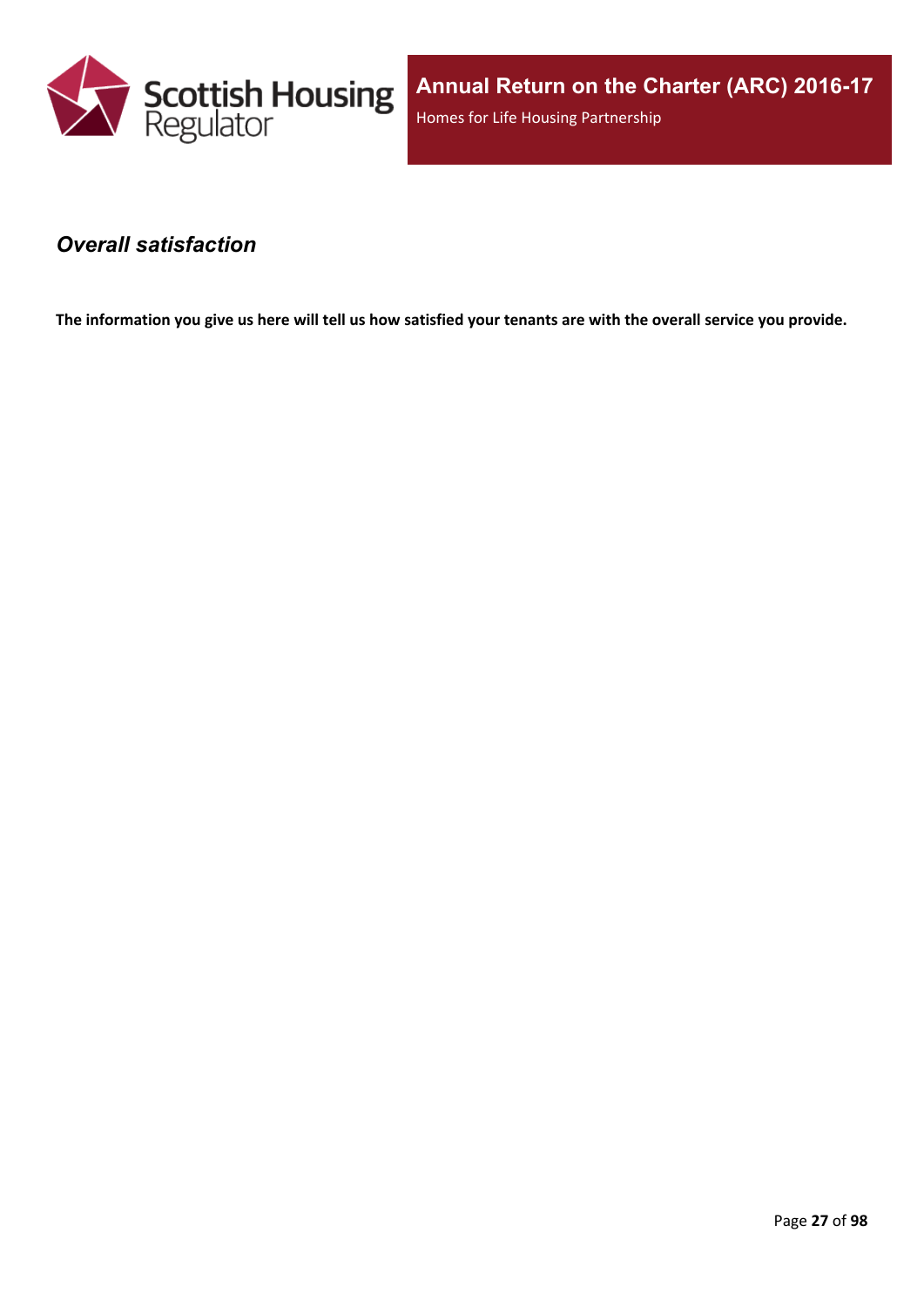

## <span id="page-27-0"></span>*Percentage of tenants satisfied with the overall service provided by their landlord (Indicator 1)*

| 1.1 In relation to the overall tenant satisfaction survey carried out, please state:<br>1.1.1 the number of tenants who were surveyed                 | 279            |
|-------------------------------------------------------------------------------------------------------------------------------------------------------|----------------|
| 1.1.2 the fieldwork dates of the survey                                                                                                               | November 2016  |
| 1.1.3 the method(s) of administering the survey                                                                                                       |                |
| Post                                                                                                                                                  |                |
| 1.2 In relation to the tenant satisfaction question on overall services, please state the number of<br>tenants who responded:<br>1.2.1 very satisfied | 73             |
| 1.2.2 fairly satisfied                                                                                                                                | 41             |
| 1.2.3 neither satisfied nor dissatisfied                                                                                                              | $\overline{8}$ |
| 1.2.4 fairly dissatisfied                                                                                                                             | $\pmb{4}$      |
| 1.2.5 very dissatisfied                                                                                                                               | $\mathbf 1$    |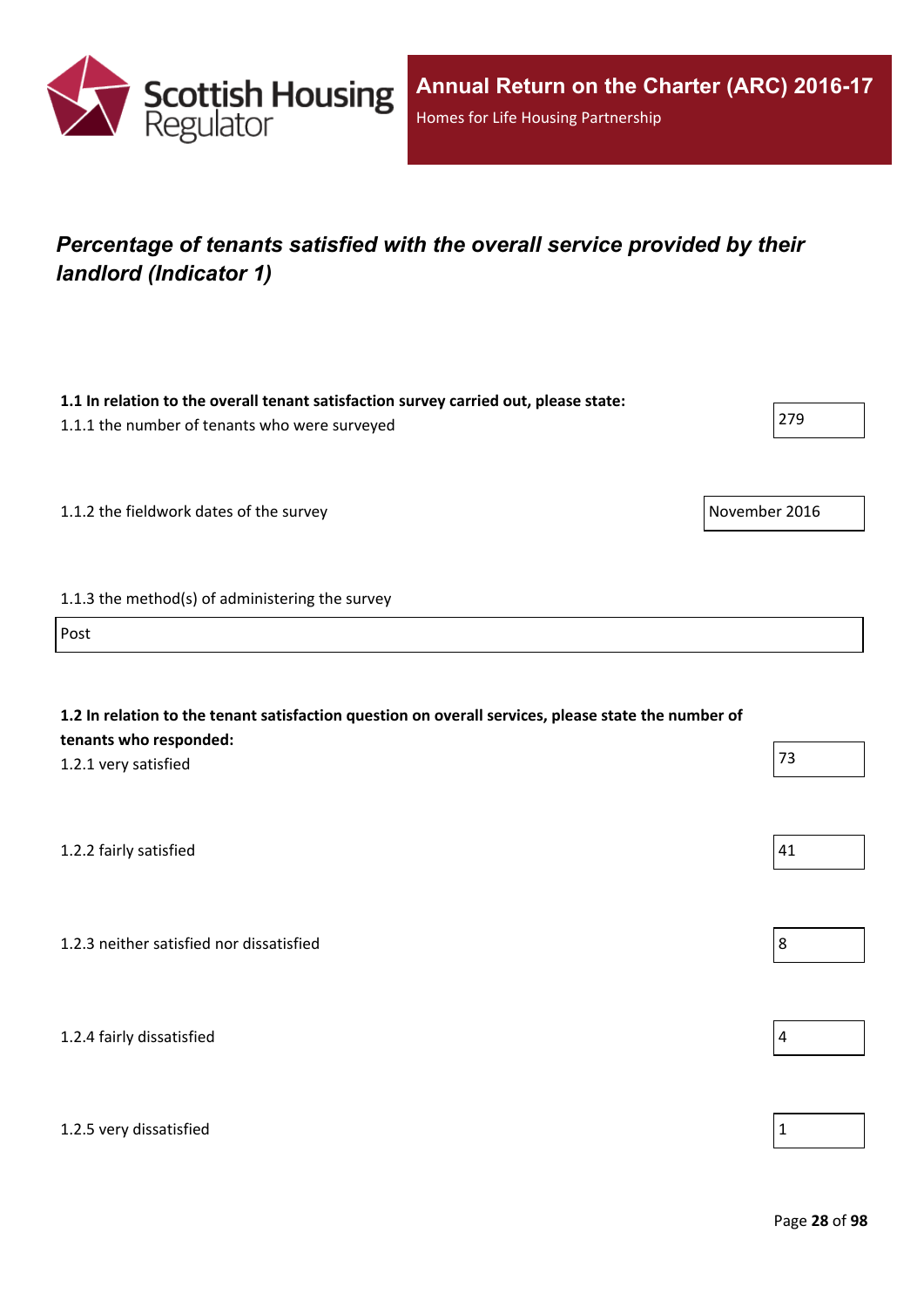

Homes for Life Housing Partnership

1.2.6 no opinion

|--|

| ۰. |  |
|----|--|
|----|--|

| Percentage of tenants satisfied with the overall service provided by their landlord | 89.06 | % |
|-------------------------------------------------------------------------------------|-------|---|
| $\vert$ (Indicator 1)                                                               |       |   |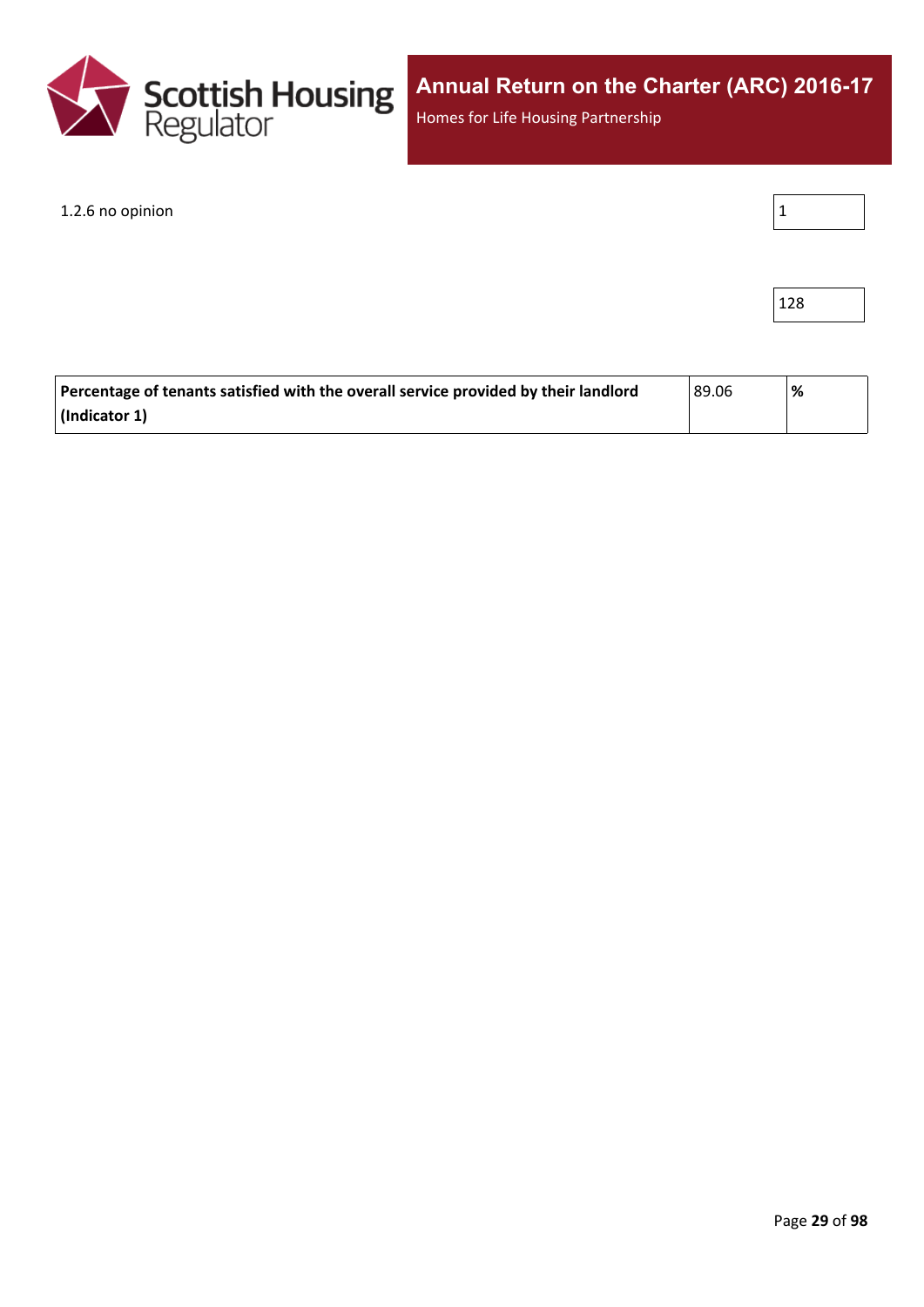

### <span id="page-29-0"></span>*Comments (Overall satisfaction)*

Please use the comment field below to tell the regulator about any exceptional circumstances regards the figures **supplied in the "Overall satisfaction" section.**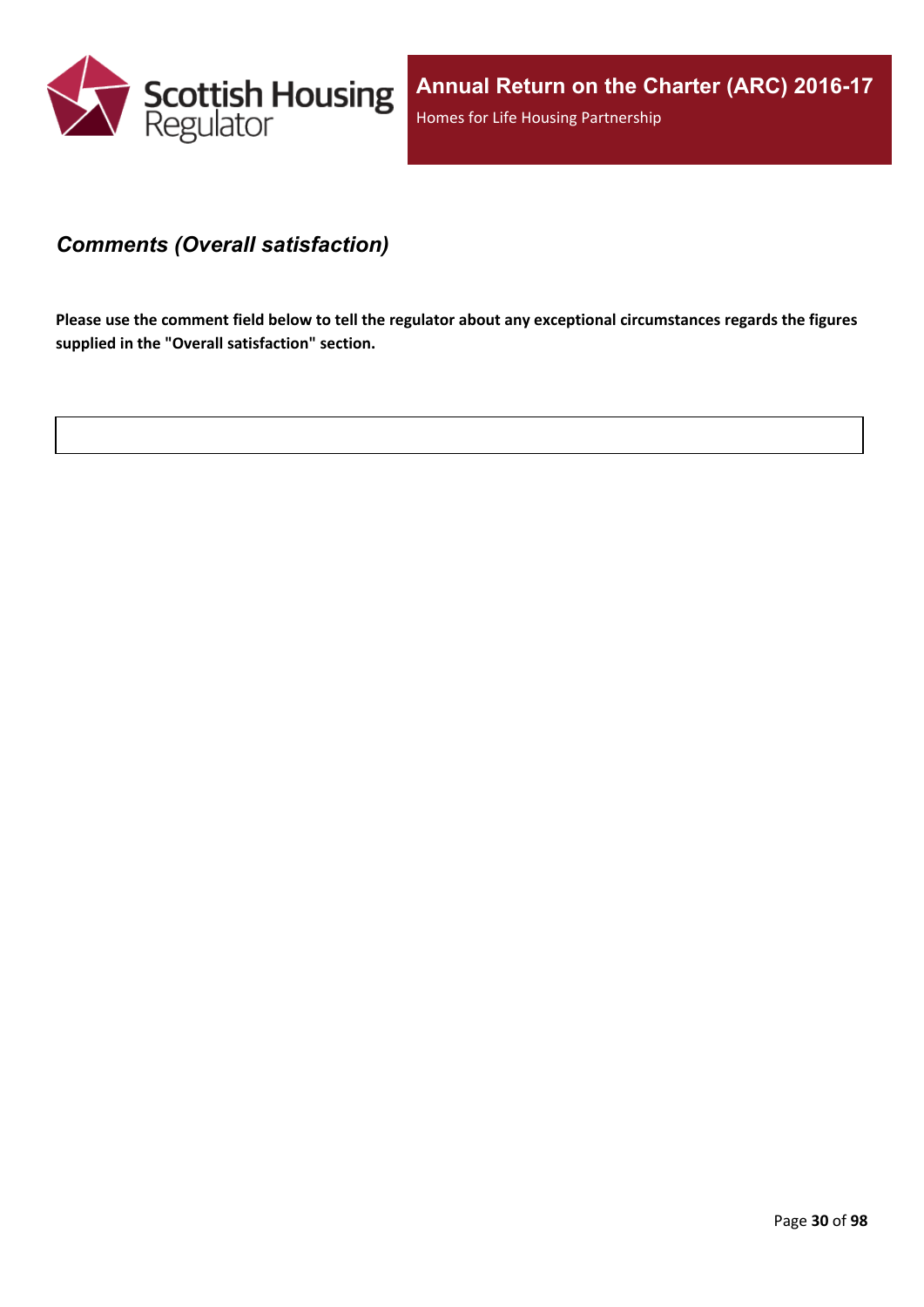

### <span id="page-30-0"></span>*The Customer/Landlord relationship*

The information you give us here will tell us about the relationships you have with your tenants and other service **users.**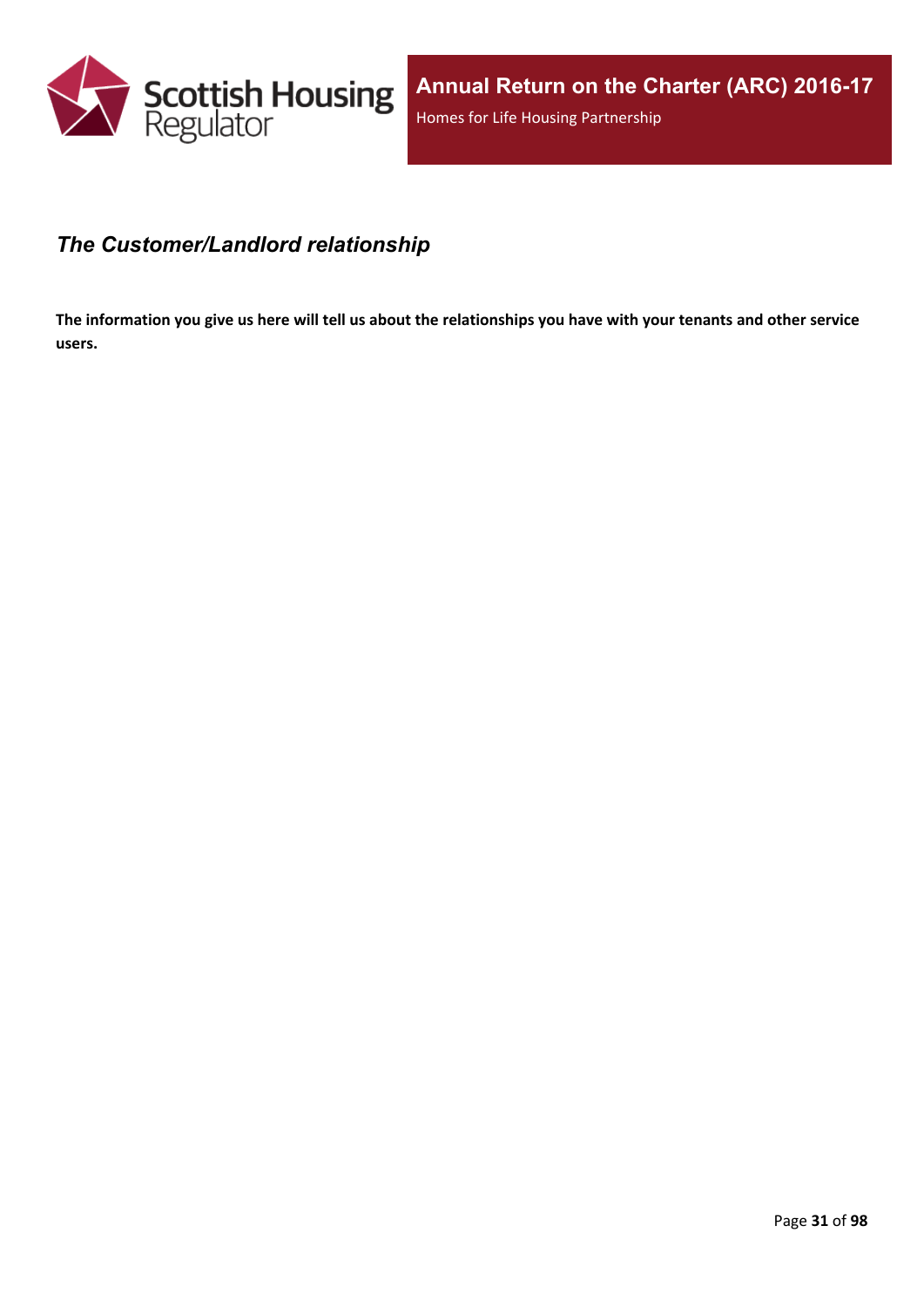

## <span id="page-31-0"></span>*Ethnic origins and disability details of service users, staff and for RSLs only, governing body members (Indicator 2)*

Ethnic origins are as based on The Scottish Government and General Register Office for Scotland official Ethnicity **Classification for Scottish Official Statistics. Disability is as defined under the Equality Act 2010. Please state:**

2.1 The ethnic origins of:

2.2 The number of people who consider themselves to have a disability by:

|       |                                                      | (a) staff      | (b) existing<br>tenants | (c) applicants<br>on housing list | (d) new tenants | (e) governing<br>body members |
|-------|------------------------------------------------------|----------------|-------------------------|-----------------------------------|-----------------|-------------------------------|
| 2.1.1 | White (total)                                        | $\overline{7}$ | 269                     | 4250                              | 23              | $10\,$                        |
|       | (a) Scottish                                         | 5              | 249                     | 3604                              | 22              | 9                             |
|       | (b) Other British                                    | $\mathbf{1}$   | 12                      | 399                               | $\mathbf{1}$    | $\mathbf{1}$                  |
|       | (c) Irish                                            | $\mathbf{1}$   | $\mathbf{1}$            | 22                                | $\pmb{0}$       | $\pmb{0}$                     |
|       | (d)<br>Gypsy/traveller                               | $\mathbf 0$    | 0                       | 3                                 | $\mathbf 0$     | $\mathbf 0$                   |
|       | (e) Polish                                           | $\mathbf 0$    | 7                       | 103                               | $\pmb{0}$       | $\mathbf 0$                   |
|       | (f) any other<br>white backgroun $ 0$<br>d           |                | 0                       | 119                               | $\mathbf 0$     | $\mathbf 0$                   |
| 2.1.2 | <b>Mixed or</b><br>multiple<br>ethnic backgrou<br>nd | $\mathbf 0$    | 0                       | 25                                | $\mathbf 0$     | $\mathbf 0$                   |
|       | Asian, Asian                                         |                |                         |                                   |                 |                               |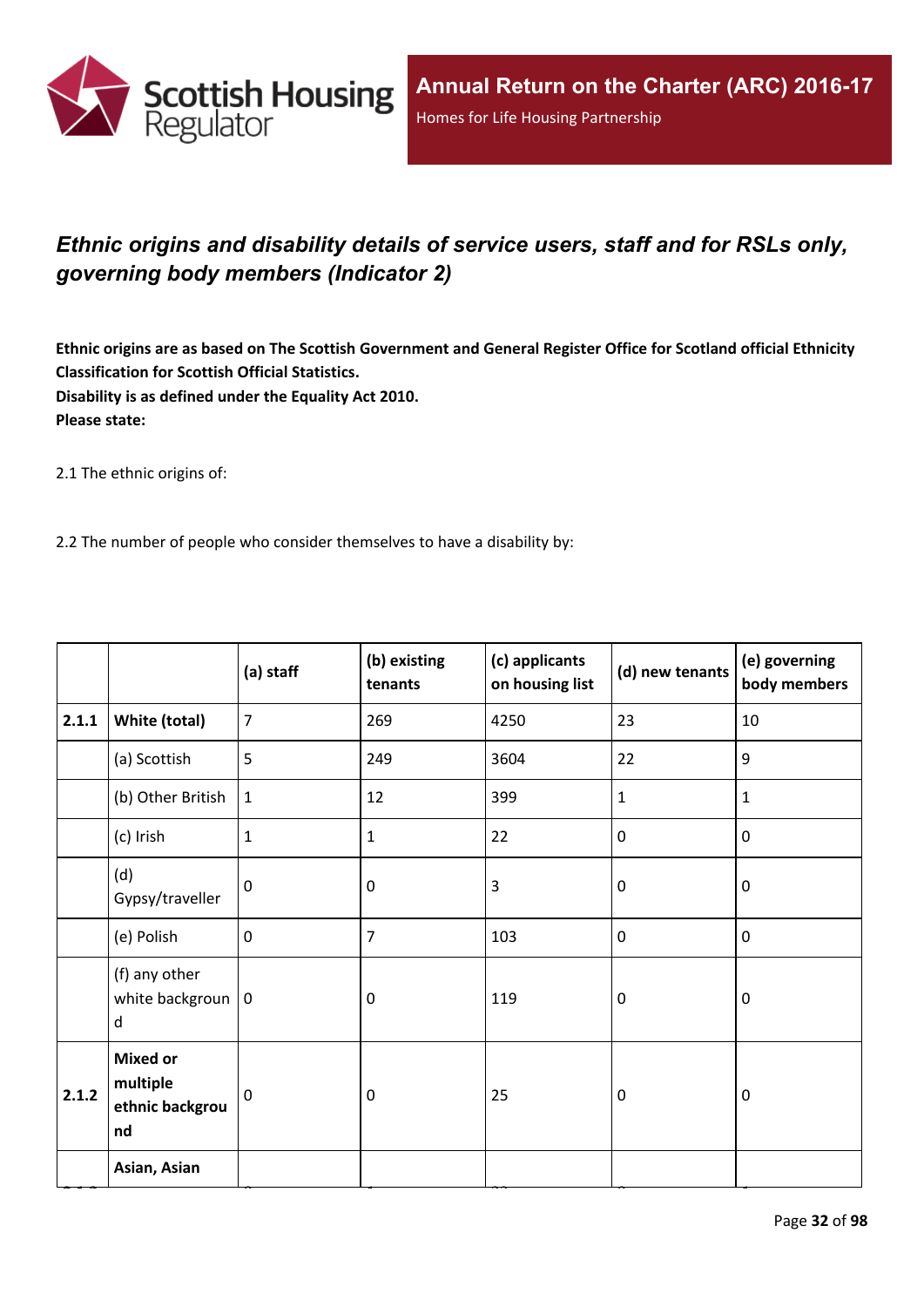

Homes for Life Housing Partnership

|       | Scottish, Asian<br><b>British (total)</b>                               |                  |              |                  |                  |             |
|-------|-------------------------------------------------------------------------|------------------|--------------|------------------|------------------|-------------|
|       | (a) Indian                                                              | $\mathbf 0$      | $\mathbf{1}$ | 5                | $\pmb{0}$        | $\mathbf 1$ |
|       | (b) Pakistani                                                           | $\boldsymbol{0}$ | $\pmb{0}$    | 12               | $\pmb{0}$        | $\pmb{0}$   |
|       | (c) Bangladeshi                                                         | $\boldsymbol{0}$ | $\pmb{0}$    | $\pmb{0}$        | $\pmb{0}$        | $\pmb{0}$   |
|       | (d) Chinese                                                             | $\mathbf 0$      | $\pmb{0}$    | $\mathbf 0$      | $\mathbf 0$      | $\pmb{0}$   |
|       | (e) Any other<br>Asian backgroun<br>$\sf d$                             | $\pmb{0}$        | $\pmb{0}$    | $\boldsymbol{6}$ | 0                | $\pmb{0}$   |
| 2.1.4 | <b>Black, Black</b><br><b>Scottish, Black</b><br><b>British (total)</b> | $\pmb{0}$        | $\pmb{0}$    | 63               | $\boldsymbol{0}$ | $\pmb{0}$   |
|       | (a) Caribbean                                                           | $\pmb{0}$        | $\pmb{0}$    | $\overline{7}$   | $\pmb{0}$        | $\pmb{0}$   |
|       | (b) African                                                             | $\pmb{0}$        | $\pmb{0}$    | 55               | $\pmb{0}$        | $\pmb{0}$   |
|       | (c) Any other<br>black backgroun<br>d                                   | $\mathbf 0$      | $\pmb{0}$    | $\mathbf 1$      | $\boldsymbol{0}$ | $\pmb{0}$   |
| 2.1.5 | Other<br>ethnic backgrou<br>nd                                          | $\pmb{0}$        | $\pmb{0}$    | 12               | $\boldsymbol{0}$ | $\pmb{0}$   |
|       | (a) Arab, Arab<br>Scottish or Arab<br>British                           | $\mathbf 0$      | $\pmb{0}$    | $\mathbf 1$      | $\pmb{0}$        | $\pmb{0}$   |
|       | (b) any other<br>group                                                  | $\pmb{0}$        | $\pmb{0}$    | $11\,$           | $\pmb{0}$        | $\pmb{0}$   |
| 2.1.6 | <b>Unknown</b>                                                          | $\boldsymbol{0}$ | 13           | 260              | $\pmb{0}$        | $\pmb{0}$   |
| 2.1.7 | <b>Total</b>                                                            | $\overline{7}$   | 283          | 4633             | 23               | 11          |

| (a) staff | (b) existing<br>tenants | $(c)$ applicants on<br>housing list | $\vert$ (d) new tenants $\vert$ . | $\vert$ (e) governing<br>body members |
|-----------|-------------------------|-------------------------------------|-----------------------------------|---------------------------------------|
|           | 73                      | 1500                                |                                   |                                       |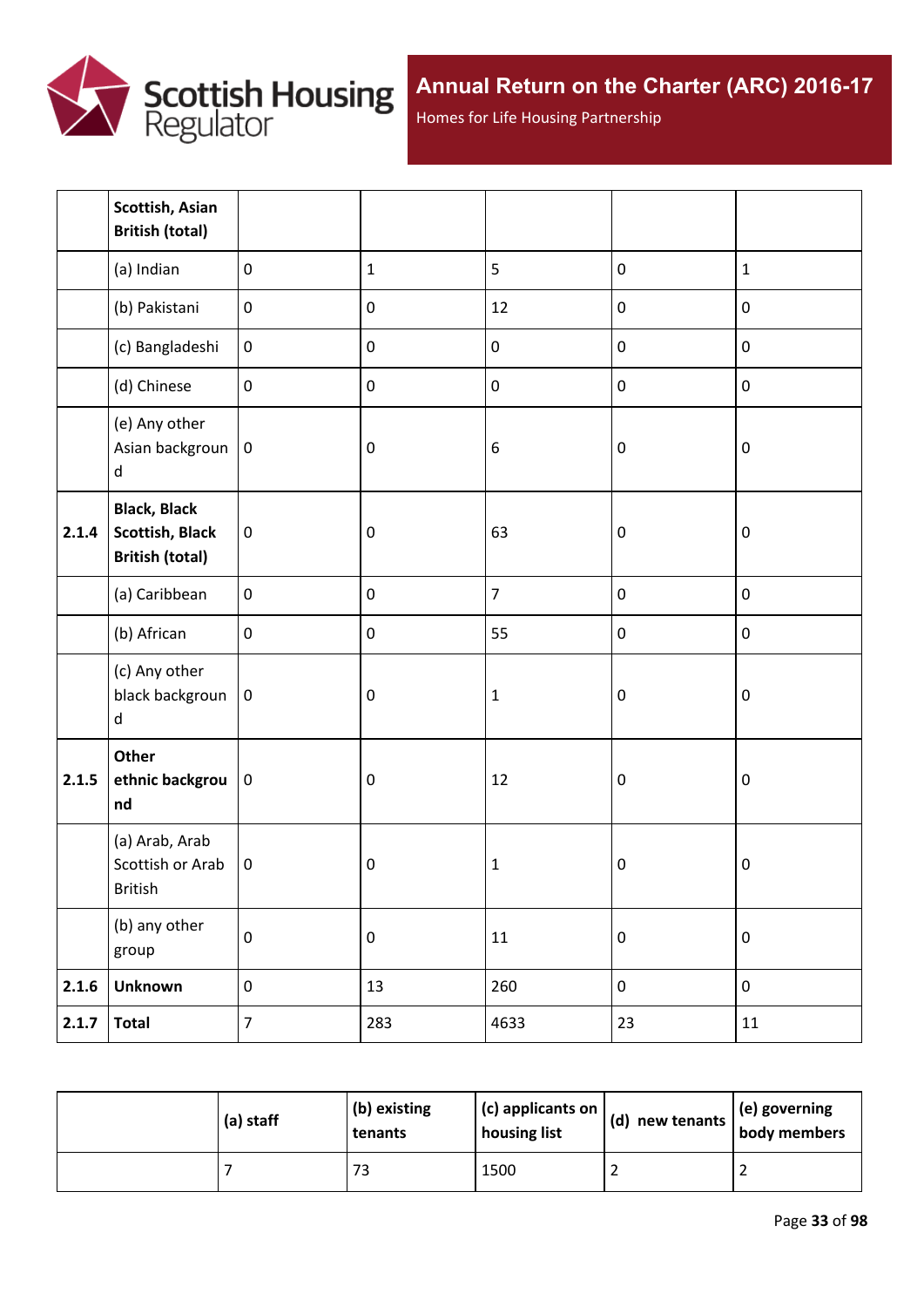

## <span id="page-33-0"></span>*Percentage of tenants who feel their landlord is good at keeping them informed about their services and decisions (Indicator 3)*

In relation to satisfaction with how well their landlord keeps tenants informed about their services, please state:

| 3.1 "How many tenants answered the question How good or poor do you feel your landlord is at<br>keeping you informed about their services and decisions?" | 128              |
|-----------------------------------------------------------------------------------------------------------------------------------------------------------|------------------|
| 3.2 Of the tenants who answered, how many said that their landlord was:<br>3.2.1 very good at keeping them informed                                       | 86               |
| 3.2.2 fairly good at keeping them informed                                                                                                                | 32               |
| 3.2.3 neither good nor poor at keeping them informed                                                                                                      | $\boldsymbol{6}$ |
| 3.2.4 fairly poor at keeping them informed                                                                                                                | 4                |
| 3.2.5 very poor at keeping them informed                                                                                                                  | $\mathbf 0$      |
|                                                                                                                                                           | 128              |

| Percentage of tenants who feel their landlord is good at keeping them informed about | 92.19 | '% |
|--------------------------------------------------------------------------------------|-------|----|
| their services and decisions (Indicator 3)                                           |       |    |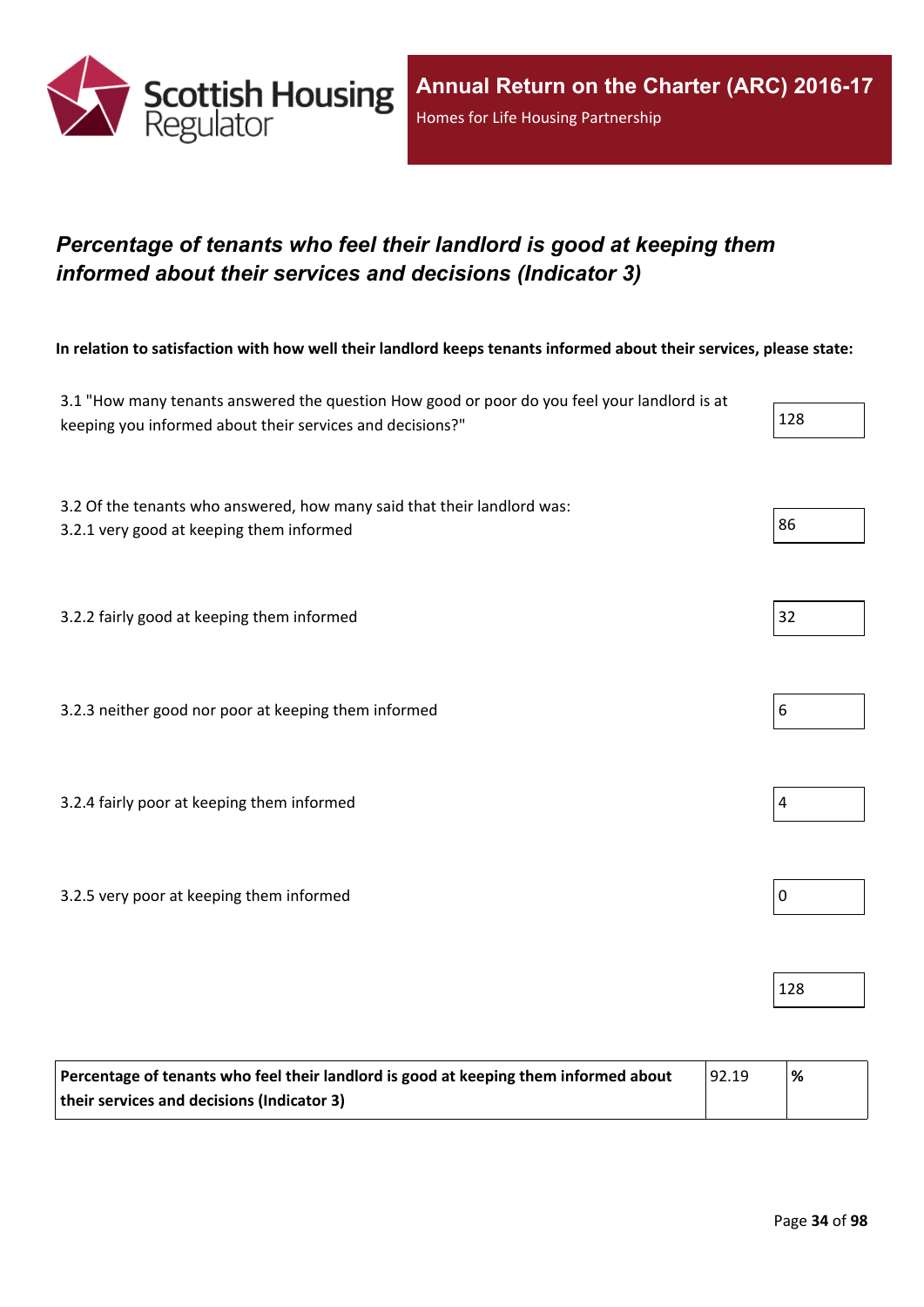

## <span id="page-34-0"></span>*Percentage of tenants satisfied with the opportunities given to them to participate in their landlord's decision making processes (Indicator 6)*

In relation to satisfaction with opportunities given to tenants to participate in their landlord's decision making **process, please state:**

| 6.1 "How many tenants answered the question How satisfied or dissatisfied are you with   |     |
|------------------------------------------------------------------------------------------|-----|
| opportunities given to you to participate in your landlord's decision making processes?" | 128 |

6.2 Of the tenants who answered, how many said that they were: 6.2.1 very satisfied and the set of the set of the set of the set of the set of the set of the set of the set of the set of the set of the set of the set of the set of the set of the set of the set of the set of the set of

6.2.2 fairly satisfied 36

6.2.3 neither satisfied nor dissatisfied 13

6.2.4 fairly dissatisfied  $\vert$  1

6.2.5 very dissatisfied  $\vert$  0

| Percentage of tenants satisfied with the opportunities given to them to participate in | 89.06 | $\frac{9}{6}$ |
|----------------------------------------------------------------------------------------|-------|---------------|
| their landlord's decision making processes (Indicator 6)                               |       |               |



128



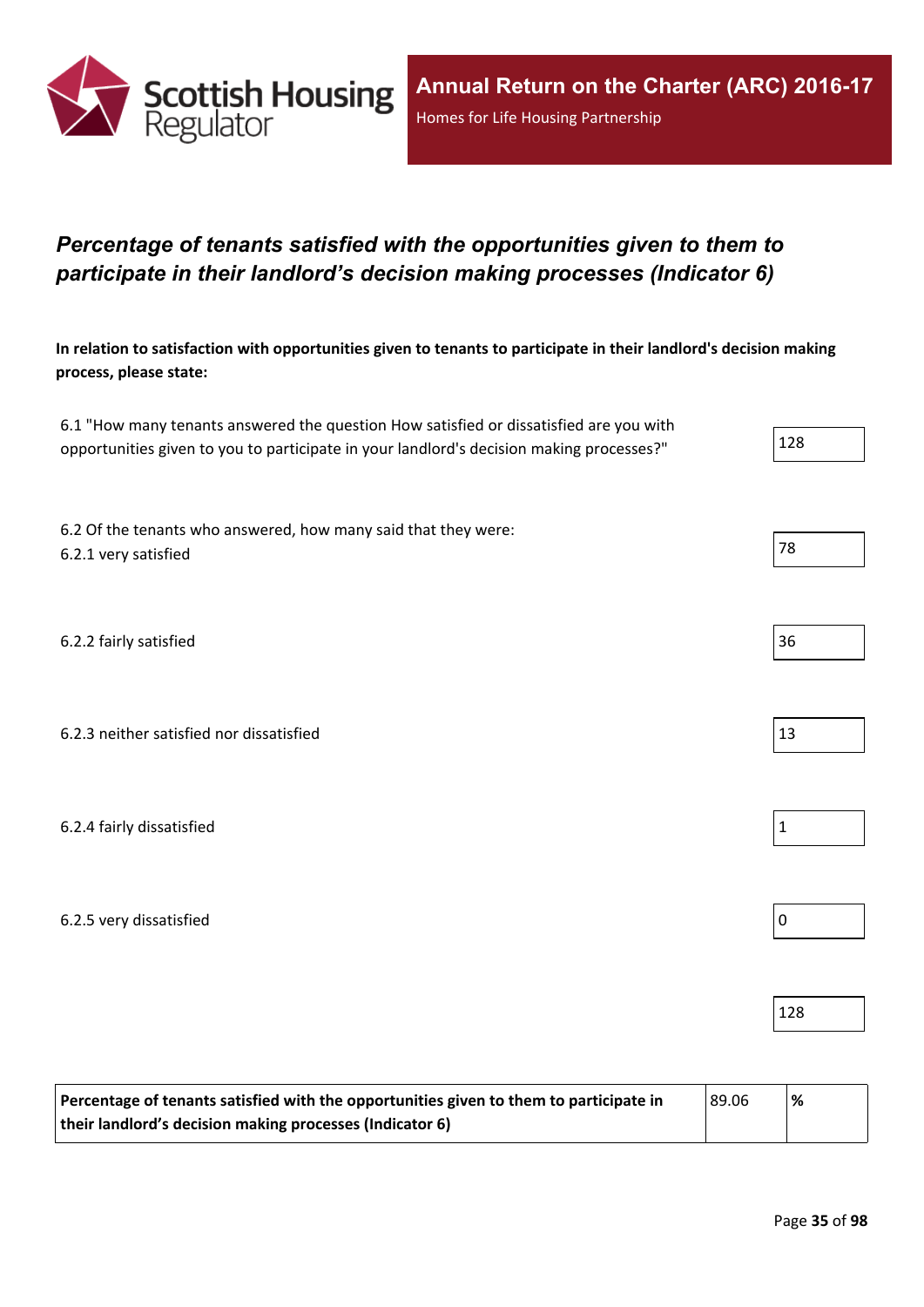

## <span id="page-35-0"></span>*Comments (The customer / landlord relationship)*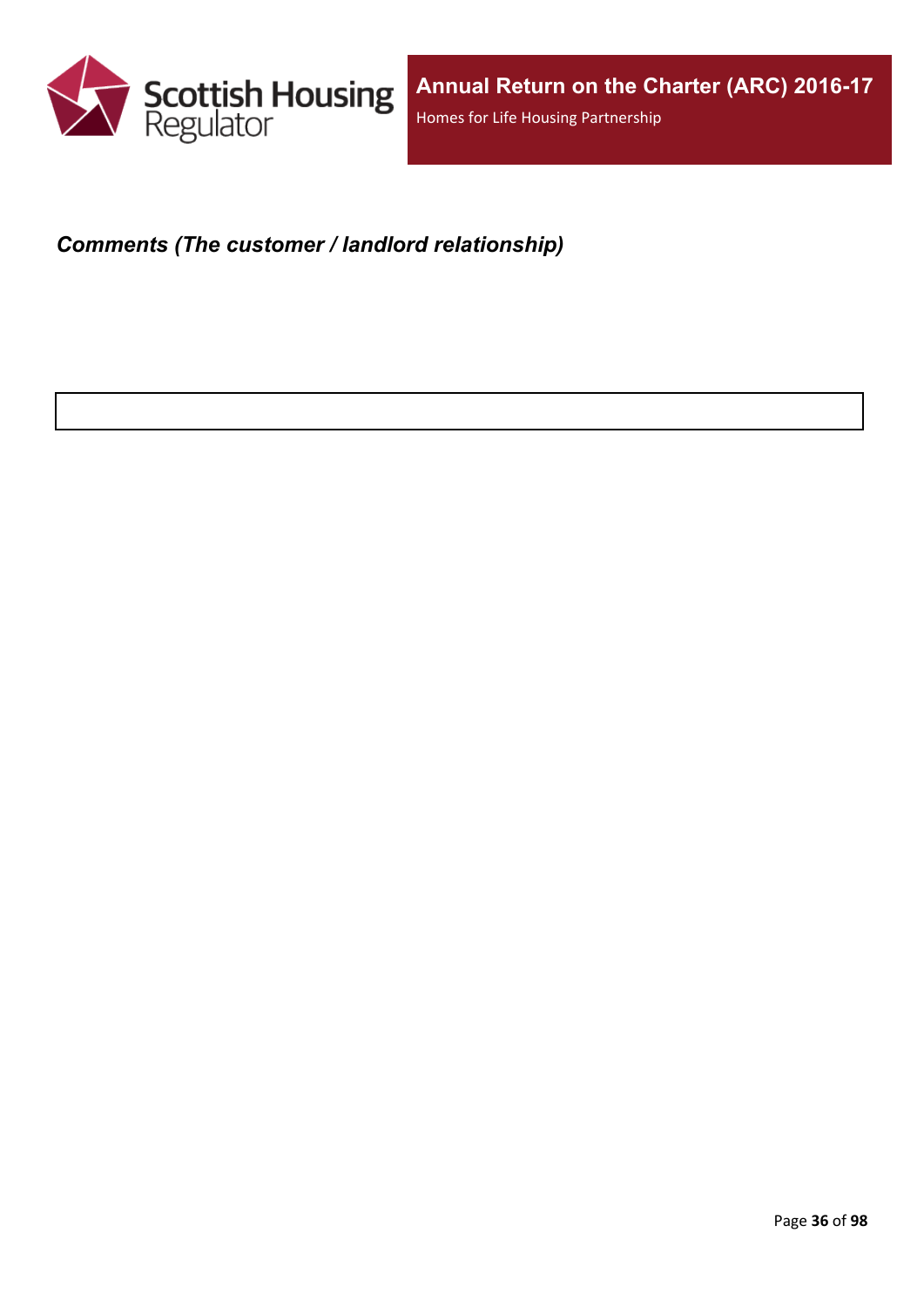

# *Housing Quality and Maintenance*

The information you give us here will tell us about the quality and energy efficiency of the housing you provide **and the repairs service you offer.**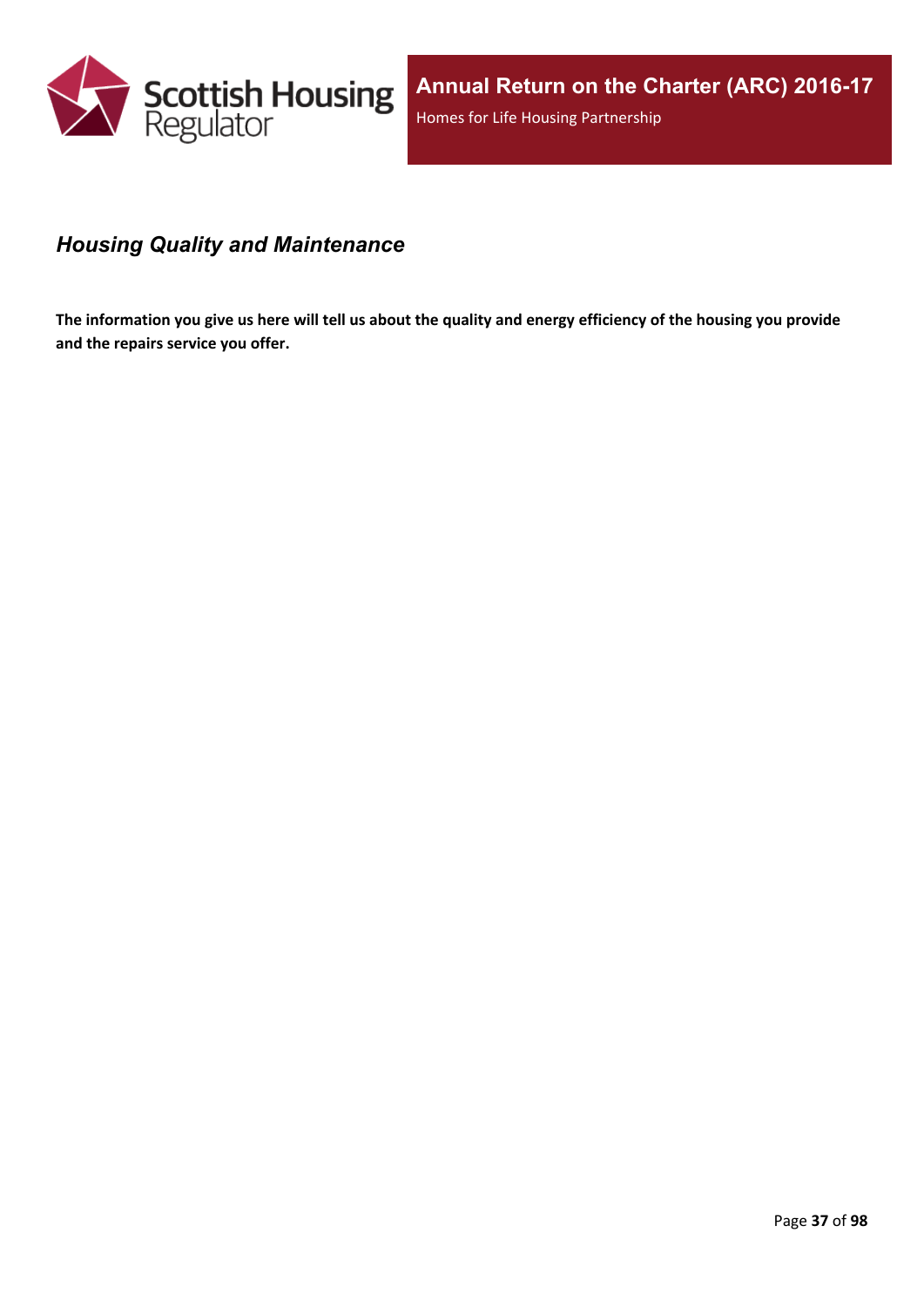

**Annual Return on the Charter (ARC) 2016-17** Homes for Life Housing Partnership

### *Quality of Housing*

The information you give us here will tell us about the quality and energy efficiency of the housing you provide **and the repairs service you offer.**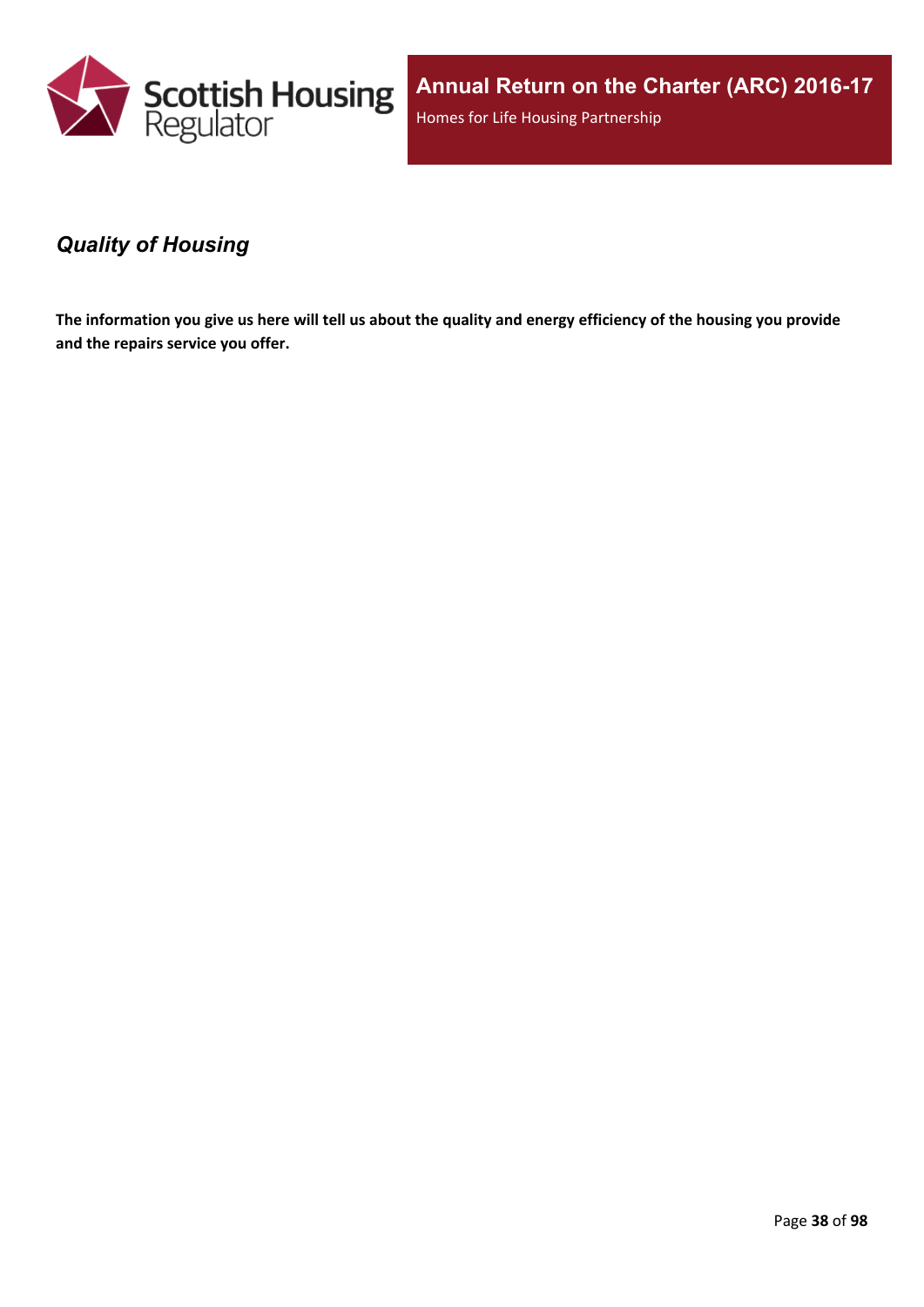# *Scottish Housing Quality Standard (SHQS) – Stock condition survey information (Indicator C24)*

**Please state:**

C24.1 The date your organisation's stock was last surveyed or assessed for compliance with the SHQS March 2017

C24.2 What percentage of stock did your organisation fully assess for compliance in the last four  $\gamma$ ears?  $\begin{vmatrix} 3 & 3 \end{vmatrix}$ 

C24.3 The date of your next scheduled stock condition survey or assessment September 2017

C24.4 What percentage of your organisation's stock will be fully assessed in the next survey  $\vert$  2

C24.5 How did your organisation use the survey data stated at C24.2 to establish how the stock complied overall with the SHQS

Only 27 older ex local authority homes were not built by the Company since 1999, to Statutory Building Standards & HAG funded Development standards which already meet SHQS requirements.

Following full surveys by Building Surveyors Summers Inman, comprehensive modernisation proposals were developed and to ensure full compliance with SHQS requirements. Unfortunately, for 10 homes off the gas grid for which we had installed CO2 ECO Sanyo Air Source Heat Pumps and associated Storage Tanks, EPC ratings failed to meet expectations and SHQS requirements. This was caused by Sanyo's premature exit from the Heat Pump market prior to completing necessary MICS/ BRE registration for this range, resulting in surveyors having to use default settings which did not recognise their benefits and assessments failing to meet the minimum ratings required for SHQS compliance. This was first highlighted to SHR in our 2013/14 return, and after liaison with SHR these 10 homes - comprising 3.3% of our self-contained stock (rounded to 3% in submissions) were subsequently recorded in our 2014/15 return as being 9 exemptions on technical/ financial viability grounds and 1. In 2014/15, we determined Solar PV installations as the only financially viable option to achieve compliance for these homes. In 2015/16, we were able to proceed and install Solar PV panels to the roofs of 5 out of the 10, effectively offsetting their energy use and securing compliant EPC ratings. However, the other 5 homes were in Conservation Areas for which planning consent would be required for roof panel installations. These were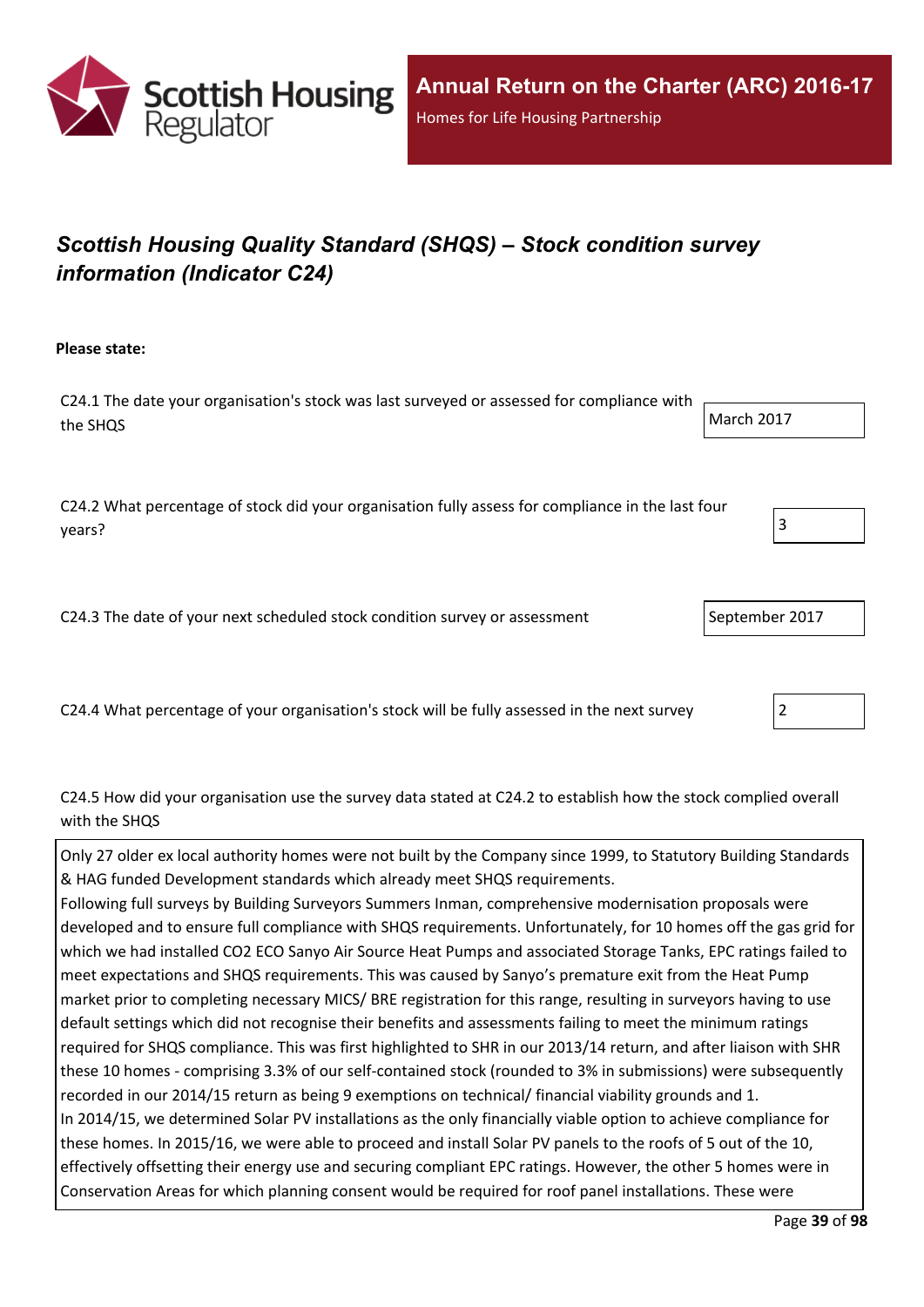

recorded as remaining exemptions in our 2015/16 return - comprising 1.7% of our self-contained stock (rounded to 2% in submission).

We had hoped to be able to successfully address planning issues, and secure installs and compliance during 2016/17 - as solar PV remained our preferred solution not only for SHQS compliance but also for more exacting EESSH requirements. However, due to the high profile of the roof slopes on which we would need to locate panels for solar gain, we have been unable to achieve a solution which could secure the necessary Conservation Area Planning Permission. We are working with specialist consultants Renewable Heat Strategies and their suppliers Ocean Air to identify and consider alternatives to secure SHQS compliance, including compatible compliant replacements for the Sanyo Heat Pumps and associated Storage Tanks.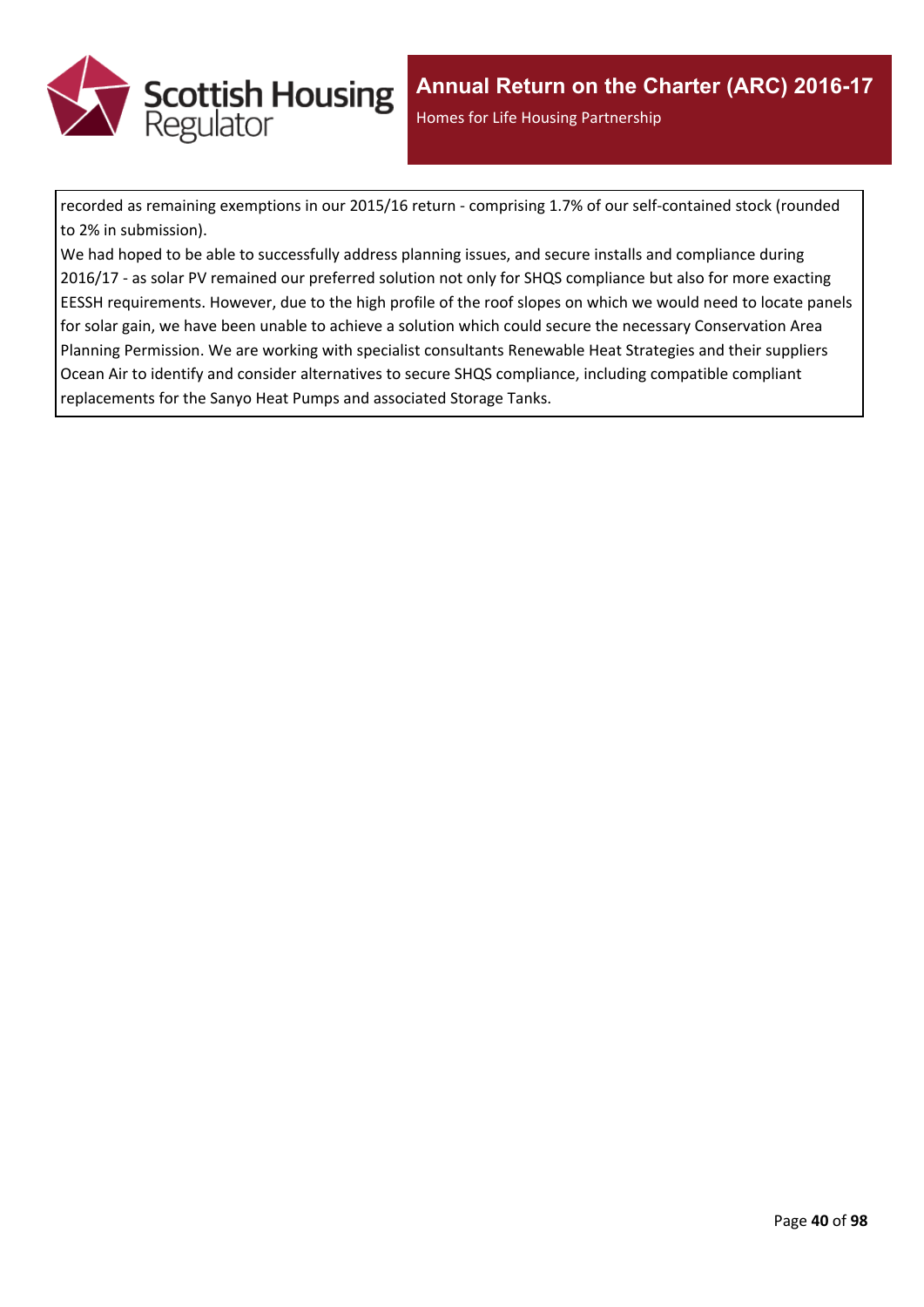

## *Scottish Housing Quality Standard (SHQS) – Stock summary (Indicator C25)*

#### **Please state:**

|                                                                    | End of the reporting<br>year | End of the next<br>reporting year |
|--------------------------------------------------------------------|------------------------------|-----------------------------------|
| C25.1 Total self-contained stock                                   | 299                          | 299                               |
| C25.2 Self-contained stock exempt from SHQS                        | 5                            | 0                                 |
| C25.3 Self-contained stock in abeyance from SHQS                   | 0                            | 0                                 |
| C25.4.1 Self-contained stock failing SHQS for one criterion        | 0                            | 0                                 |
| C25.4.2 Self-contained stock failing SHQS for two or more criteria | $\Omega$                     | 0                                 |
| C25.4.3 Total self-contained stock failing SHQS                    | 0                            | 0                                 |
| C25.5 Stock meeting the SHQS                                       | 294                          | 299                               |

### **C25.6 Total self-contained stock meeting the SHQS by local authority**

| Aberdeen City              | 0        | 0           |
|----------------------------|----------|-------------|
| Aberdeenshire              | 0        | $\mathbf 0$ |
| Angus                      | 0        | $\mathbf 0$ |
| Argyll & Bute              | 0        | 0           |
| City of Edinburgh          | 0        | $\mathbf 0$ |
| Clackmannanshire           | 0        | 0           |
| Dumfries & Galloway        | $\Omega$ | $\Omega$    |
| Dundee City                | $\Omega$ | 0           |
| East Ayrshire              | 0        | 0           |
| <b>East Dunbartonshire</b> | $\Omega$ | 0           |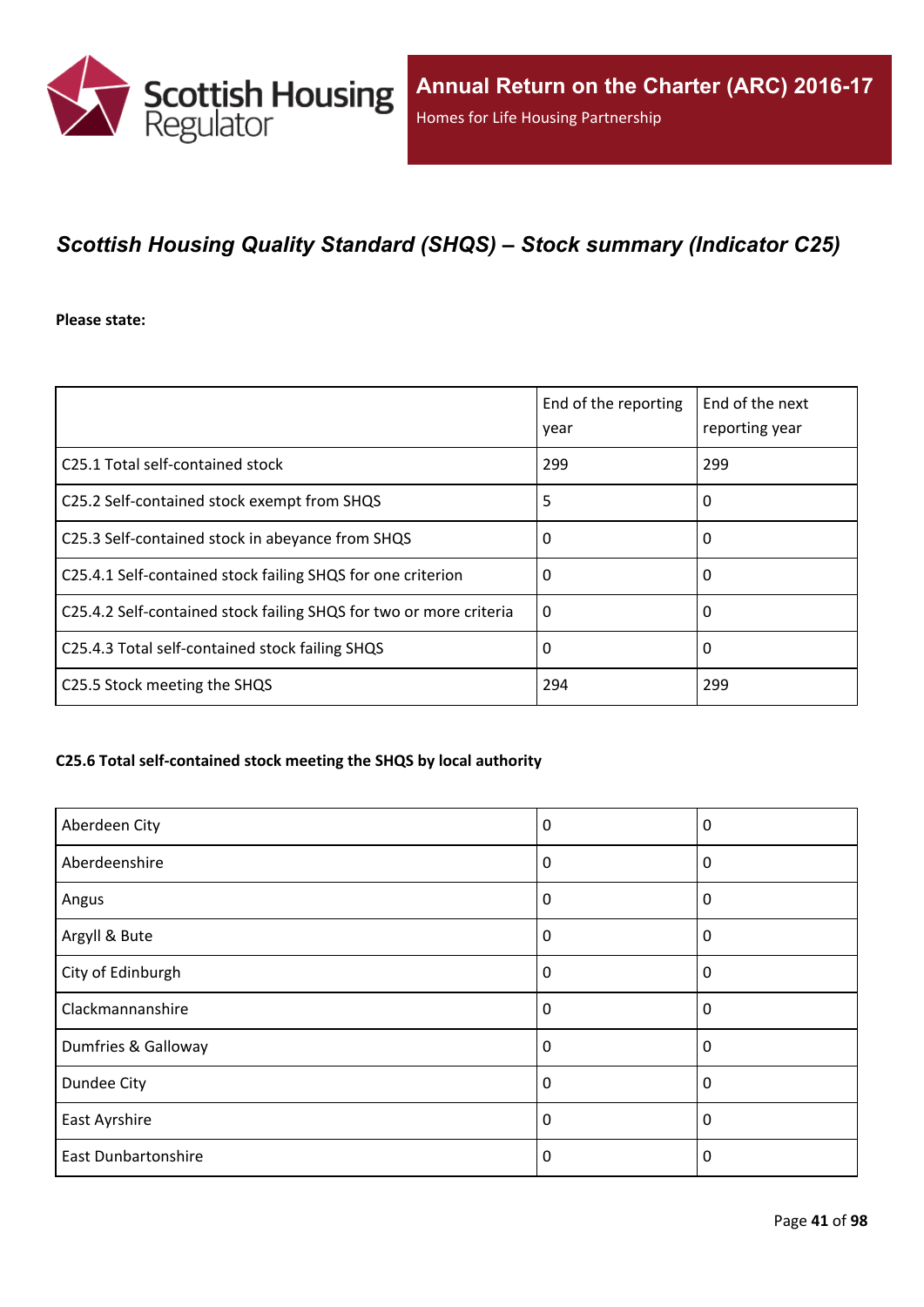

Homes for Life Housing Partnership

| East Lothian            | 294              | 299              |
|-------------------------|------------------|------------------|
| East Renfrewshire       | $\pmb{0}$        | $\pmb{0}$        |
| Eilean Siar             | $\pmb{0}$        | $\pmb{0}$        |
| Falkirk                 | $\boldsymbol{0}$ | $\pmb{0}$        |
| Fife                    | $\pmb{0}$        | $\pmb{0}$        |
| Glasgow City            | $\pmb{0}$        | $\pmb{0}$        |
| Highland                | $\boldsymbol{0}$ | $\pmb{0}$        |
| Inverclyde              | $\pmb{0}$        | $\mathbf 0$      |
| Midlothian              | $\pmb{0}$        | $\mathbf 0$      |
| Moray                   | $\pmb{0}$        | $\pmb{0}$        |
| North Aryshire          | $\pmb{0}$        | $\mathbf 0$      |
| North Lanarkshire       | $\pmb{0}$        | $\mathbf 0$      |
| Orkney Islands          | $\pmb{0}$        | $\mathbf 0$      |
| Perth & Kinross         | $\pmb{0}$        | $\mathbf 0$      |
| Renfrewshire            | $\pmb{0}$        | $\mathbf 0$      |
| <b>Scottish Borders</b> | $\pmb{0}$        | $\mathbf 0$      |
| Shetland Islands        | $\pmb{0}$        | $\mathbf 0$      |
| South Ayrshire          | $\pmb{0}$        | $\mathbf 0$      |
| South Lanarkshire       | $\pmb{0}$        | $\boldsymbol{0}$ |
| Stirling                | $\pmb{0}$        | $\pmb{0}$        |
| West Dunbartonshire     | $\boldsymbol{0}$ | $\pmb{0}$        |
| West Lothian            | $\boldsymbol{0}$ | $\pmb{0}$        |

| -<br>-912<br>$     -$ | ∽<br>$-27$ | <b>oc</b><br>ررے |
|-----------------------|------------|------------------|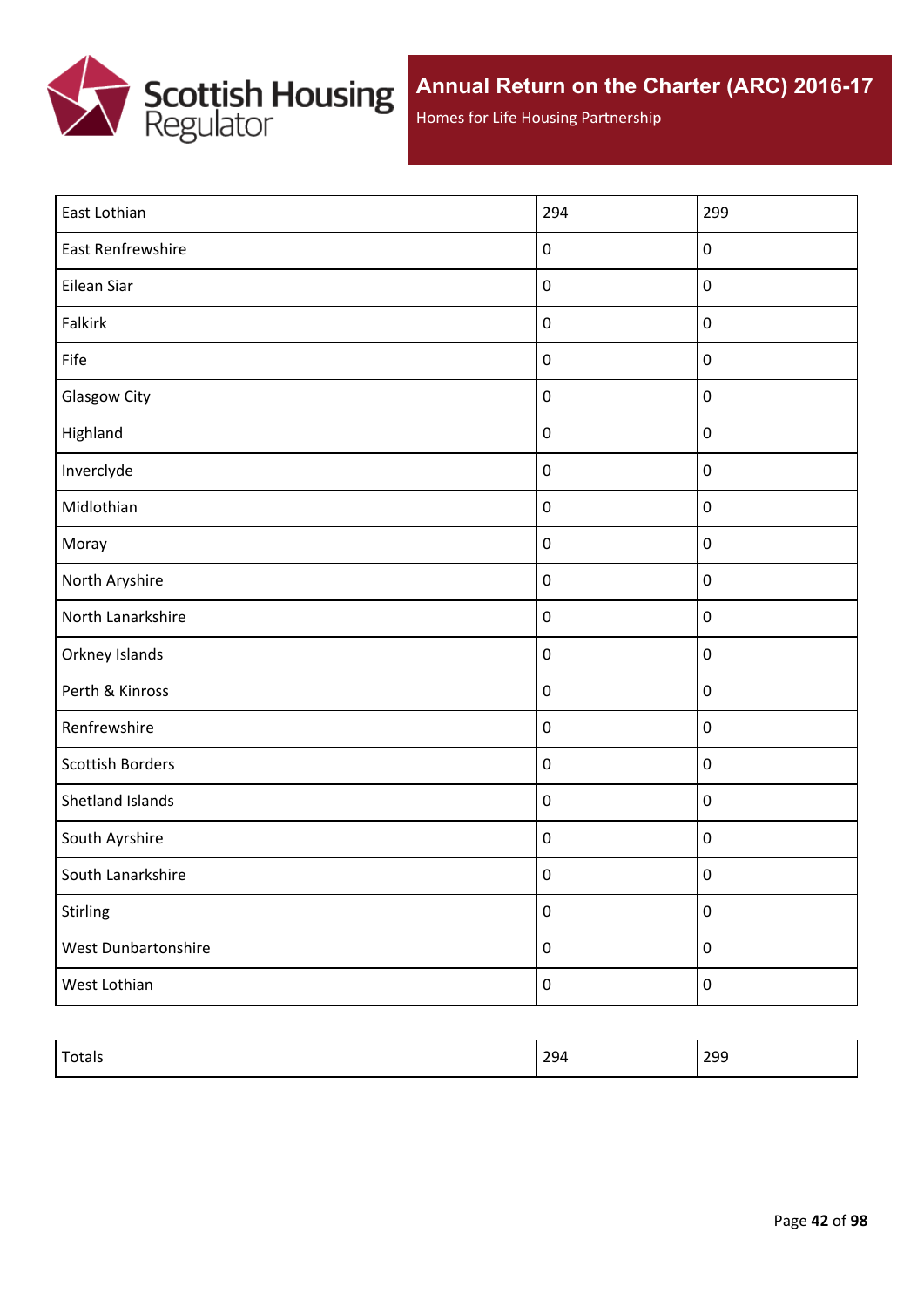

# *Scottish Housing Quality Standard (SHQS) – Stock failing by criterion (Indicator C26)*

How many of your organisation's properties did not meet the Standard at the end of the reporting year, and how **many are projected to not meet the Standard at the end of the next reporting year?**

|                                                                                                                                                                                                                                                | End of the reporting year | End of the next reporting year |
|------------------------------------------------------------------------------------------------------------------------------------------------------------------------------------------------------------------------------------------------|---------------------------|--------------------------------|
| C26.1 Because they were Below the<br>tolerable standard                                                                                                                                                                                        | 0                         | 0                              |
| C26.2 Because they were in serious<br>disrepair                                                                                                                                                                                                | 0                         | 0                              |
| C26.3 Because they were not energy<br>efficient                                                                                                                                                                                                | $\mathbf 0$               | 0                              |
| C26.4 Because they did not have<br>modern facilities and services                                                                                                                                                                              | $\mathbf 0$               | 0                              |
| C26.5 Because they were not healthy,<br>safe and secure                                                                                                                                                                                        | $\Omega$                  | 0                              |
| C26.6 If any properties are failing<br>SHQS at the end of the reporting<br>year, or are projected to fail for the<br>next reporting year, then explain<br>what actions your organisation is<br>taking or planning to take to address<br>these. |                           |                                |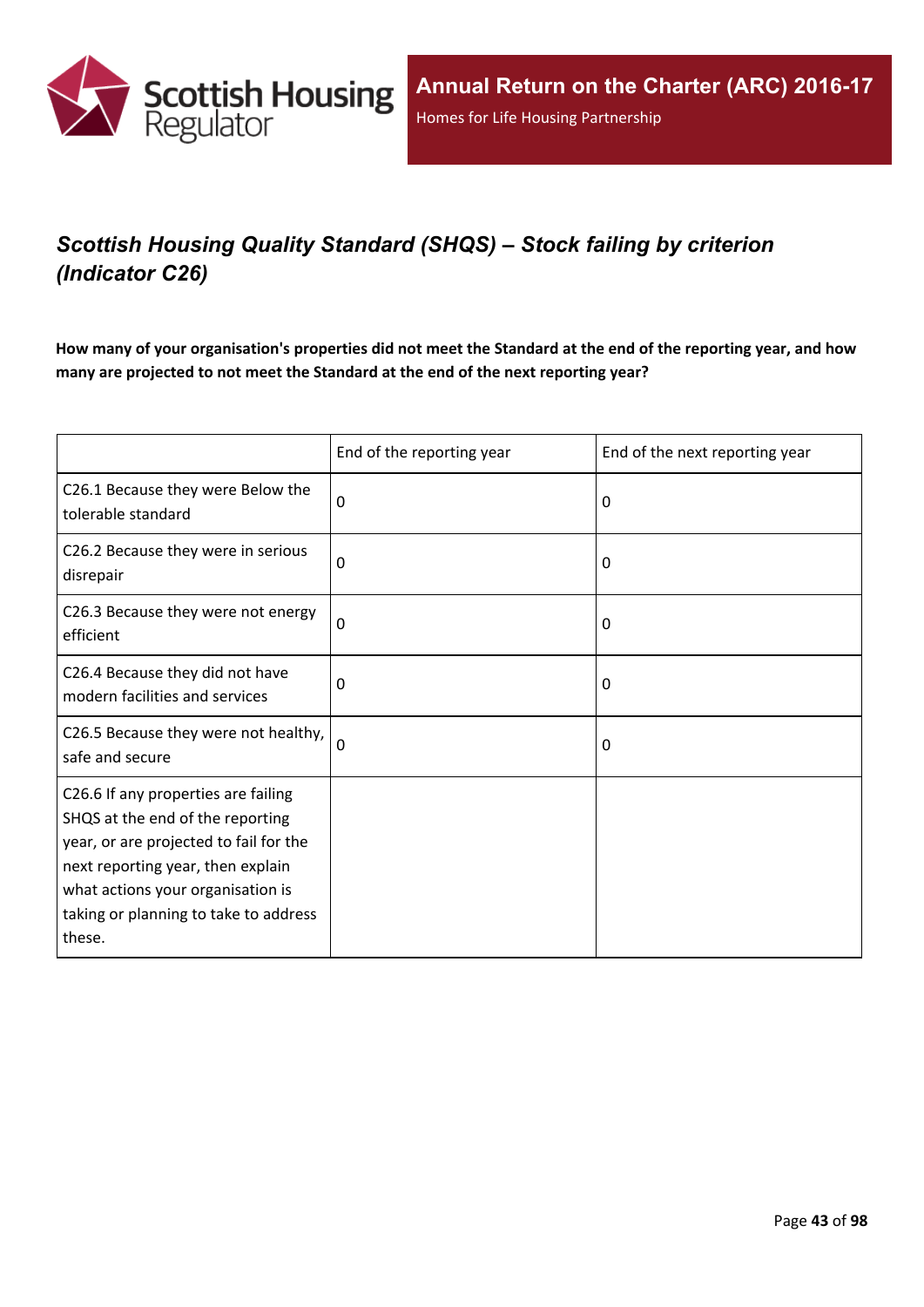

# *Scottish Housing Quality Standard (SHQS) – Working towards the standard (Indicator C27)*

#### **Please state:**

C27.1 How many properties did your organisation plan to bring fully up to the SHQS during the reporting year?  $\vert$ 



C27.2 How many properties did your organisation fully bring up to the SHQS during the reporting year  $\vert$  0

#### C27.3 If C27.1 and C27.2 are not the same, please provide an explanation for the difference

We had hoped to identify and implement a viable option for the 5 remaining exempt properties during 2016/17. These are older ex local authority homes which are off the gas grid and already have air source heat pumps. However as outlined at C24.5, because these units did not subsequently make it onto the BRE database used by EPC software, assessors need to use default settings which result in non-compliant energy rating assessments. Our preferred solution was installation of Solar PV Roof Panels as these not only achieve SHQS compliance but also more exacting EESSH compliance. We had already successfully installed Solar PV to another 5 of our older homes in 2015/16, but these properties remained outstanding as they are in Conservation Areas, subject to significant Conservation Area planning constraints. Due to the high profile of the roof slopes on which we would need to locate panels to maximise solar gain, we have been unable to achieve a solution which could secure the necessary Conservation Area Planning Permission. We may now need to accept that permission is not achievable for installation of Solar PV roof panel installation for these 5 homes. We are working with specialist consultants Renewable Heat Strategies and their suppliers Ocean Air to identify and consider alternatives which could secure SHQS compliance.

C27.4 How many properties does your organisation plan to bring fully up to the SHQS during the next reporting year  $\vert$  5

C27.5 The number of properties at C27.4 should equal the difference between the projected pass rates for the end of the reporting year and the end of the next reporting year (as reported at C25.5). If it does not, please explain the difference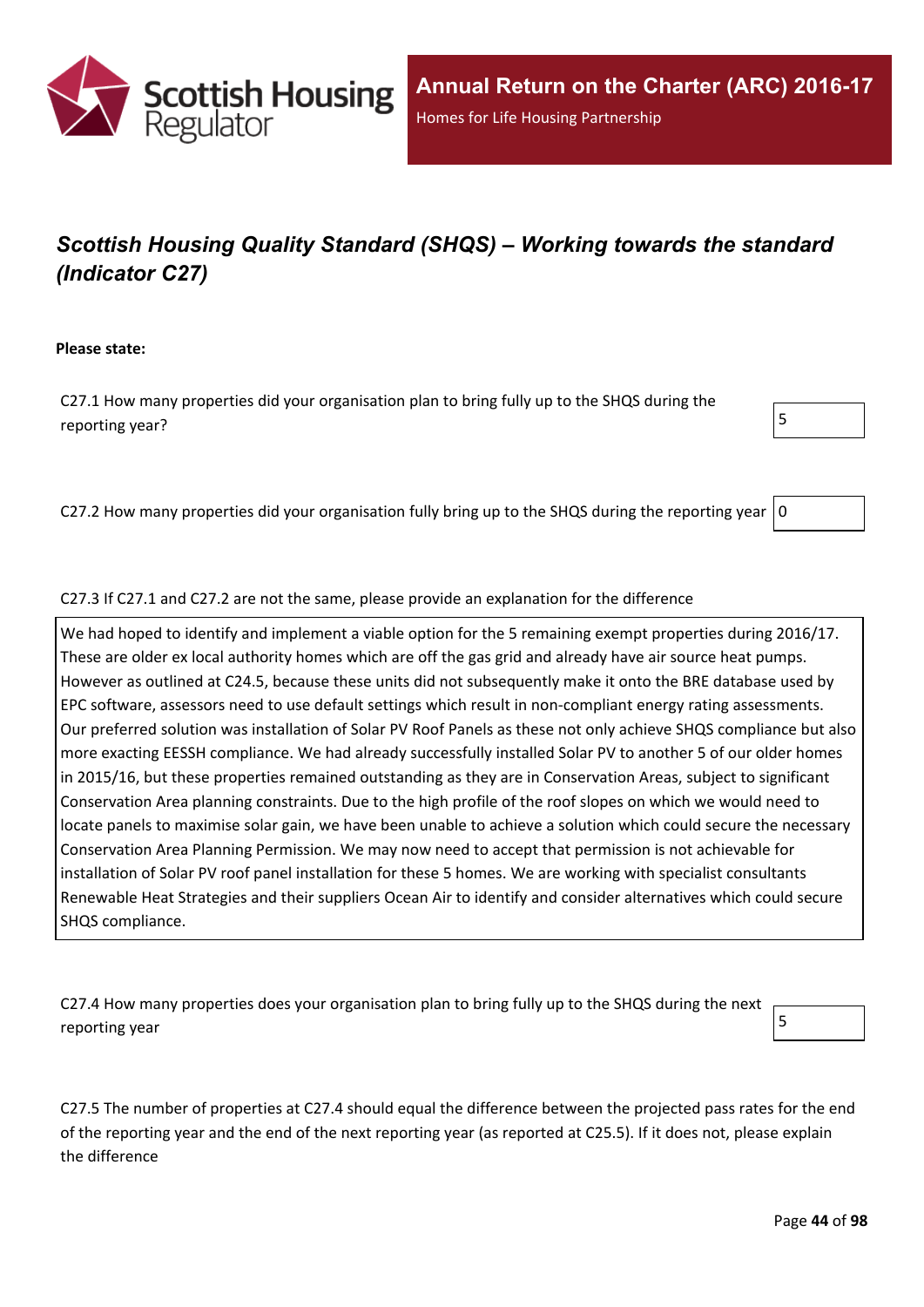

**Annual Return on the Charter (ARC) 2016-17**

Homes for Life Housing Partnership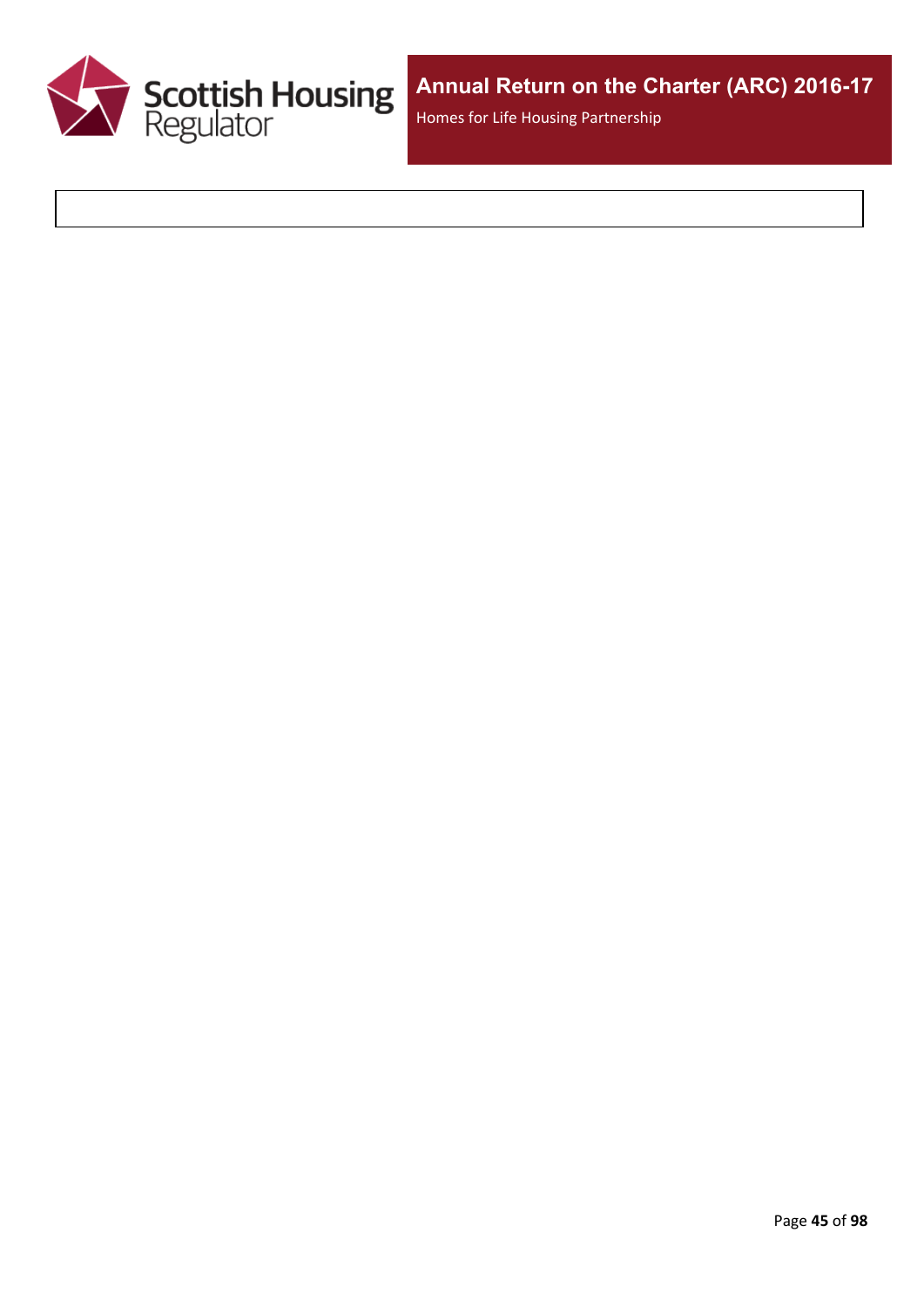

## *Scottish Housing Quality Standard (SHQS) (Indicator C28.1)*

**Please state:**

C28.1.1 The number of self-contained properties with exemptions at the year end  $\vert$  5



C28.1.2 The range of elements not met

C Energy Efficiency: 35 An energy efficiency rating of NHER 5 or SAP 2001 of 50 (oil, LPG, electric, solid fuel and biomass systems) or 60 (oil, LPG, electric, solid fuel and biomass systems)

C28.1.3 The reason(s) the elements are not met

(c) Work could be done but the costs would be disproportionate

### C28.1.4 What action is your organisation taking or planning to take to address these exemptions

We continue to work with our specialist consultants Renewable Heat Strategies and their suppliers Ocean Air to identify and consider alternatives which could secure SHQS compliance.

We are currently looking for compatible compliant replacements for the Sanyo Heat Pumps and associated Storage Tanks. Though technical and financial viability remains to be confirmed we remain optimistic that we may be able to secure compliance during 2017/18 and have submitted accordingly. See also comments at C27.3 and C24.5 above for more detail.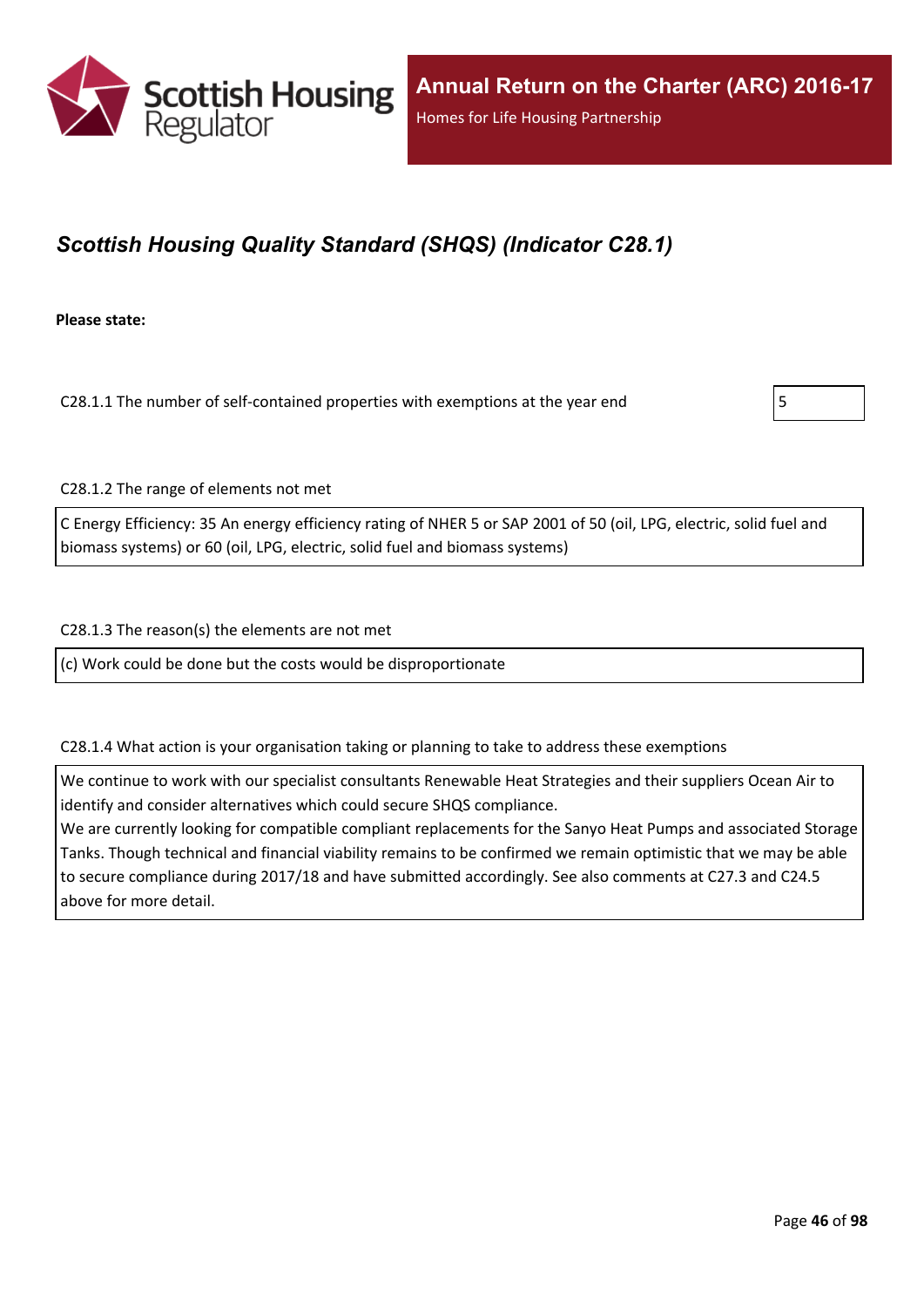

# *Scottish Housing Quality Standard (SHQS) – Abeyances at the year end (Indicator C28.2)*

**Please state:**

C28.2.1 The number of self-contained properties with abeyances at the year end  $\vert$  0

C28.2.2 The range of elements not met

C28.2.3 The reason(s) the elements are not met

C28.2.4 What action is your organisation taking or planning to take to address these abeyances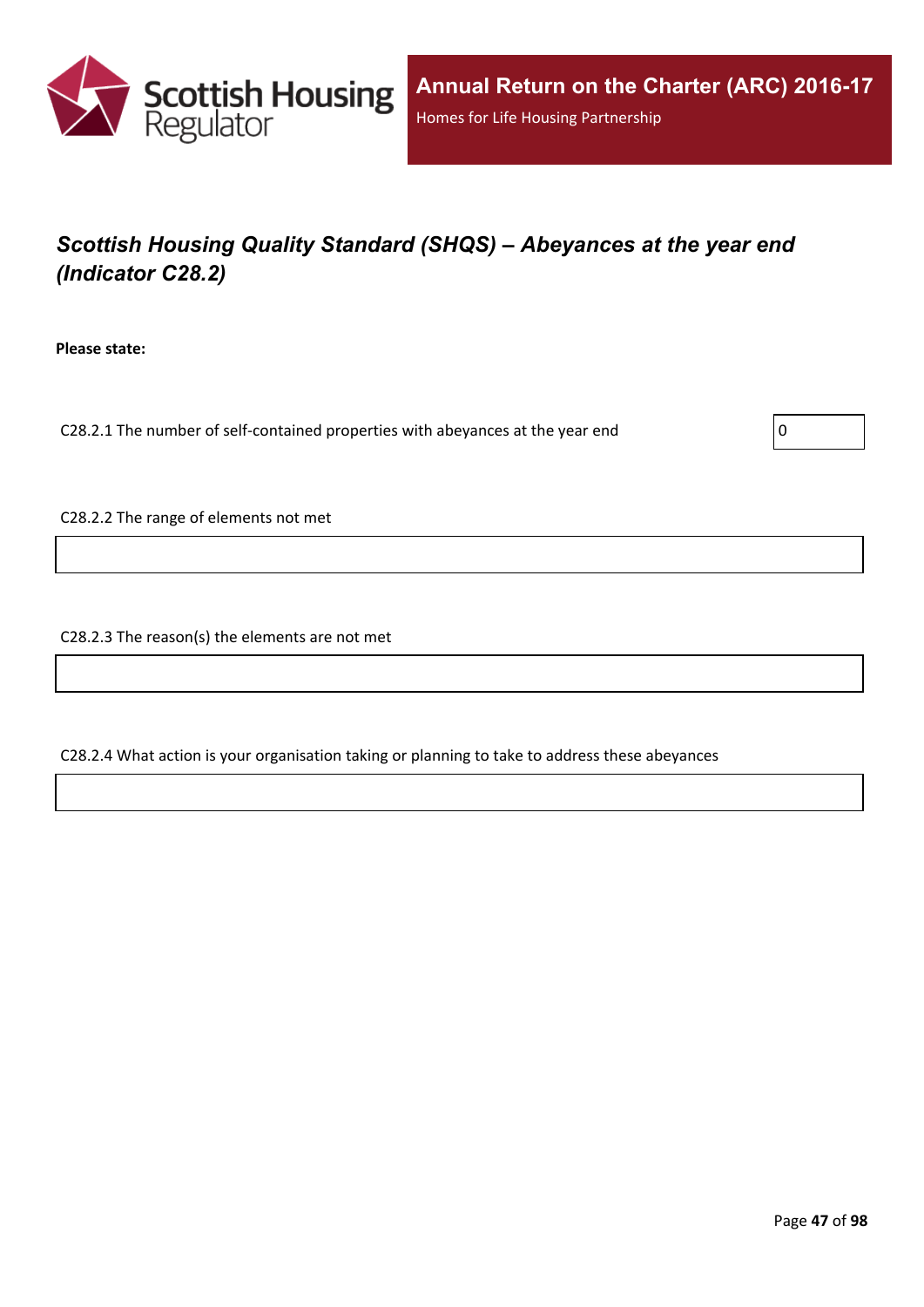

# *Scottish Housing Quality Standard (SHQS) – Actual and projected investment by criteria/element (Indicator C29)*

#### **Please state:**

|                                                                                                                 | (i) in the reporting<br>year                  |                                 | (ii) projected for the<br>next reporting year       |                                       |
|-----------------------------------------------------------------------------------------------------------------|-----------------------------------------------|---------------------------------|-----------------------------------------------------|---------------------------------------|
|                                                                                                                 | (a) the actual<br>number of homes<br>improved | (b) the amount<br>invested (£s) | (a) the actual<br>number of homes<br>to be improved | (b) the amount to<br>be invested (£s) |
| C29.1 Because they<br>were/are below the<br>tolerable standard                                                  | $\mathbf 0$                                   | 0                               | 0                                                   | $\mathbf 0$                           |
| C29.2 Because they<br>were/are in serious<br>disrepair                                                          | $\mathbf 0$                                   | 0                               | 0                                                   | $\mathbf 0$                           |
| C29.3 Because they<br>were/are not energy<br>efficient                                                          | $\mathbf 0$                                   | 0                               | 5                                                   | 43200                                 |
| C29.4 Because they<br>did/do not have modern<br>facilities and services                                         | $\mathbf 0$                                   | 0                               | 0                                                   | 0                                     |
| C29.5 Because they<br>were/are not healthy,<br>safe and secure                                                  | $\mathbf 0$                                   | 0                               | 0                                                   | $\mathbf 0$                           |
| C29.6 The total number<br>of properties improved                                                                | $\mathbf 0$                                   | 0                               | 5                                                   | 43200                                 |
| C29.7 The number of<br>properties demolished as<br>a direct result of the<br>SHQS and the cost of<br>demolition | $\mathbf 0$                                   | 0                               | 0                                                   | 0                                     |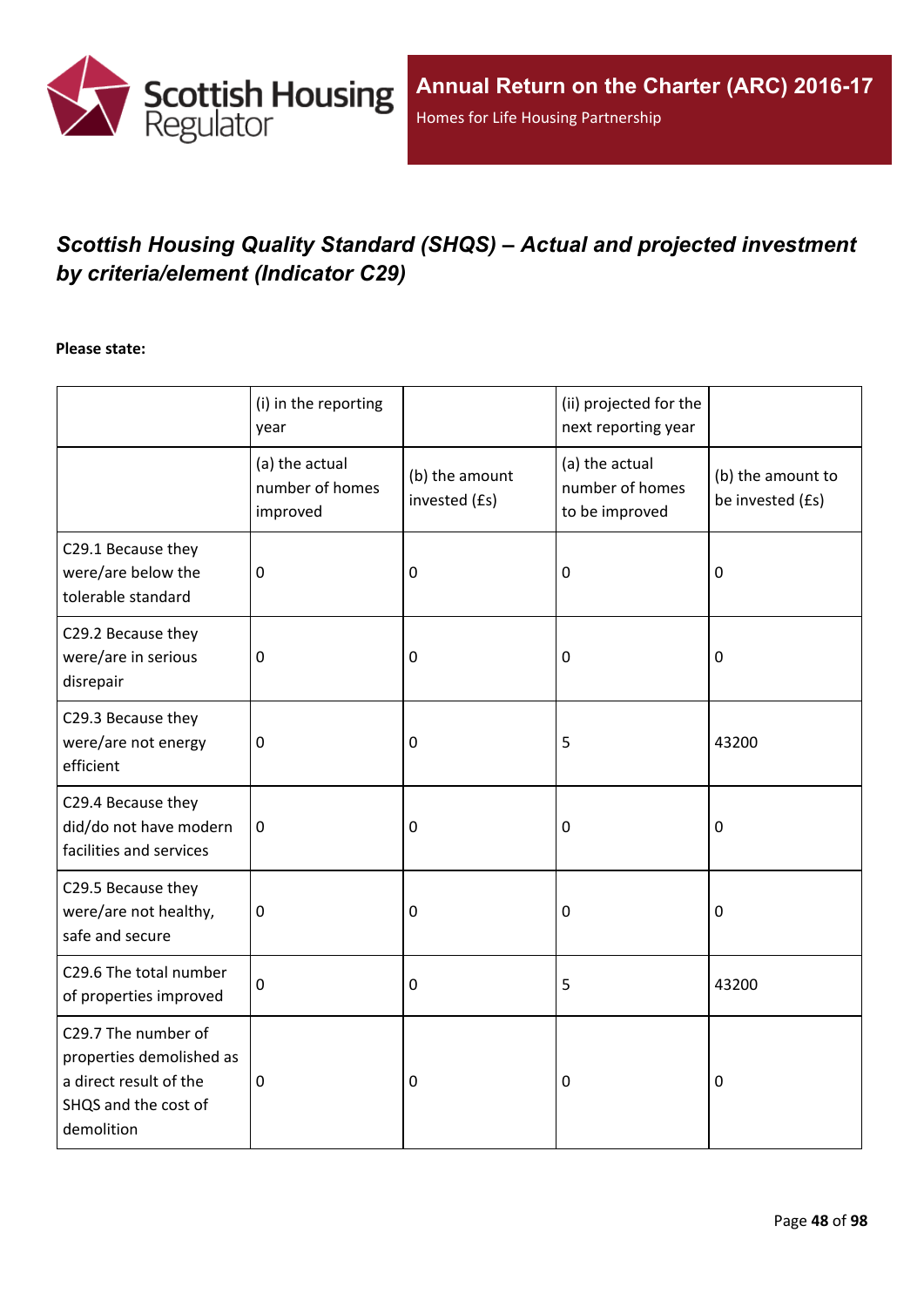

## *Percentage of stock meeting the Scottish Housing Quality Standard (SHQS) (Indicator 7)*

### **For properties within scope of the SHQS, please state:**

| 7.1 The total number of properties within scope of the SHQS:<br>7.1.1 at the end of the reporting year |       | 299 |
|--------------------------------------------------------------------------------------------------------|-------|-----|
| 7.1.2 projected to the end of the next reporting year                                                  |       | 299 |
| 7.2 The number of properties meeting the SHQS:<br>7.2.1 at the end of the reporting year               |       | 294 |
| 7.2.2 projected to the end of the next reporting year                                                  |       | 299 |
| Percentage of stock meeting the SHQS at the end of the reporting year (Indicator 7)                    | 98.33 | %   |

| Percentage of stock meeting the SHQS projected to the end of the next reporting | 100.00 | ℅ |
|---------------------------------------------------------------------------------|--------|---|
| vear (Indicator 7)                                                              |        |   |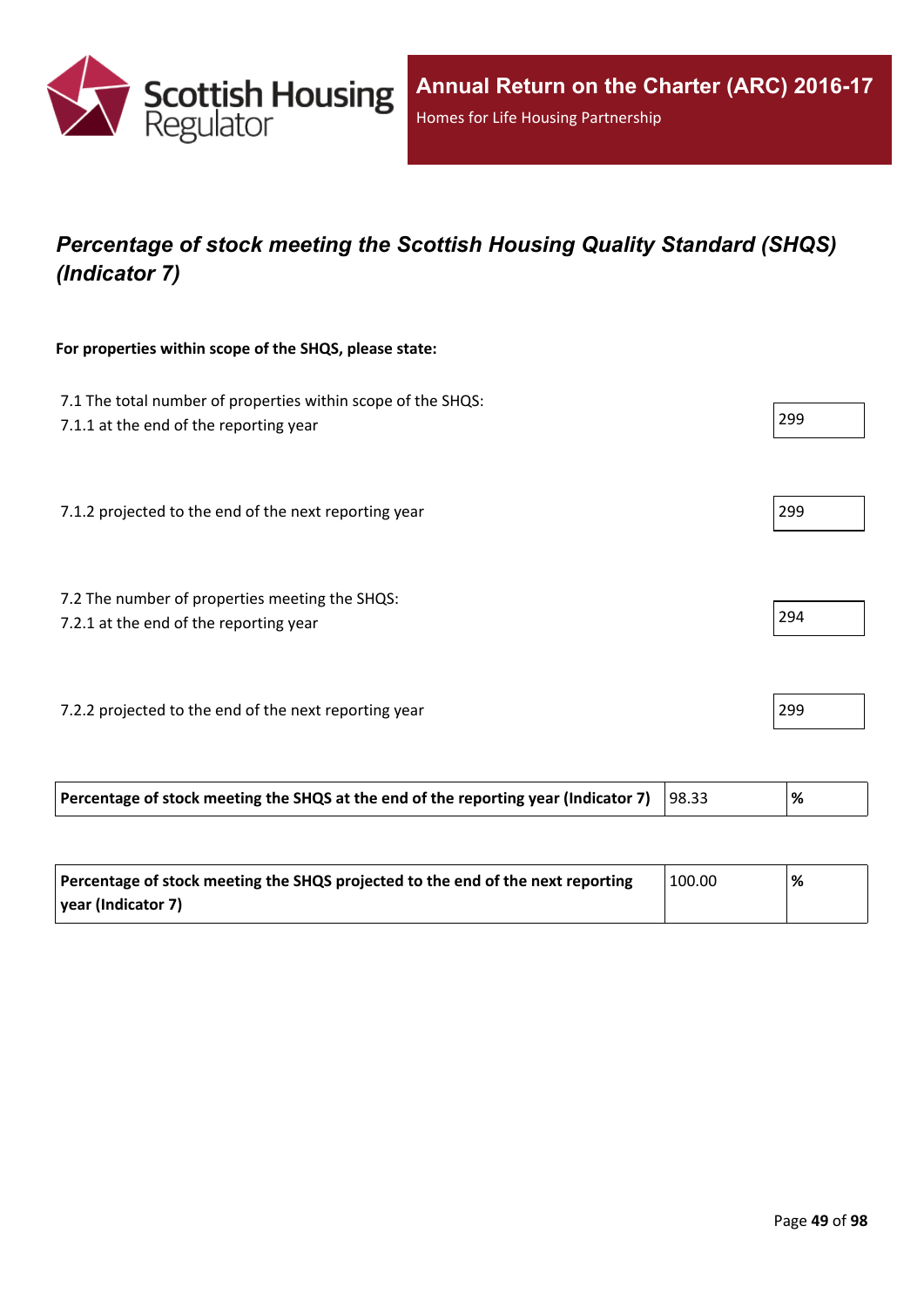

## *Percentage of properties at or above the appropriate NHER or SAP ratings specified in element 35 of the SHQS, as at 31 March each year (Indicator 8)*

| 8.1 The total number of properties within scope of the SHQS:<br>8.1.1 at the end of the reporting year | 299 |
|--------------------------------------------------------------------------------------------------------|-----|
|                                                                                                        |     |
| 8.1.2 projected to the end of the next reporting year                                                  | 299 |
|                                                                                                        |     |
| 8.2 The number of properties meeting the appropriate NHER or SAP ratings specified in element 35 of    |     |
| the SHQS:<br>8.2.1 at the end of the reporting year                                                    | 294 |
|                                                                                                        |     |
| 8.2.2 projected to the end of the next reporting year                                                  | 299 |
|                                                                                                        |     |

| Percentage of properties at or above the appropriate NHER or SAP ratings specified in | 98.33 | '% |
|---------------------------------------------------------------------------------------|-------|----|
| element 35 of the SHQS at the end of the reporting year (Indicator 8)                 |       |    |

| Percentage of properties at or above the appropriate NHER or SAP ratings specified in | 100.00 | % |
|---------------------------------------------------------------------------------------|--------|---|
| element 35 of the SHQS projected to the end of the next reporting year(Indicator 8)   |        |   |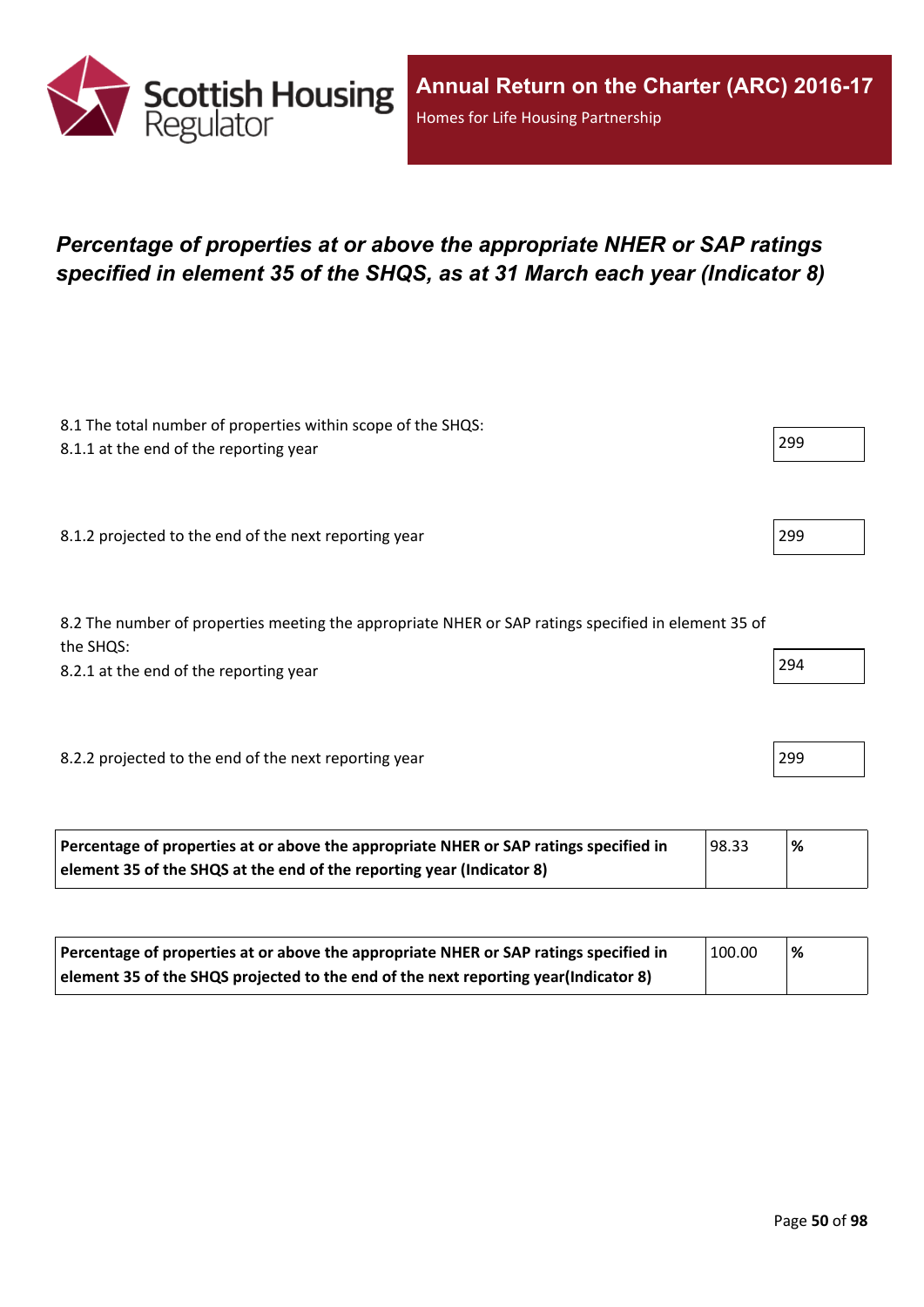

## *Percentage of tenants satisfied with the standard of their home when moving in (Indicator 9)*

In relation to tenant satisfaction with the standard of their home when moving in this year, please state:

9.1 Of the tenants who moved into their property in the last year, how many answered the question "Thinking about when you moved in, how satisfied or dissatisfied were you with the standard of your home?"  $\vert$  13

9.2 Of the tenants who answered, how many said that they were: **9.2.1 very satisfied** 3

**9.2.2 fairly satisfied** 9

**9.2.3 neither satisfied nor dissatisfied** 0

**9.2.4 fairly dissatisfied** 1

**9.2.5 very dissatisfied** 0

| Percentage of tenants satisfied with the standard of their home when moving in | 192.31 | % |
|--------------------------------------------------------------------------------|--------|---|
| $ $ (Indicator 9)                                                              |        |   |

13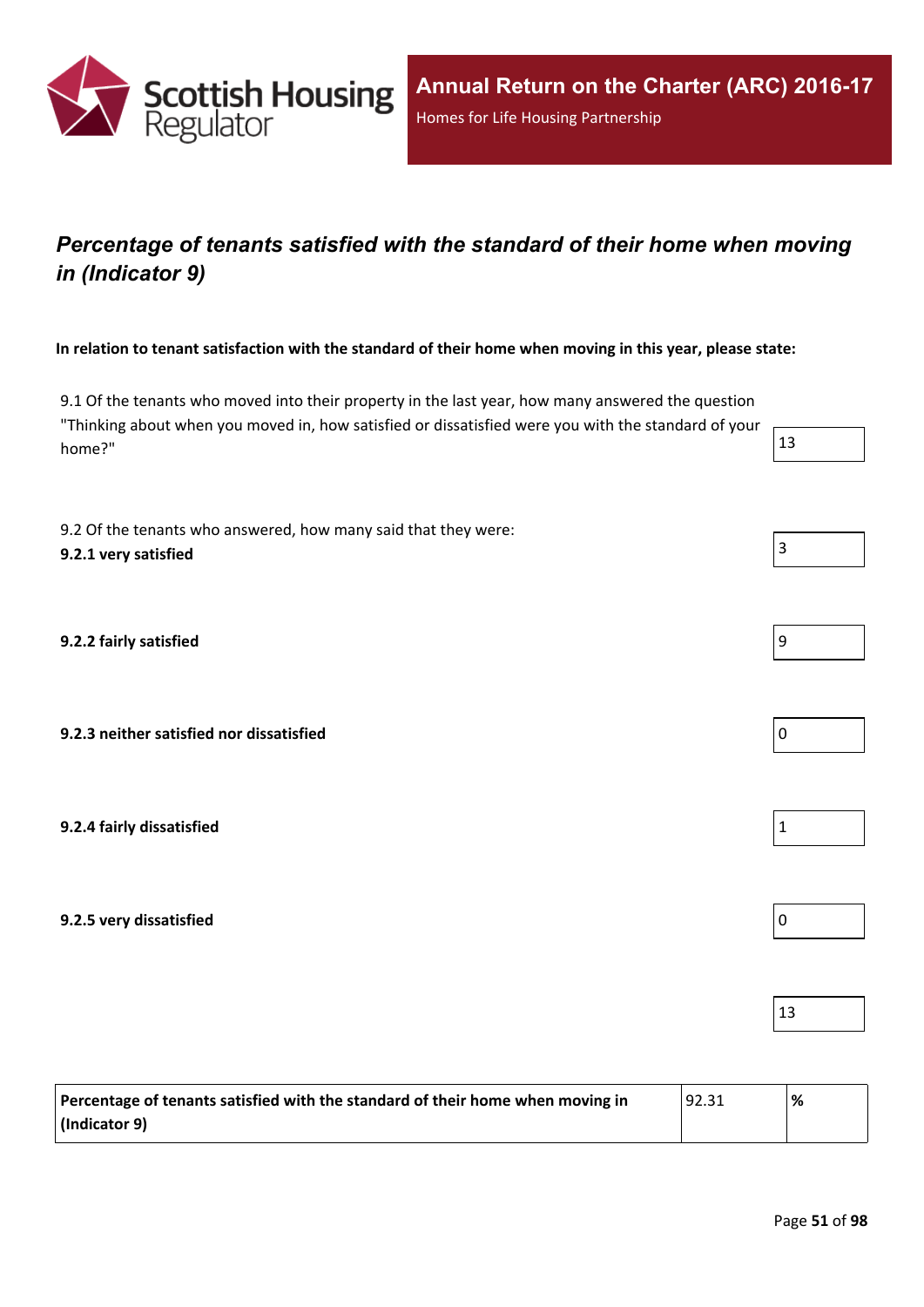

### *Percentage of tenants satisfied with the quality of their home (Indicator 10)*

#### **In relation to tenant satisfaction with the quality of their home, please state:**

| 10.1 How many tenants answered the question "Overall, how satisfied or dissatisfied are you with the<br>quality of your home?" | 128          |
|--------------------------------------------------------------------------------------------------------------------------------|--------------|
| 10.2 Of the tenants who answered, how many said that they were:<br>10.2.1 very satisfied                                       | 63           |
| 10.2.2 fairly satisfied                                                                                                        | 50           |
| 10.2.3 neither satisfied nor dissatisfied                                                                                      | 11           |
| 10.2.4 fairly dissatisfied                                                                                                     | 3            |
| 10.2.5 very dissatisfied                                                                                                       | $\mathbf{1}$ |
|                                                                                                                                |              |

**Percentage of tenants satisfied with the quality of their home (Indicator 10)** 88.28 **%**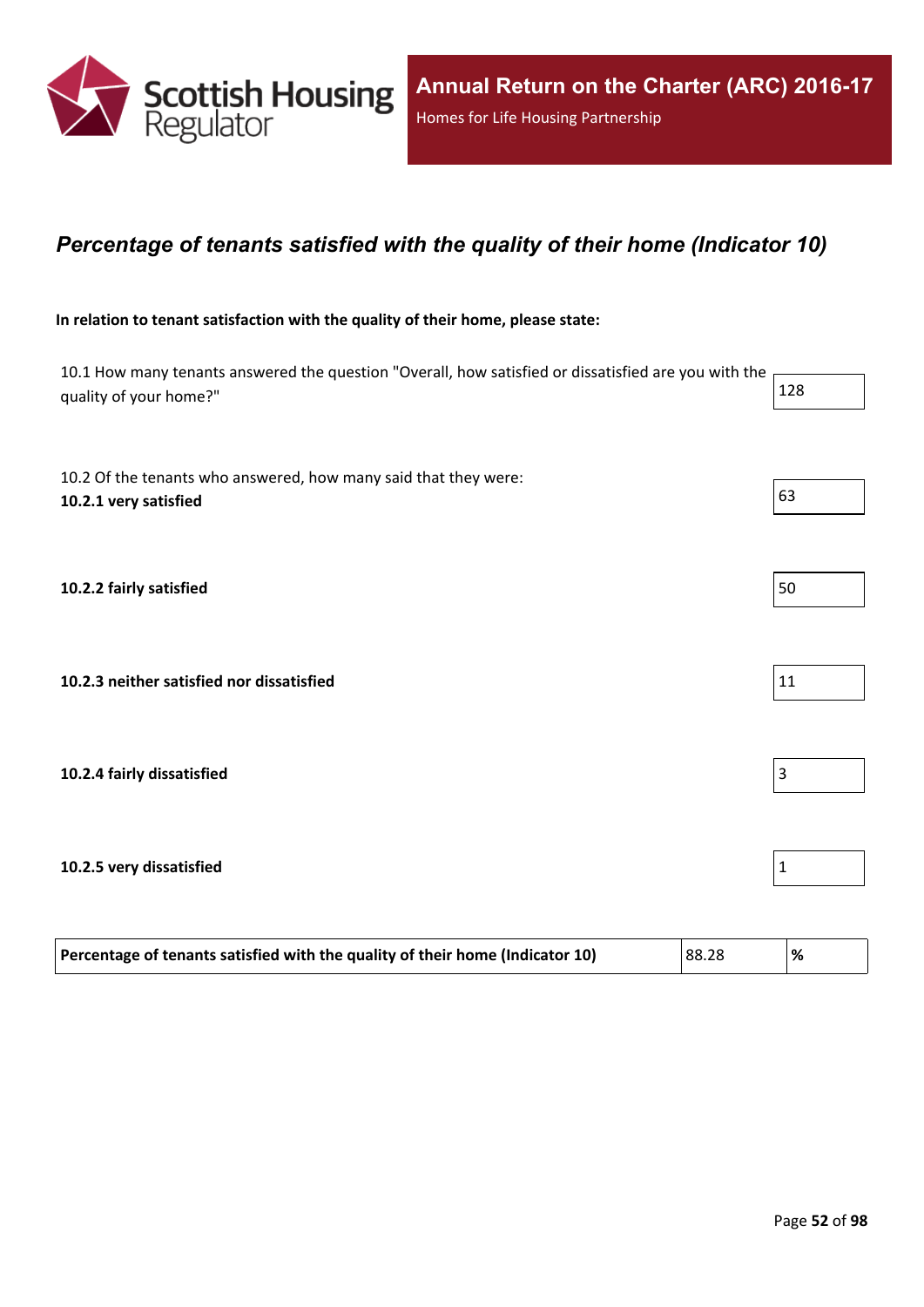

### *Repairs, Maintenance & Improvements*

The information you give us here will tell us about the quality and energy efficiency of the housing you provide **and the repairs service you offer.**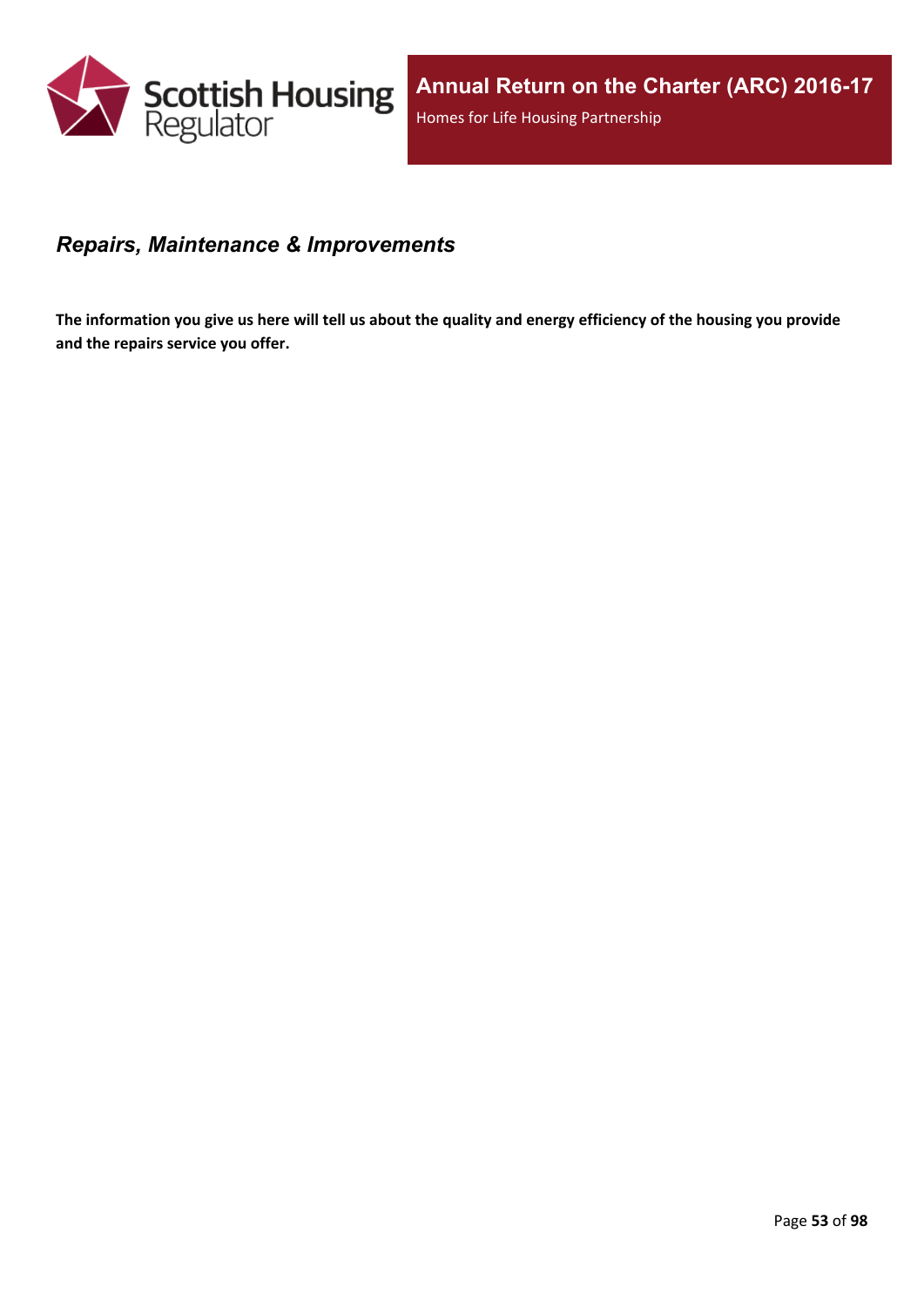

## *Average number of reactive repairs completed per occupied property (Indicator C13)*

**Please state:**

| C13.1 The total number of reactive repairs completed during the reporting year |     |  |  |
|--------------------------------------------------------------------------------|-----|--|--|
|                                                                                |     |  |  |
|                                                                                |     |  |  |
| C13.2 The number of occupied properties during the reporting year              | 283 |  |  |
|                                                                                |     |  |  |

**Average number of reactive repairs completed per occupied property (Indicator C13)** 2.66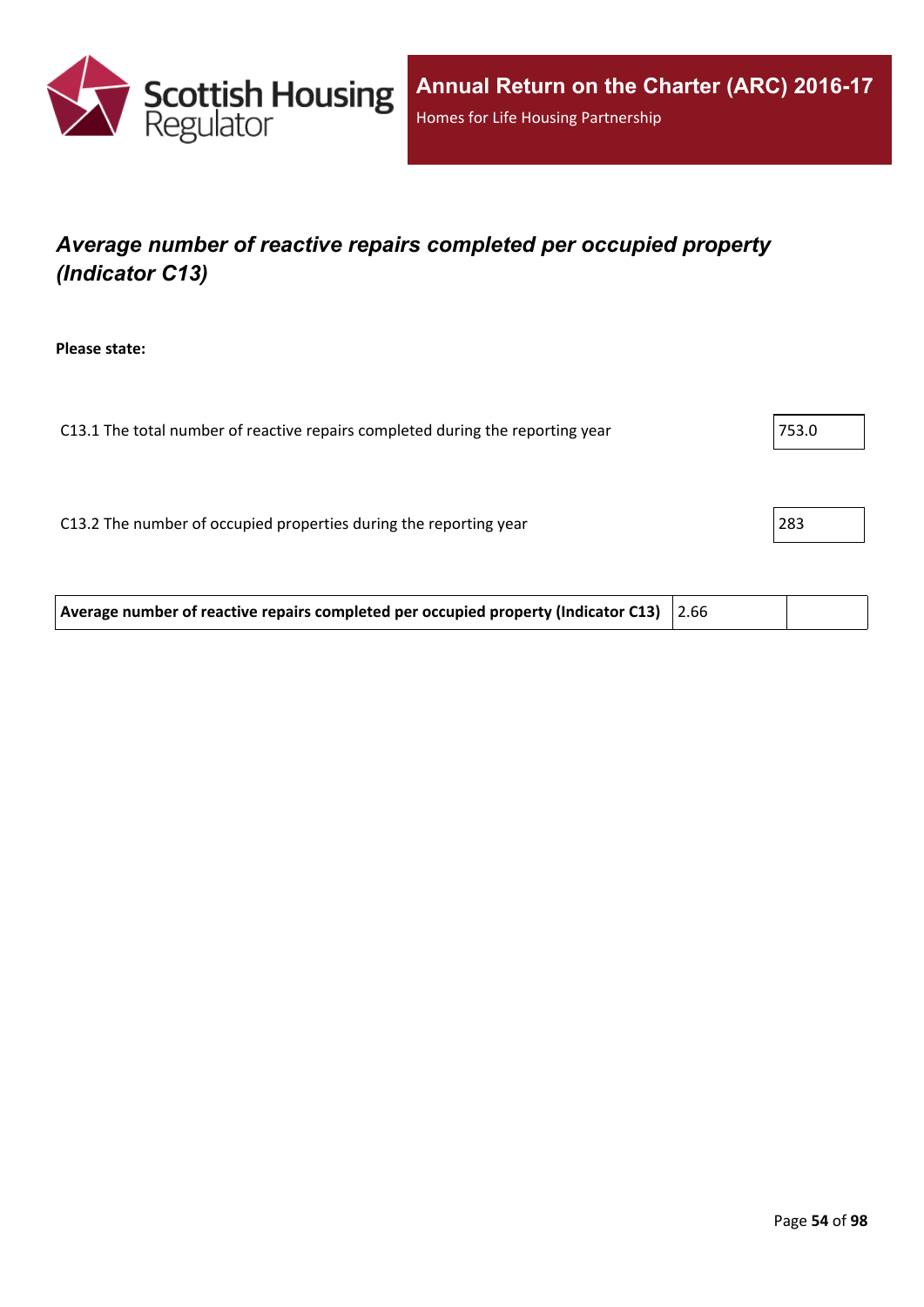

### *Average length of time taken to complete emergency repairs (Indicator 11)*

Emergency repairs are reactive repairs necessary to prevent serious damage to the building, danger to health, risk **to safety or risk of serious loss or damage to the occupier's property. Please state:**

| 11.1 The number of emergency repairs completed in the reporting year | 82  |
|----------------------------------------------------------------------|-----|
|                                                                      |     |
| 11.2 The total number of hours taken to complete emergency repairs   | 130 |
|                                                                      |     |

| Average length of time taken to complete emergency repairs (Indicator 11) | 1.59 | <b>hours</b> |
|---------------------------------------------------------------------------|------|--------------|
|---------------------------------------------------------------------------|------|--------------|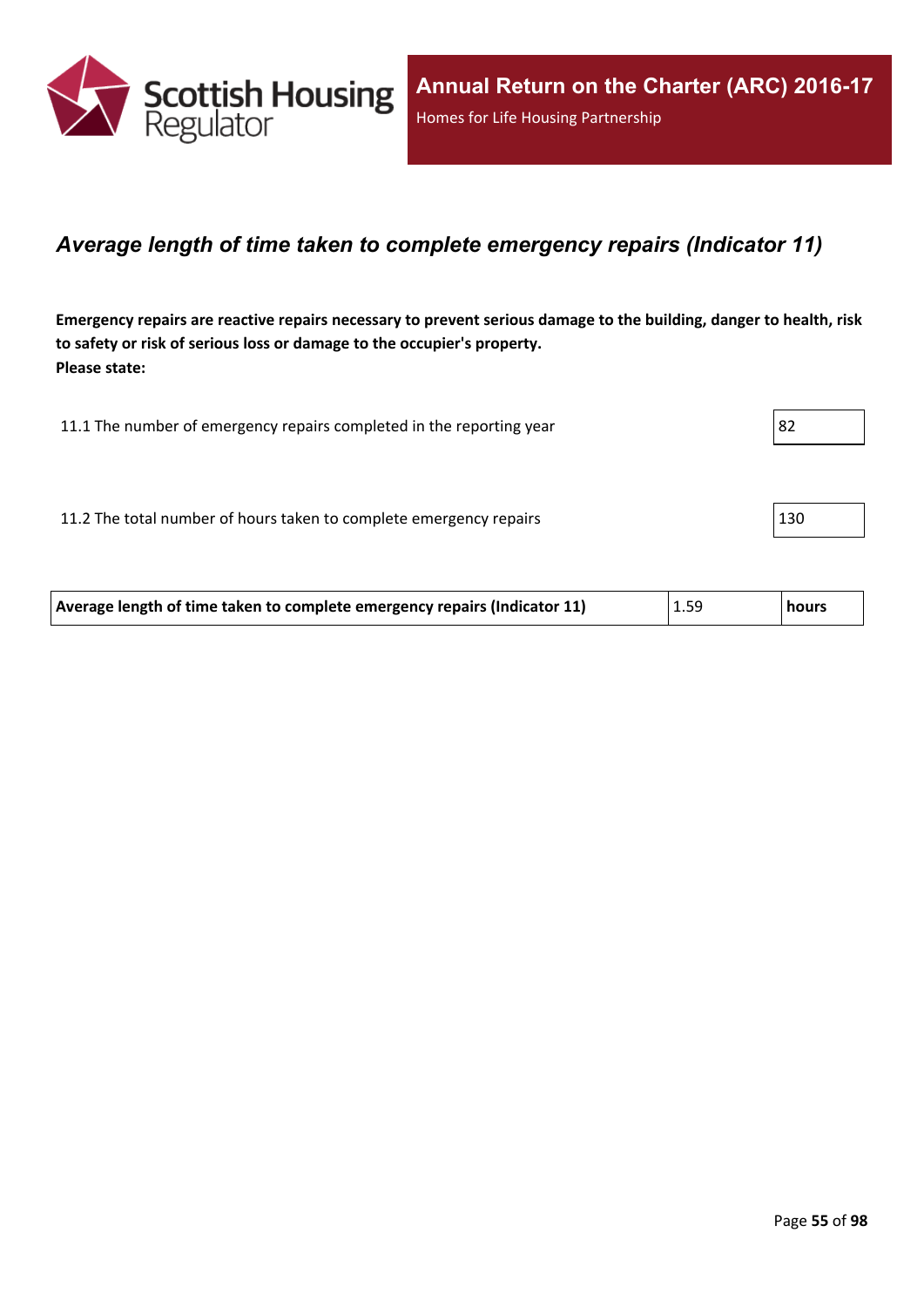

## *Average length of time taken to complete non-emergency repairs (Indicator 12)*

**Non-emergency repairs are reactive repairs that are not categorised as emergency. Please state:**

**Please state:**

**(i) The number of non-emergency repairs completed in the reporting year**

**(ii) The total number of working days taken to complete non-emergency repairs in the reporting year**

12.1 The total number of non-emergency repairs completed in the reporting year 671

12.2 The total number of working days taken to complete non-emergency repairs 3681

| Average length of time taken to complete non-emergency repairs (Indicator 12) | 15.49 | days |
|-------------------------------------------------------------------------------|-------|------|
|                                                                               |       |      |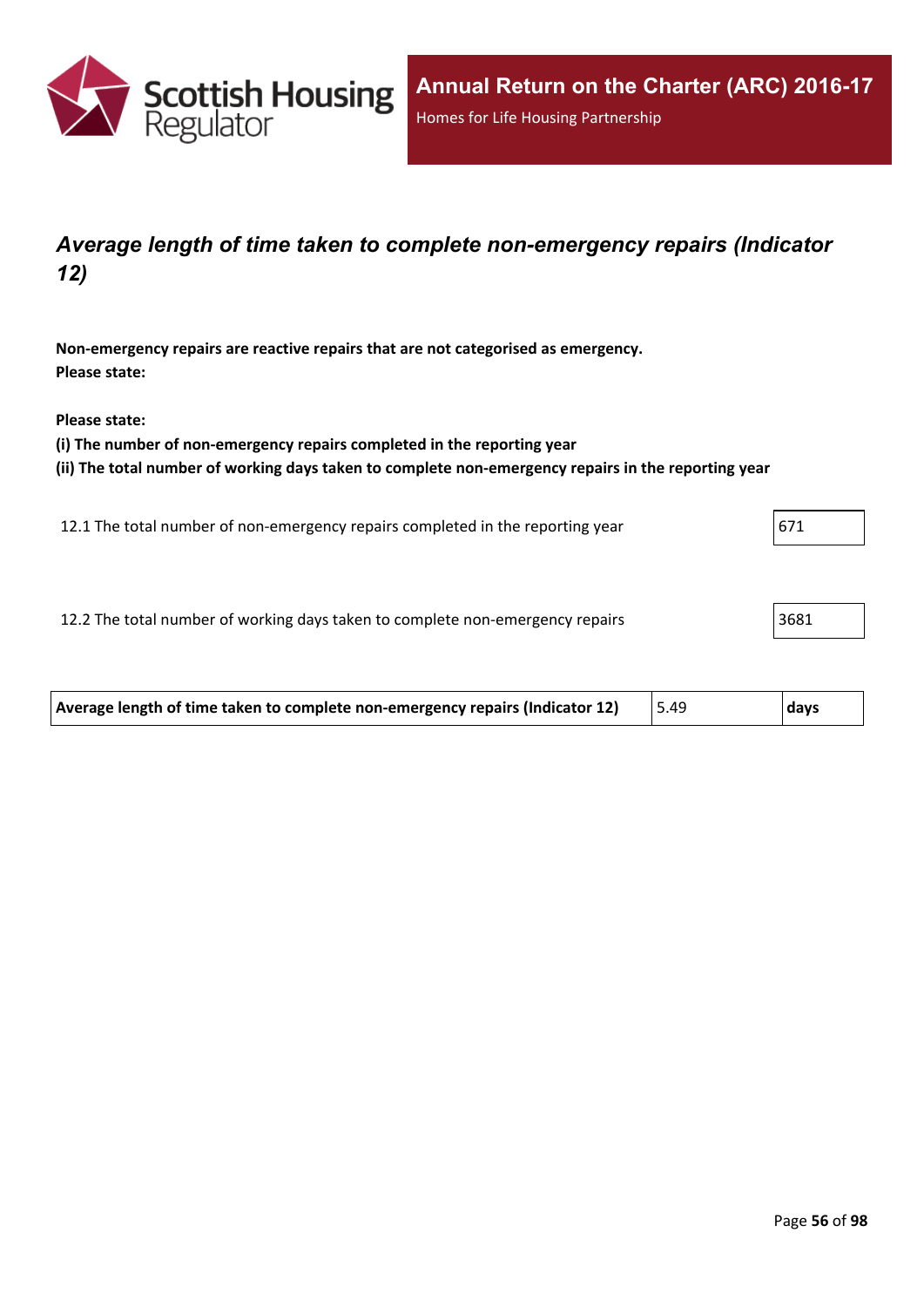

## *Percentage of reactive repairs carried out in the last year completed right first time (Indicator 13)*

**Please state:**

13.1 The number of reactive repairs completed right first time during the reporting year  $\vert$  547

13.2 The total number of reactive repairs completed during the reporting year  $\vert$  656

| Percentage of reactive repairs carried out in the last year completed right first time | 83.38 | % |
|----------------------------------------------------------------------------------------|-------|---|
| (Indicator 13)                                                                         |       |   |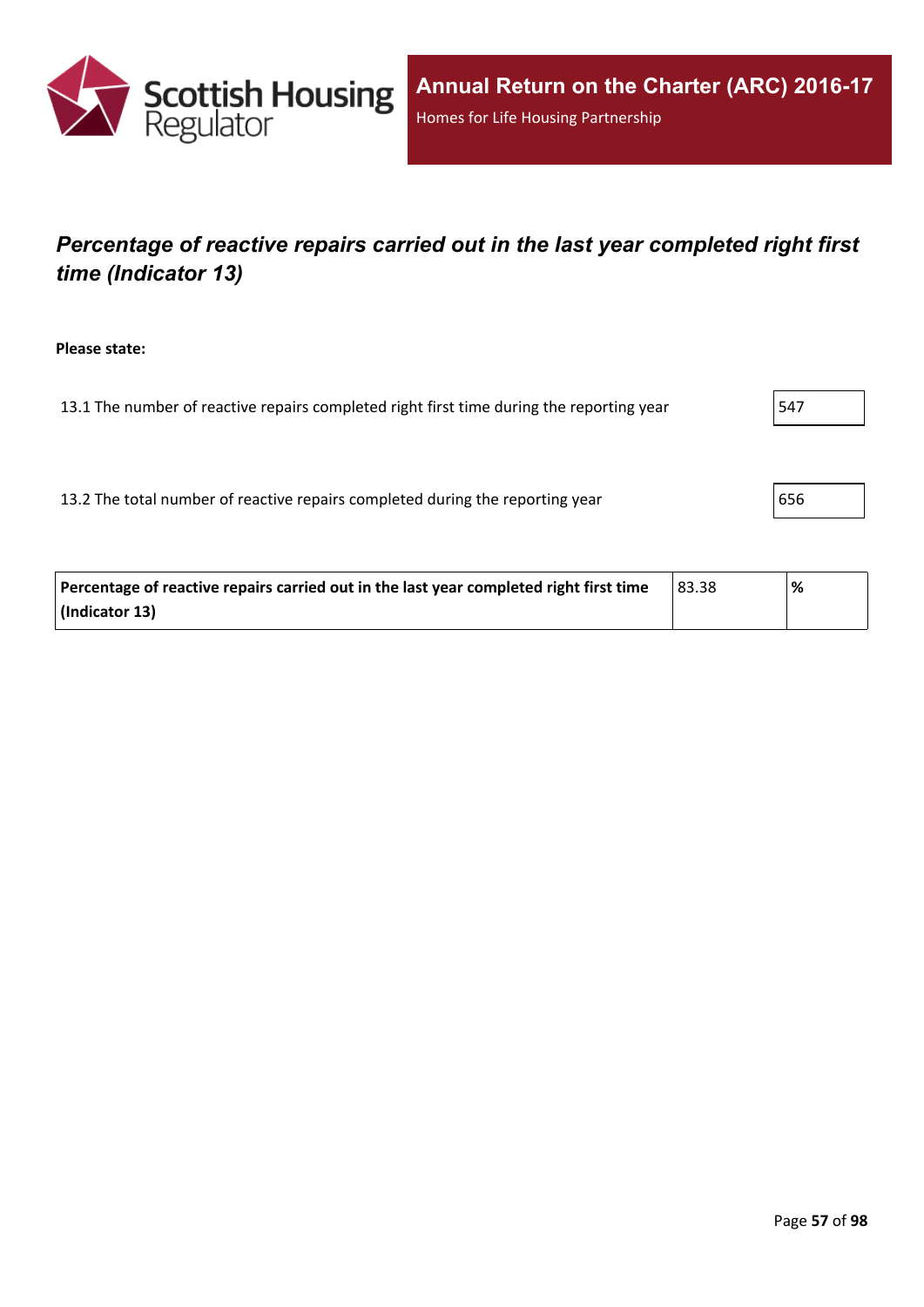

### *Percentage of repairs appointments kept (Indicator 14)*

#### **Please state:**

14.1 Does your organisation operate a repairs appointment system? Yes 14.2 The number of reactive repairs appointments made in the reporting year  $\vert$  505

14.3 The number of reactive repair appointments kept in the reporting year  $|489\rangle$ 

| Percentage of repairs appointments kept (Indicator 14) | 96.83 |  |
|--------------------------------------------------------|-------|--|
|                                                        |       |  |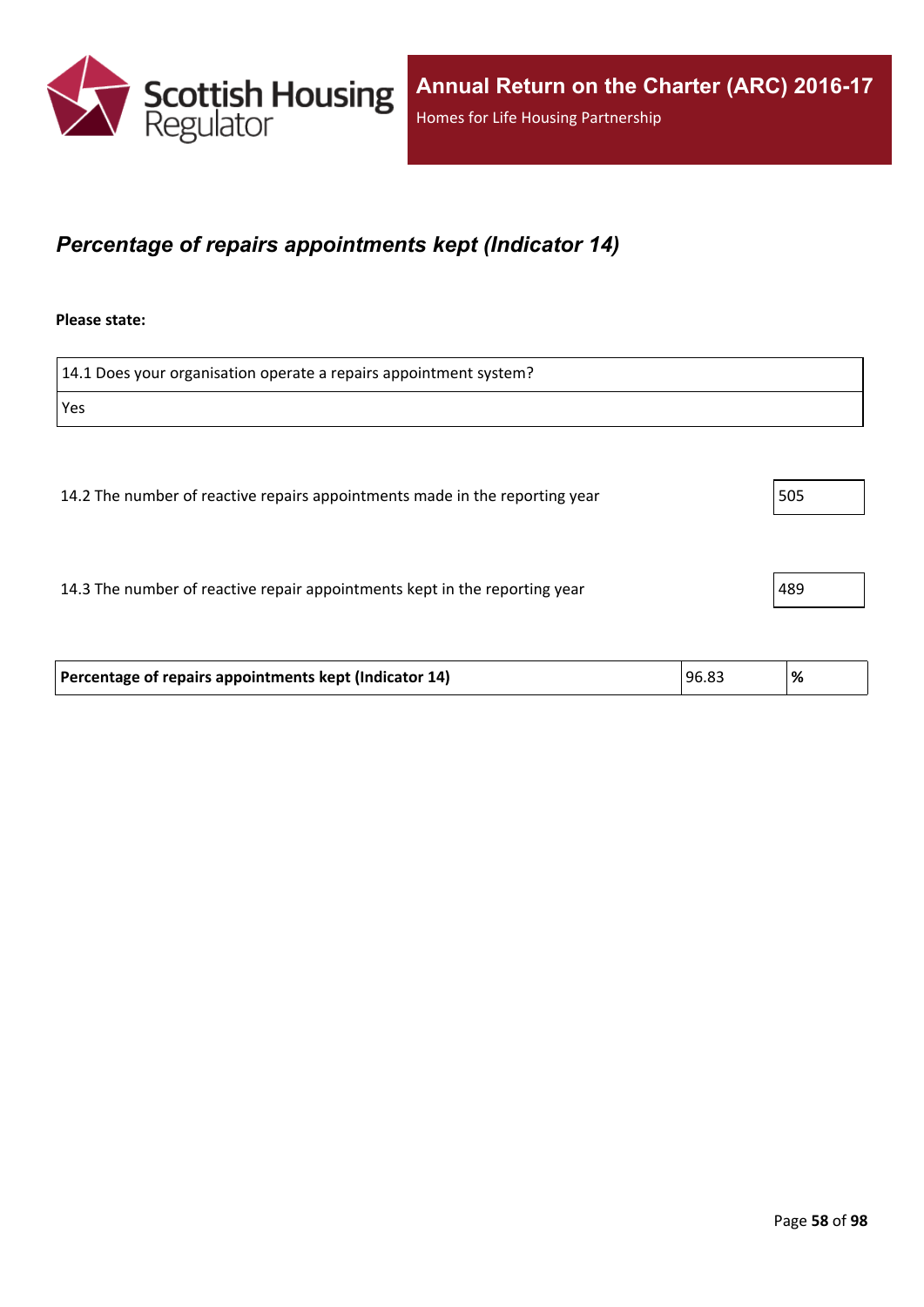

### *Percentage of properties that require a gas safety record which had a gas safety check and record completed by the anniversary date (Indicator 15)*

**Please state:**

15.1 As at the end of the reporting year, how many properties required gas safety records 207

15.2 For properties which had current gas safety records in place at the end of the reporting year, how many had been renewed by their anniversary dates 206

| Percentage of properties that require a gas safety record which had a gas safety check  99.52 | ℅ |
|-----------------------------------------------------------------------------------------------|---|
| and record completed by the anniversary date (Indicator 15)                                   |   |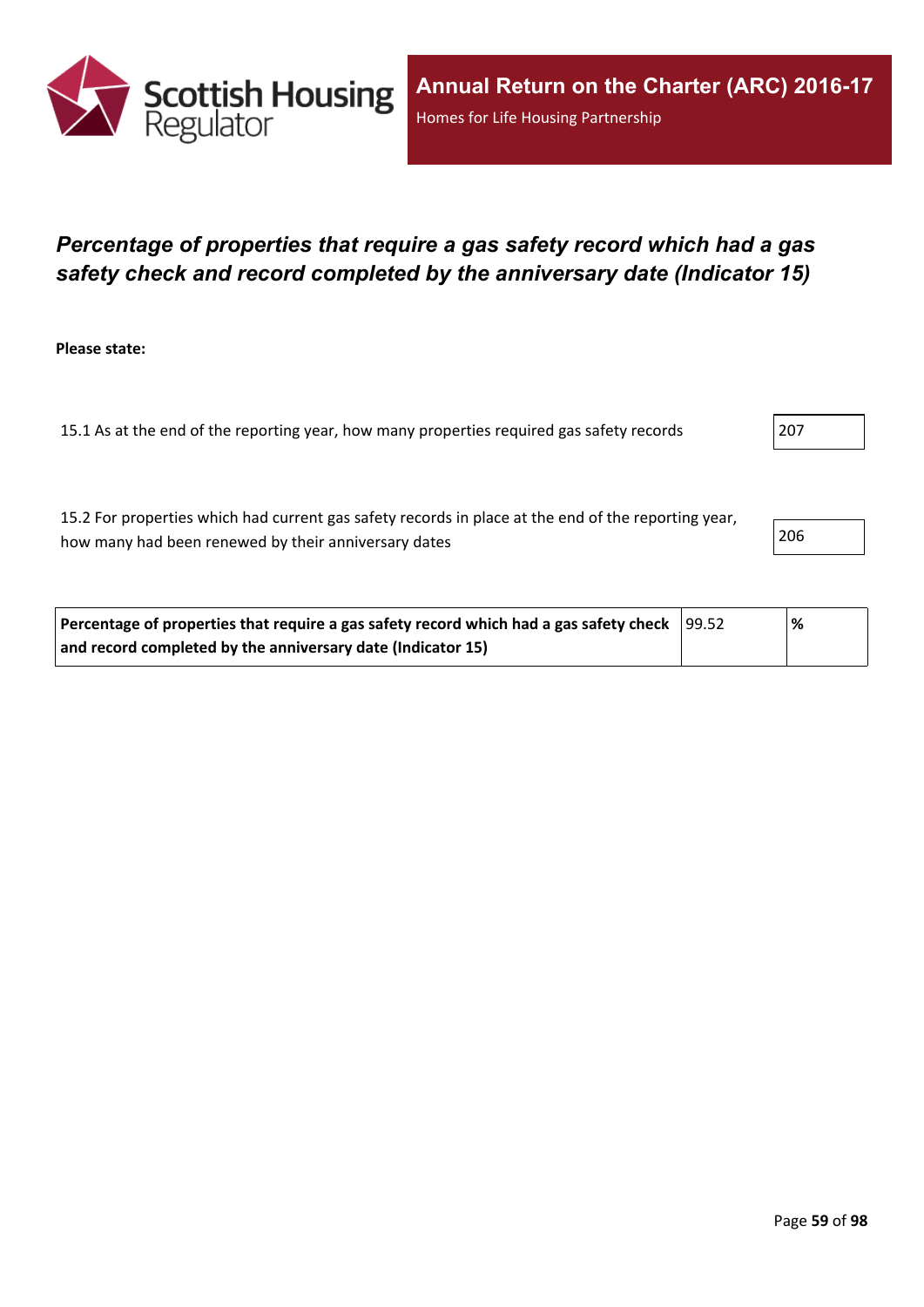

## *Percentage of tenants who have had repairs or maintenance carried out in last 12 months satisfied with the repairs and maintenance service (Indicator 16)*

In relation to tenant satisfaction with the repairs service provided for those with a repair carried out in the **reporting year, please state:**

16.1 Of the tenants who had repairs carried out in the last year, how many answered the question "Thinking about the LAST time you had repairs carried out, how satisfied or dissatisfied were you with the repairs service provided by your landlord?" 222

16.2 Of the tenants who answered, how many said that they were: **16.2.1 very satisfied** 128

**16.2.2 fairly satisfied** 69

**16.2.3 neither satisfied nor dissatisfied** 10

**16.2.4 fairly dissatisfied** 11

#### **16.2.5 very dissatisfied** 4

| Percentage of tenants who have had repairs or maintenance carried out in last 12<br> 88.74 |  | % |
|--------------------------------------------------------------------------------------------|--|---|
| months satisfied with the repairs and maintenance service (Indicator 16)                   |  |   |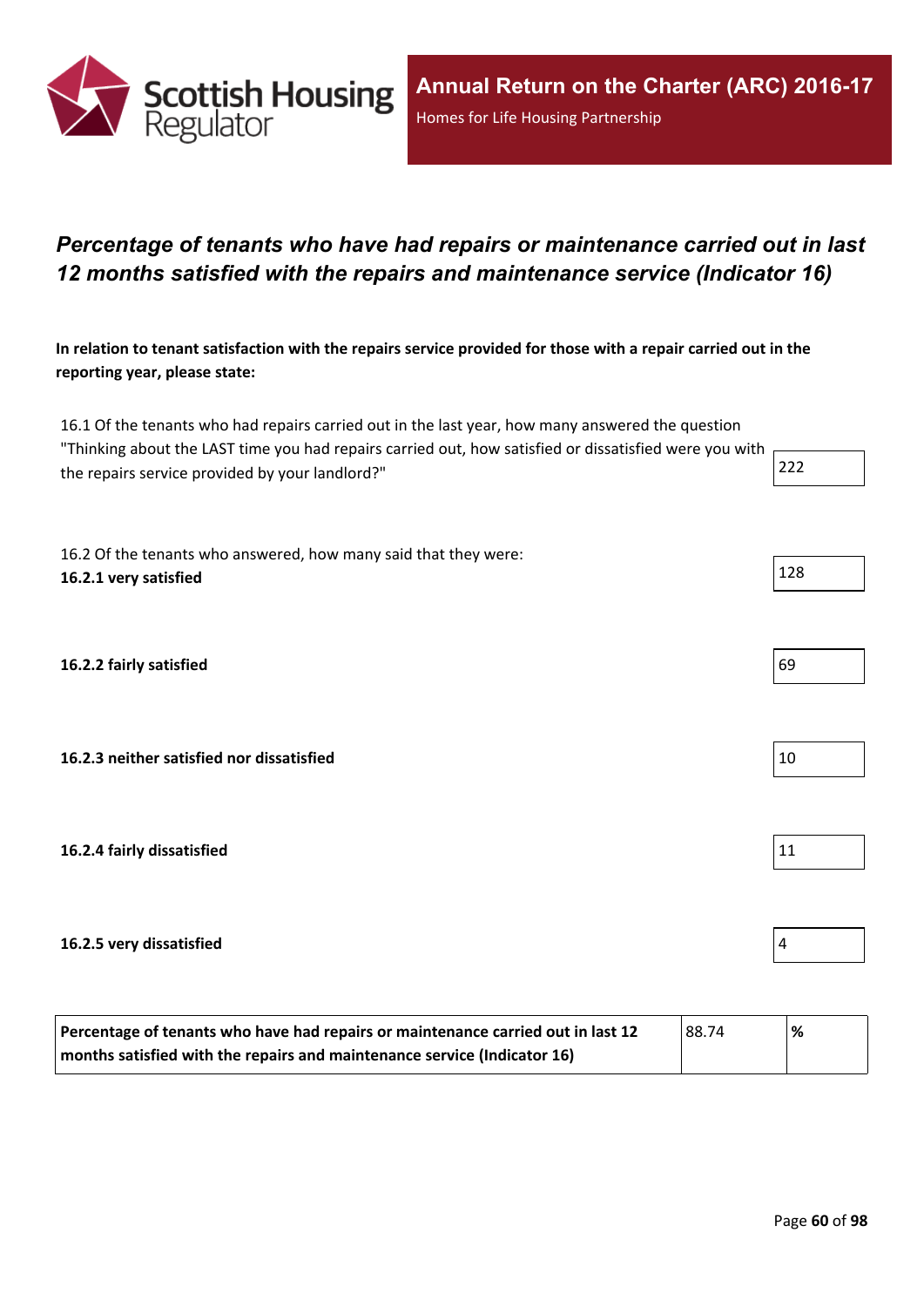

### *Comments (Housing quality and maintenance)*

Indicator 15: 15.2: Property leased to East Lothian Council was capped when it was abandoned and not reoccupied until access had been secured and safety check completed. Indicator 16: 16.1: Data taken from repairs questionnaire sent throughout the year - in main survey only 91 tenants responded to this question.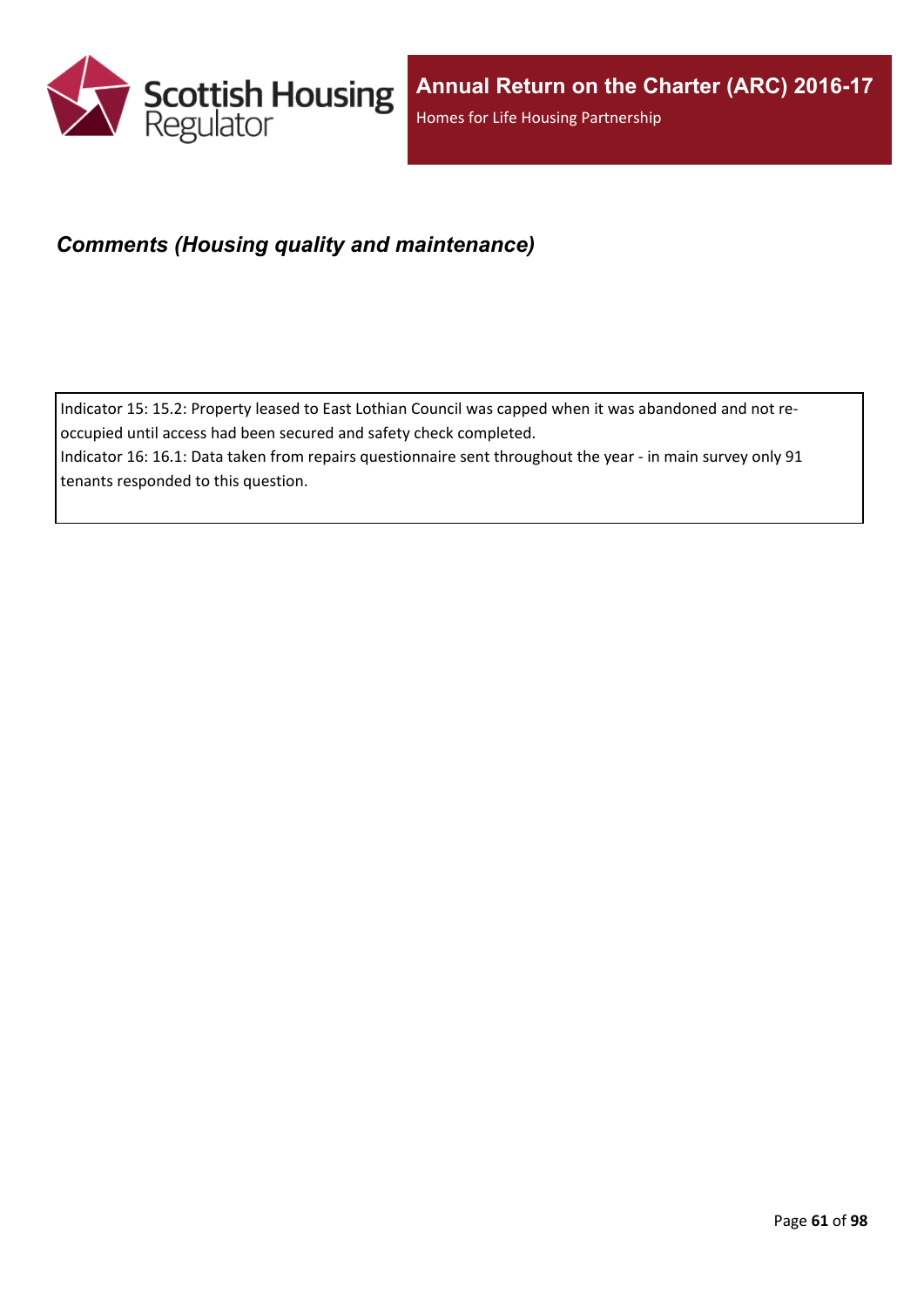

### *Neighbourhood and Community*

**The information you give us here will tell us about the neighbourhoods and communities you manage.**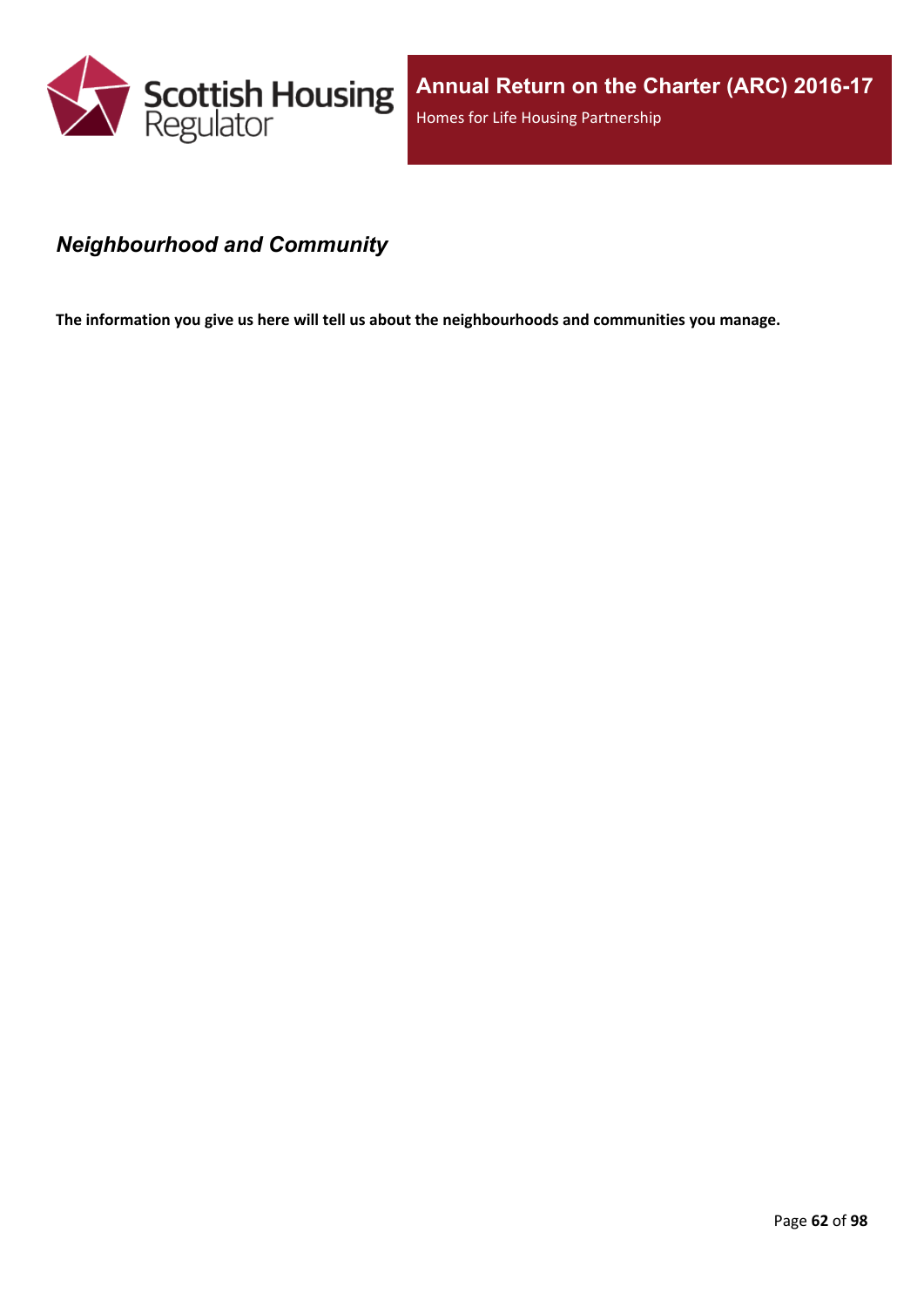

## *Estate Management, anti-social behaviour, neighbour nuisance and tenancy disputes*

**The information you give us here will tell us about the neighbourhoods and communities you manage.**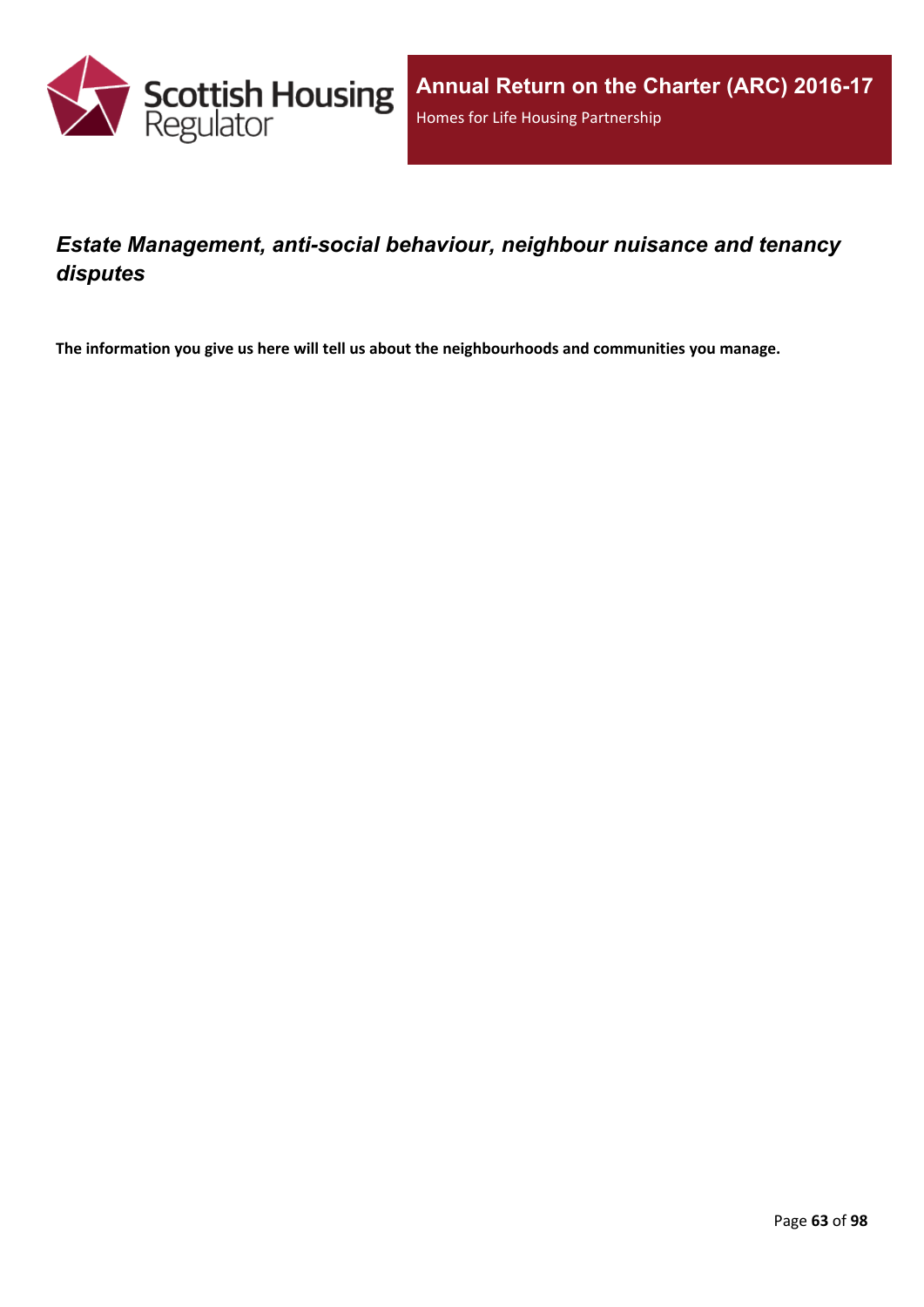

# *Percentage of 1st and 2nd stage complaints resolved by the landlord (Indicators 4 & 5)*

#### **Equalities related issues:**

|                                                                                                      | 4.1.1 1st Stage<br>complaints |            | 4.1.2 2nd Stage<br>complaints |            |
|------------------------------------------------------------------------------------------------------|-------------------------------|------------|-------------------------------|------------|
|                                                                                                      | Number                        | Percentage | Number                        | Percentage |
| Received in the reporting year                                                                       | $\Omega$                      | N/a        | 0                             | N/a        |
| Carried forward from the previous reporting<br>year                                                  | $\Omega$                      | N/a        | 0                             | N/a        |
| 4.1.3 Complaints responded to in full by the<br>landlord in the reporting year                       | $\Omega$                      | 0          | 0                             | 0          |
| 4.1.4 Complaints upheld by the landlord in<br>the reporting year                                     | 0                             | 0          | 0                             | 0          |
| 5.1 Complaints responded to in full within<br>the timescales set out in the SPSO Model<br><b>CHP</b> | 0                             | 0          | 0                             | $\Omega$   |

### **Other issues:**

|                                                                                | 4.2.1 1st Stage<br>complaints |            | 4.2.2 2nd Stage<br>complaints |            |
|--------------------------------------------------------------------------------|-------------------------------|------------|-------------------------------|------------|
|                                                                                | Number                        | Percentage | Number                        | Percentage |
| Received in the reporting year                                                 | 13                            | N/a        | O                             | N/a        |
| Carried forward from the previous reporting  <br>year                          | $\Omega$                      | N/a        | 0                             | N/a        |
| 4.2.3 Complaints responded to in full by the<br>landlord in the reporting year | 13                            | 100.0      | 0                             | 0          |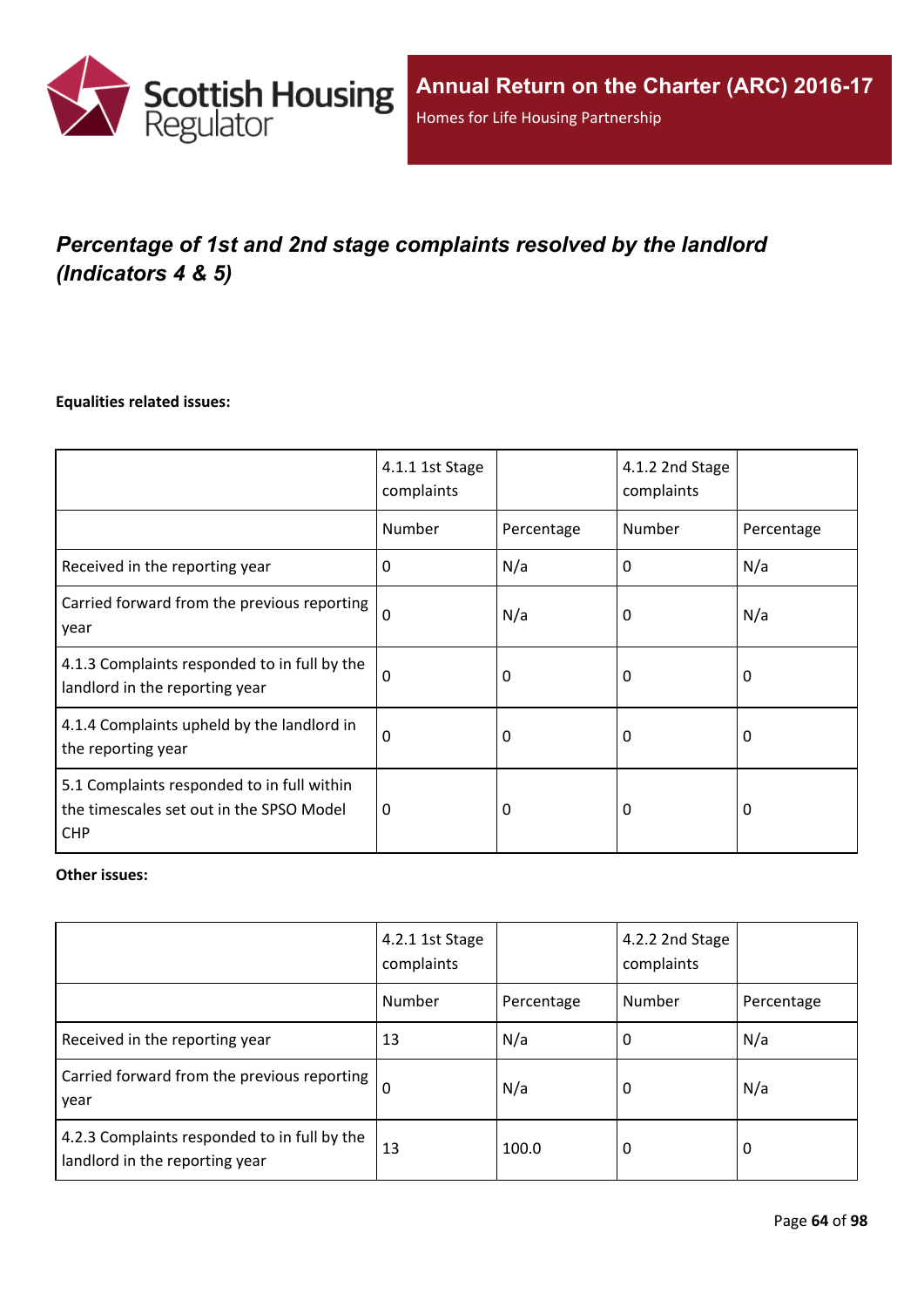

**Annual Return on the Charter (ARC) 2016-17**

Homes for Life Housing Partnership

| 4.2.4 Complaints upheld by the landlord in<br>the reporting year                                     | 10 | 76.92 |  |
|------------------------------------------------------------------------------------------------------|----|-------|--|
| 5.2 Complaints responded to in full within<br>the timescales set out in the SPSO Model<br><b>CHP</b> | 11 | 84.62 |  |

### **All complaints:**

|                                                                                                      | 4.3.1 1st Stage<br>complaints |            | 4.3.2 2nd Stage<br>complaints |            |
|------------------------------------------------------------------------------------------------------|-------------------------------|------------|-------------------------------|------------|
|                                                                                                      | Number                        | Percentage | Number                        | Percentage |
| Received in the reporting year                                                                       | 13                            | N/a        | 0                             | N/a        |
| Carried forward from the previous reporting<br>year                                                  | $\mathbf 0$                   | N/a        | 0                             | N/a        |
| 4.3.3 Complaints responded to in full by the<br>landlord in the reporting year                       | 13                            | 100.0      | 0                             | 0          |
| 4.3.4 Complaints upheld by the landlord in<br>the reporting year                                     | 10                            | 76.92      | 0                             | 0          |
| 5.3 Complaints responded to in full within<br>the timescales set out in the SPSO Model<br><b>CHP</b> | 11                            | 84.62      | 0                             | 0          |

| Percentage of 1st stage complaints on equalities issues responded to in full by the | % |
|-------------------------------------------------------------------------------------|---|
| landlord (Indicators 4 & 5)                                                         |   |

| Percentage of 1st stage complaints on other issues responded to in full by the landlord | 100.0 | % |
|-----------------------------------------------------------------------------------------|-------|---|
| (Indicators 4 & 5)                                                                      |       |   |

| Percentage of 1st stage complaints on equalities issues upheld by the landlord (Indicators $\vert$ 0 | % |
|------------------------------------------------------------------------------------------------------|---|
| (48.5)                                                                                               |   |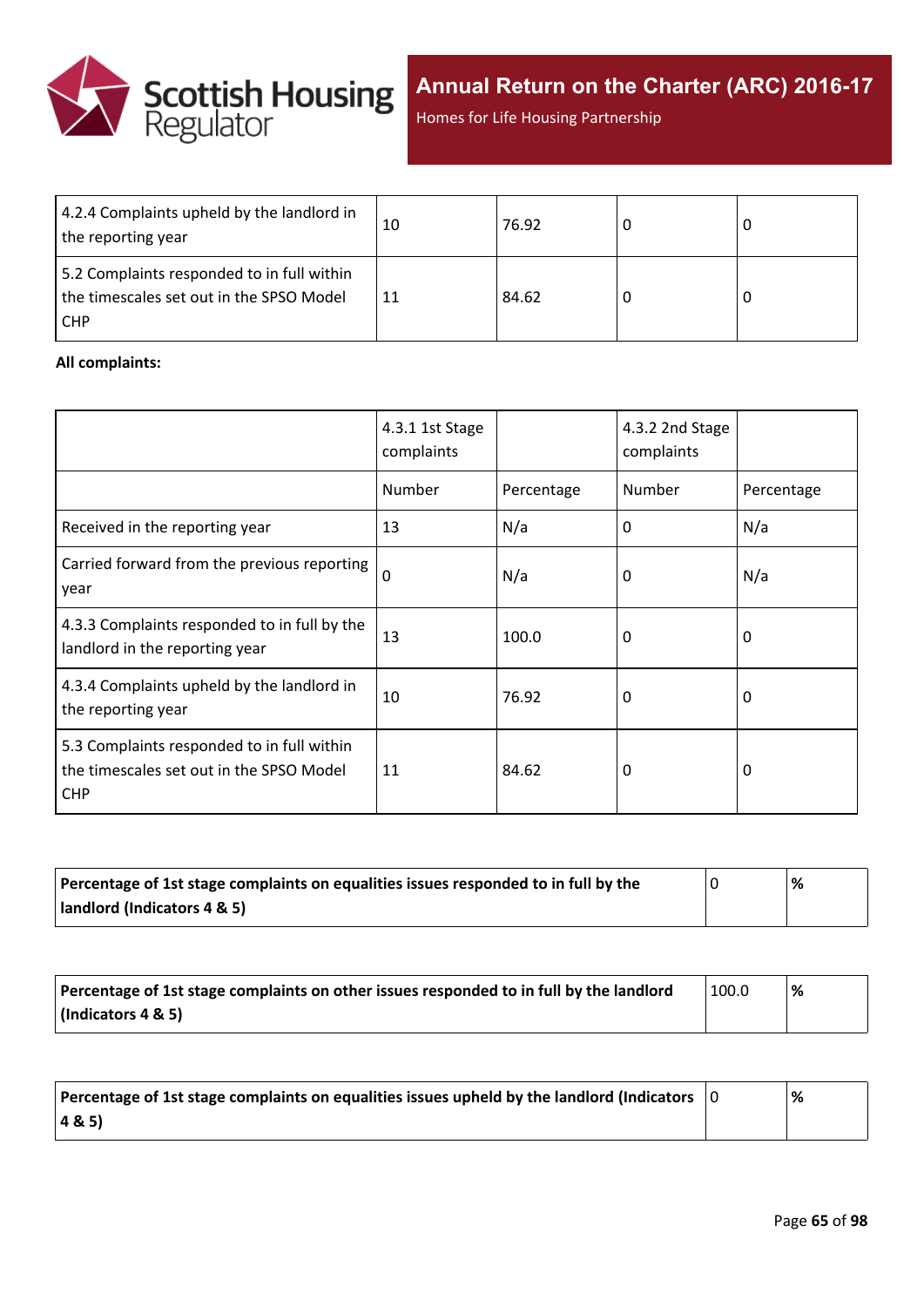

Homes for Life Housing Partnership

| Percentage of 1st stage complaints on other issues upheld by the landlord (Indicators 4 & $\,$ /76.92 | ∣% |
|-------------------------------------------------------------------------------------------------------|----|
| 5)                                                                                                    |    |

| Percentage of 2nd stage complaints on equalities issues responded to in full by the | '% |  |
|-------------------------------------------------------------------------------------|----|--|
| landlord (Indicators 4 & 5)                                                         |    |  |

| Percentage of 2nd stage complaints on other issues responded to in full by the landlord | '% |
|-----------------------------------------------------------------------------------------|----|
| $\vert$ (Indicators 4 & 5)                                                              |    |

| Percentage of 2nd stage complaints on equalities issues upheld by the landlord (Indicators $ 0 $ | % |
|--------------------------------------------------------------------------------------------------|---|
| 48.5                                                                                             |   |

| Percentage of 2nd stage complaints on other issues upheld by the landlord (Indicators 4 & $\vert$ 0 | % |
|-----------------------------------------------------------------------------------------------------|---|
| 5)                                                                                                  |   |

| Percentage of 1st stage complaints on equalities issues responded to in full by the | % |
|-------------------------------------------------------------------------------------|---|
| landlord within SPSO CHP timescales (Indicators 4 & 5)                              |   |

| Percentage of 1st stage complaints on other issues responded to in full by the landlord | 84.62 | % |
|-----------------------------------------------------------------------------------------|-------|---|
| within SPSO CHP timescales (Indicators 4 & 5)                                           |       |   |

| Percentage of 2nd stage complaints on equalities issues responded to in full by the | % |
|-------------------------------------------------------------------------------------|---|
| landlord within SPSO CHP timescales (Indicators 4 & 5)                              |   |

| Percentage of 2nd stage complaints on other issues responded to in full by the landlord | % |
|-----------------------------------------------------------------------------------------|---|
| within SPSO CHP timescales (Indicators 4 & 5)                                           |   |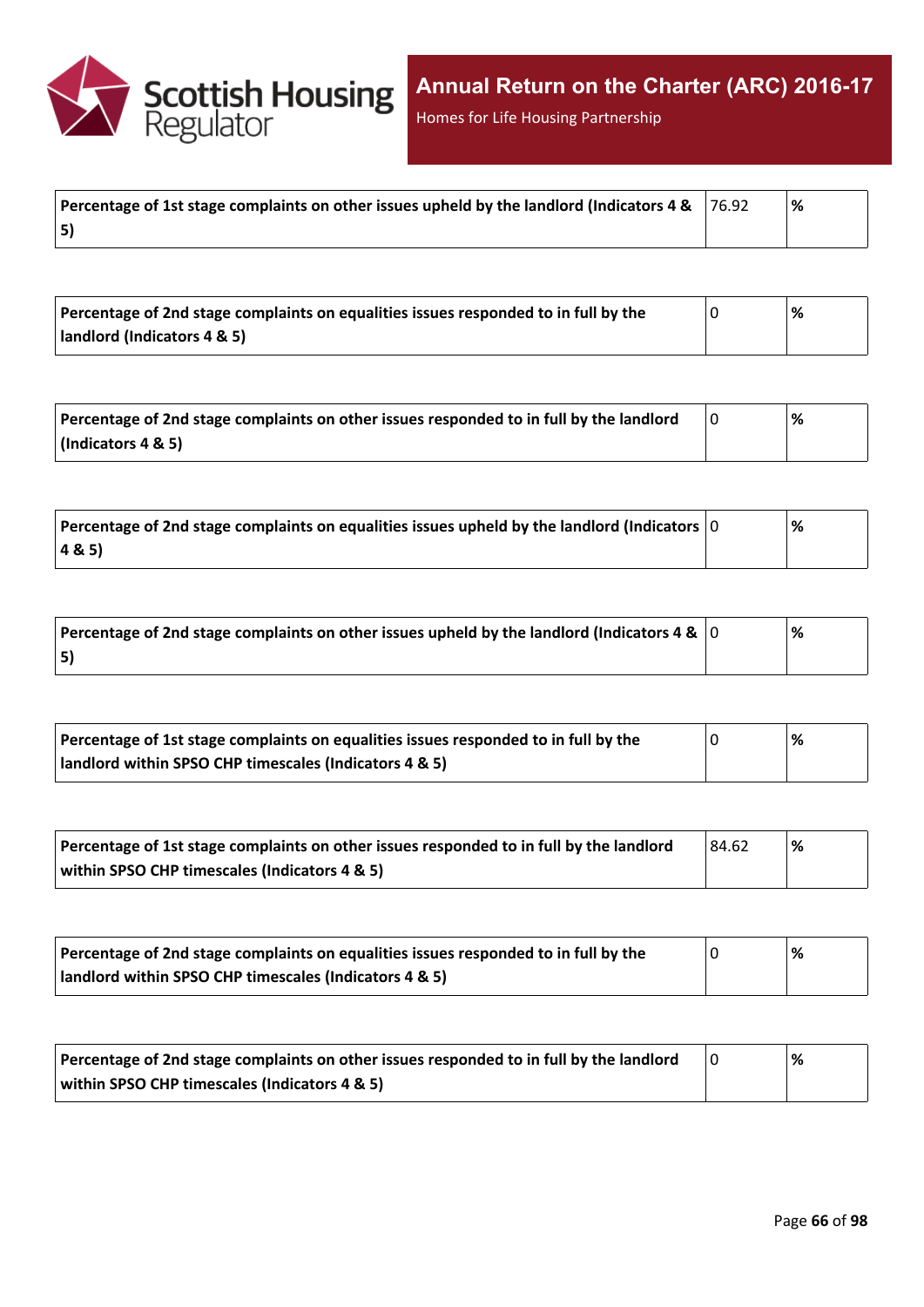

## *Percentage of tenants satisfied with the management of the neighbourhood they live in (Indicator 17)*

**In relation to tenant satisfaction with their landlord's management of the neighbourhood in which they live, please state:**

17.1 How many tenants answered the question "Overall, how satisfied or dissatisfied are you with your landlord's management of the neighbourhood you live in?" 111

17.2 Of the tenants who answered, how many said that they were: **17.2.1 very satisfied** 55

**17.2.2 fairly satisfied** 43

**17.2.3 neither satisfied nor dissatisfied** 10

**17.2.4 fairly dissatisfied** 0

**17.2.5 very dissatisfied** 3

| Percentage of tenants satisfied with the management of the neighbourhood they live $ 88.29 $ | % |
|----------------------------------------------------------------------------------------------|---|
| $\vert$ in (Indicator 17)                                                                    |   |

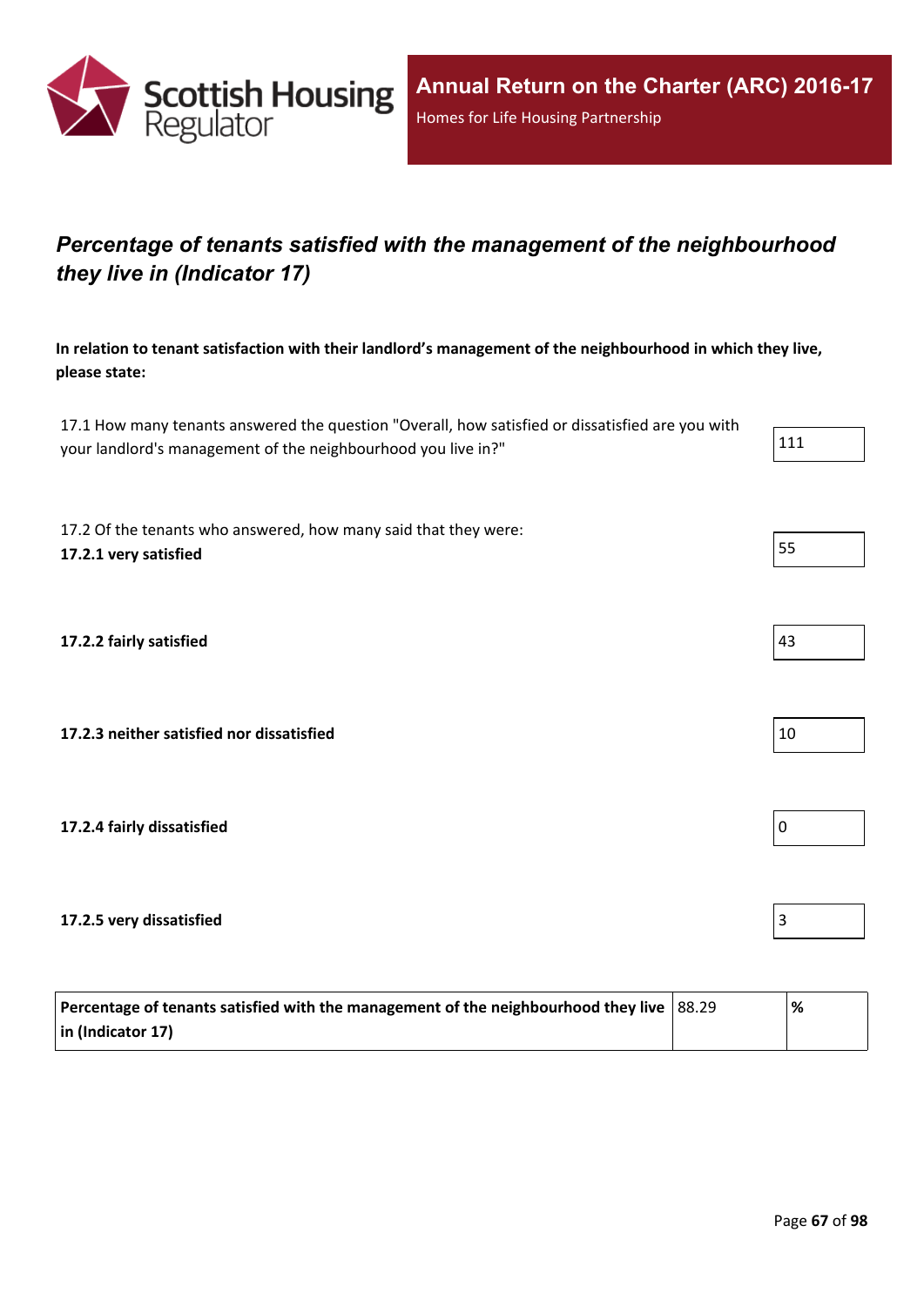

### *Percentage of tenancy offers refused during the year (Indicator 18)*

**Please state:**

18.1 The number of tenancy offers made during the reporting year 15

18.2 The number of tenancy offers that were refused 3

|  | 20.00<br>Percentage of tenancy offers refused during the year (Indicator 18) |  |
|--|------------------------------------------------------------------------------|--|
|--|------------------------------------------------------------------------------|--|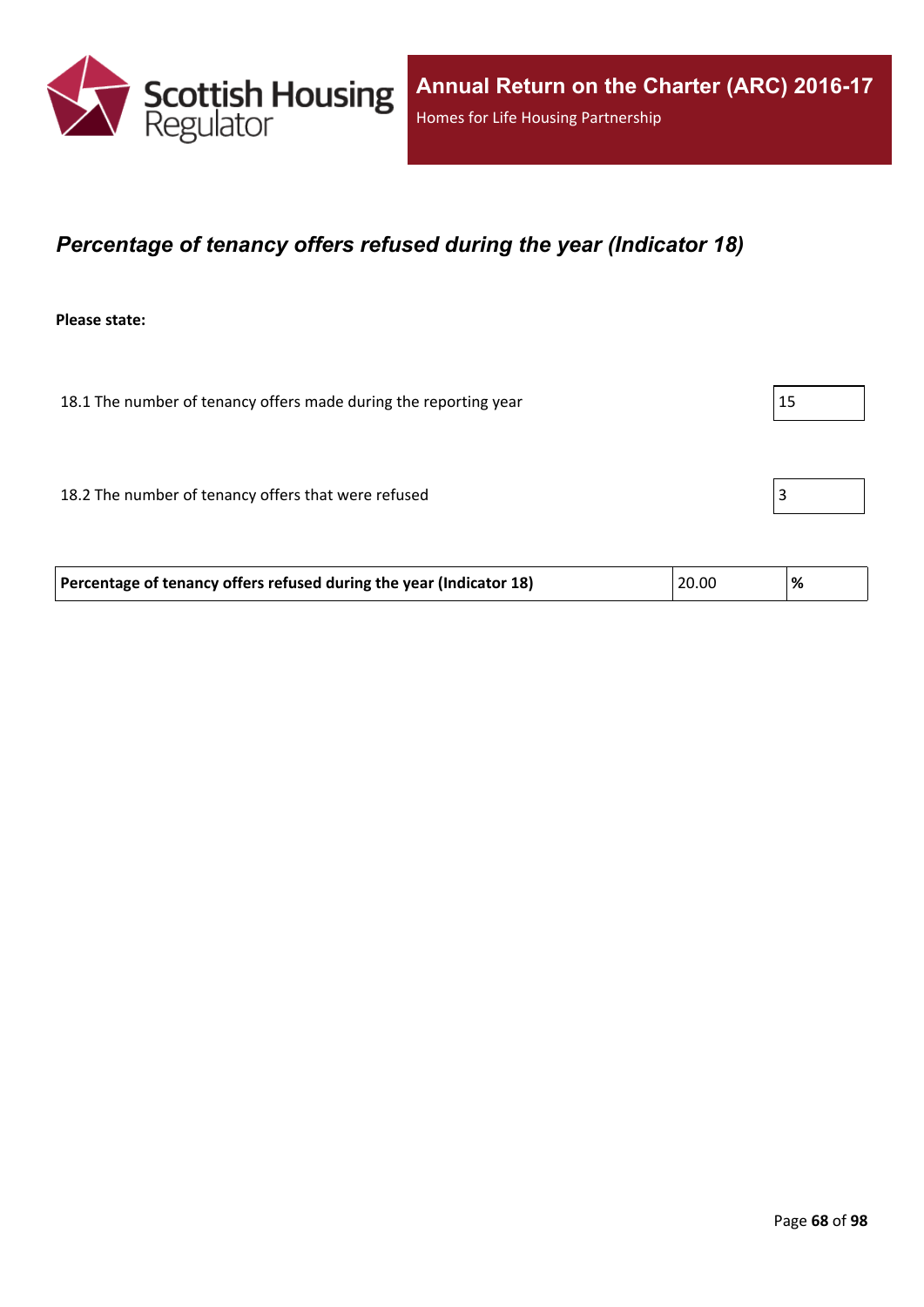

## *Percentage of anti-social behaviour cases reported in the last year which were resolved within locally agreed targets (Indicator 19)*

**Please state:**

19.1 The number of cases of anti-social behaviour reported in the reporting year  $|22|$ 

19.2 Of those at 19.1, the number of cases resolved in the reporting year 22

19.3 Of those at 19.1, the number of cases resolved within locally agreed targets in the reporting year  $|20$ 

| Percentage of anti-social behaviour cases reported in the last year which were | 90.91 | '% |
|--------------------------------------------------------------------------------|-------|----|
| resolved within locally agreed targets (Indicator 19)                          |       |    |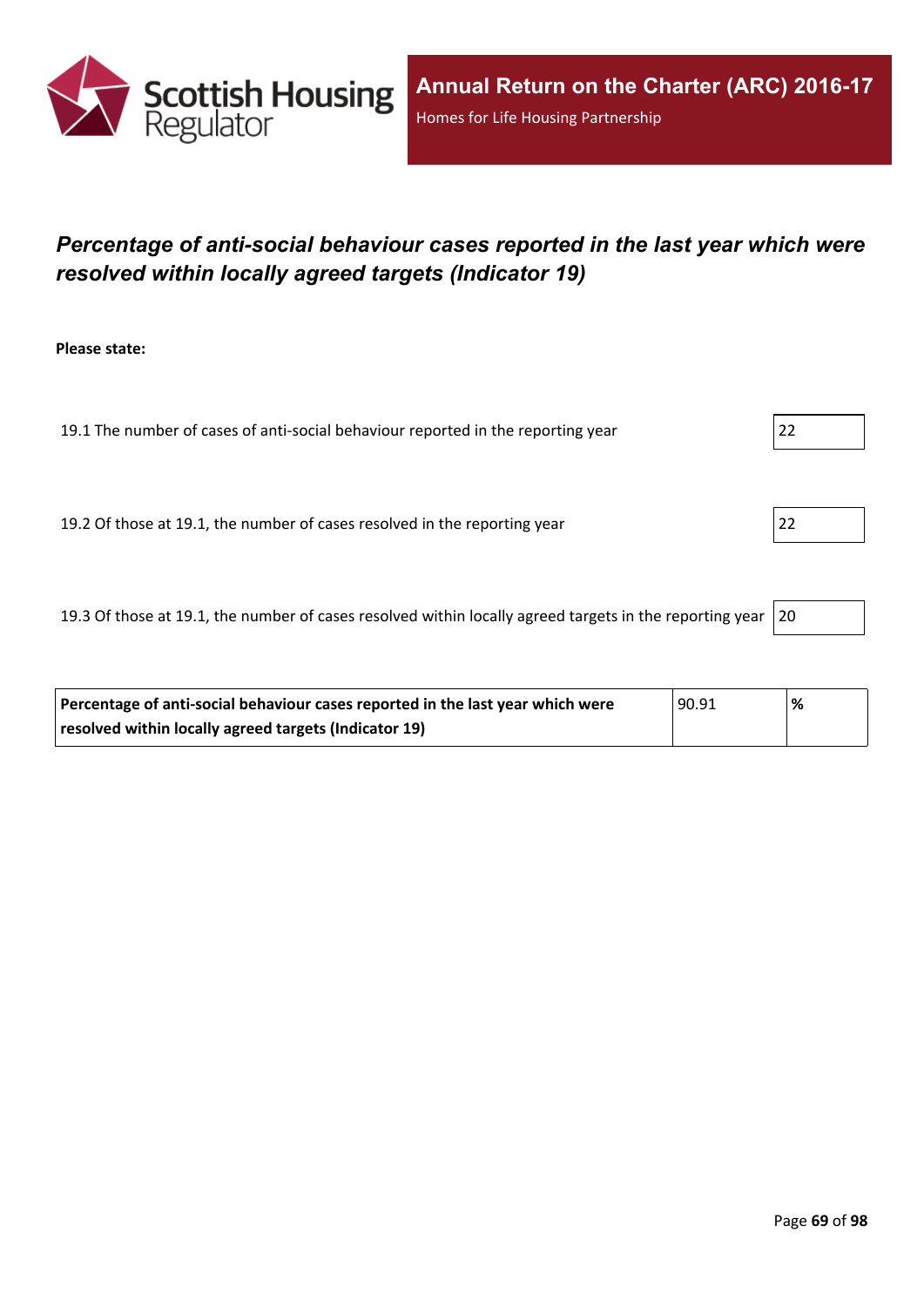

## *Percentage of the court actions initiated which resulted in eviction and the reasons for eviction (Indicator 24)*

Court actions are initiated by the landlord following the issue of a Notice of Proceedings and raising of a court **order.**

**Please state:**

24.1 The total number of court actions initiated during the reporting year  $\vert$  2

24.2 The number of properties recovered:

24.2.1 because rent had not been paid  $\vert 0 \vert$ 

24.2.2 because of anti-social behaviour  $\vert 0 \rangle$ 

#### 24.2.3 for other reasons  $\vert$  0

| Percentage of the court actions initiated which resulted in eviction because rent had | $\overline{0.0}$ | ℅ |
|---------------------------------------------------------------------------------------|------------------|---|
| not been paid (Indicator 24)                                                          |                  |   |

| Percentage of the court actions initiated which resulted in eviction because of anti- | % |
|---------------------------------------------------------------------------------------|---|
| social behaviour (Indicator 24)                                                       |   |

| Percentage of the court actions initiated which resulted in eviction for other reasons | 0.0 | '% |
|----------------------------------------------------------------------------------------|-----|----|
| (Indicator 24)                                                                         |     |    |

| Percentage of the court actions initiated which resulted in eviction (Indicator 24) | 0.0 | % |
|-------------------------------------------------------------------------------------|-----|---|
|-------------------------------------------------------------------------------------|-----|---|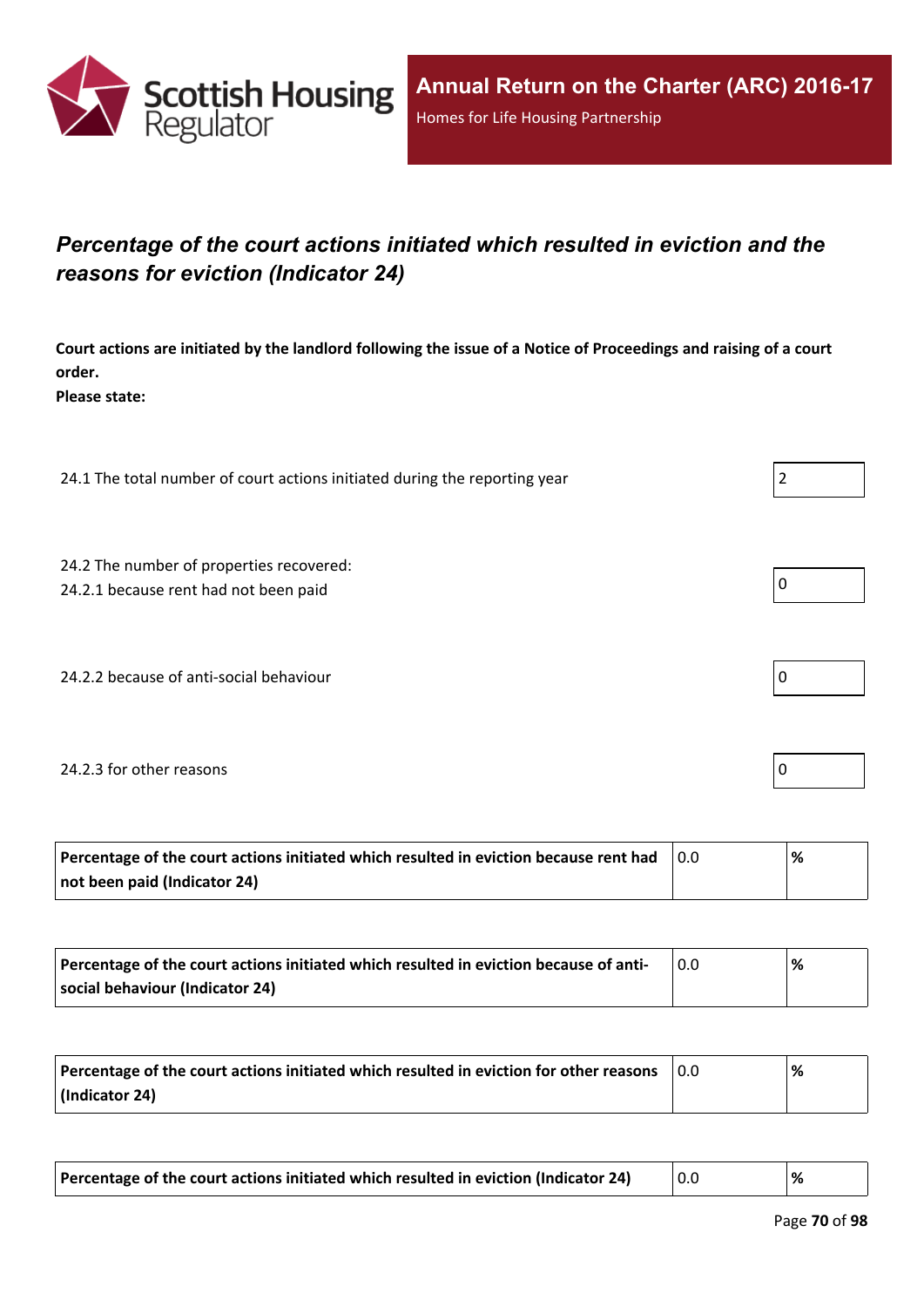

## *Abandoned properties (Indicator C11)*

**As defined by the Housing (Scotland) Act 2001, a property is abandoned where the landlord has reasonable grounds to believe that: the property is unoccupied; and the tenant does not intend to occupy the property as their home Please state:**

C11.1 The number of properties abandoned during the reporting year  $1 \tbinom{1}{1}$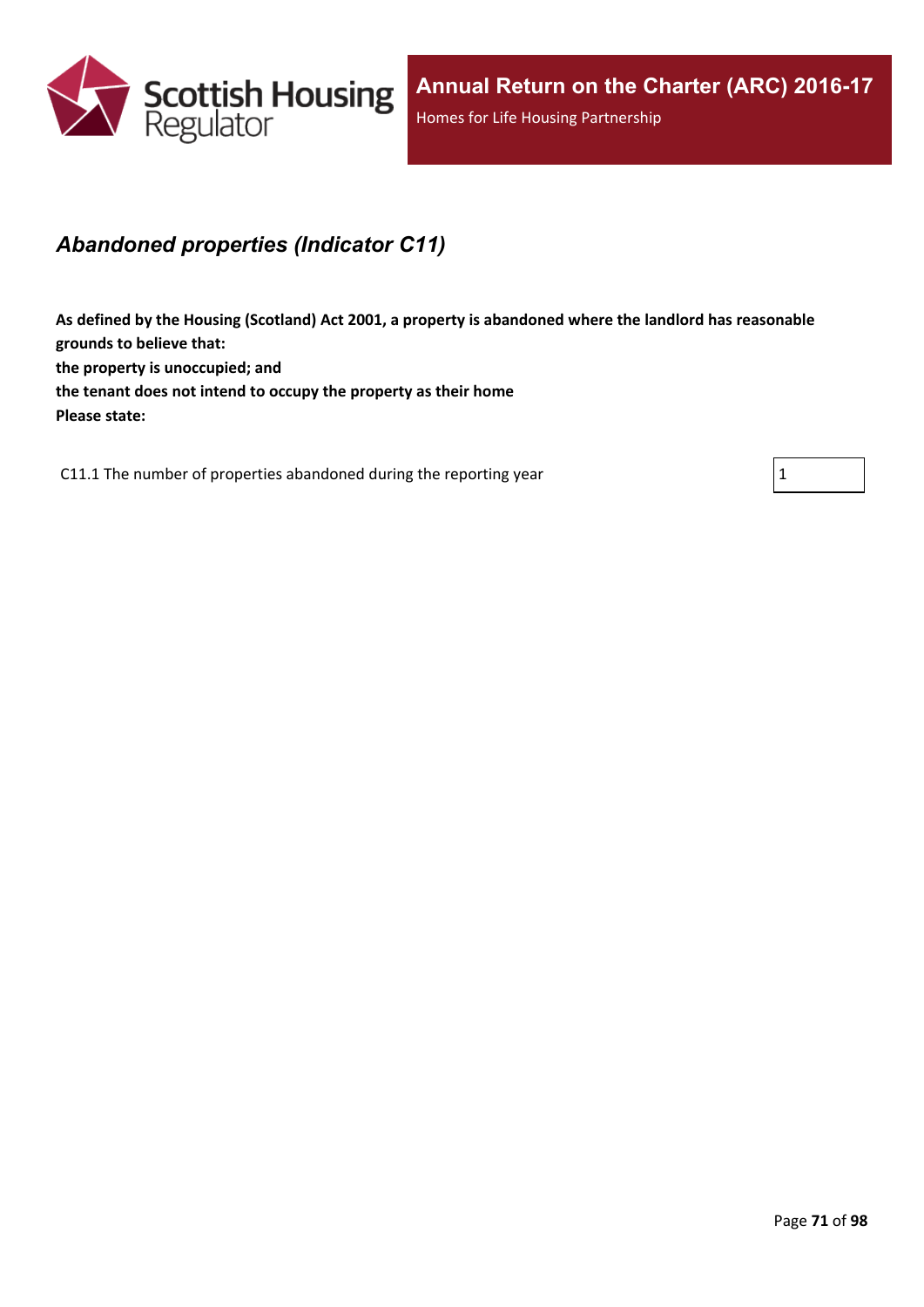

## *Number of notices of proceedings issued and court action initiated (Indicator C12)*

Notices of Proceedings are legal documents issued during the first stage in the process of evicting tenant. Orders for recovery of possession are issued by the court and give a landlord the right to repossess a property. **Please state:**

C12.1 The number of notices of proceedings issued during the reporting year

C12.2 The number of orders for recovery of possession granted during the reporting year 1

|--|--|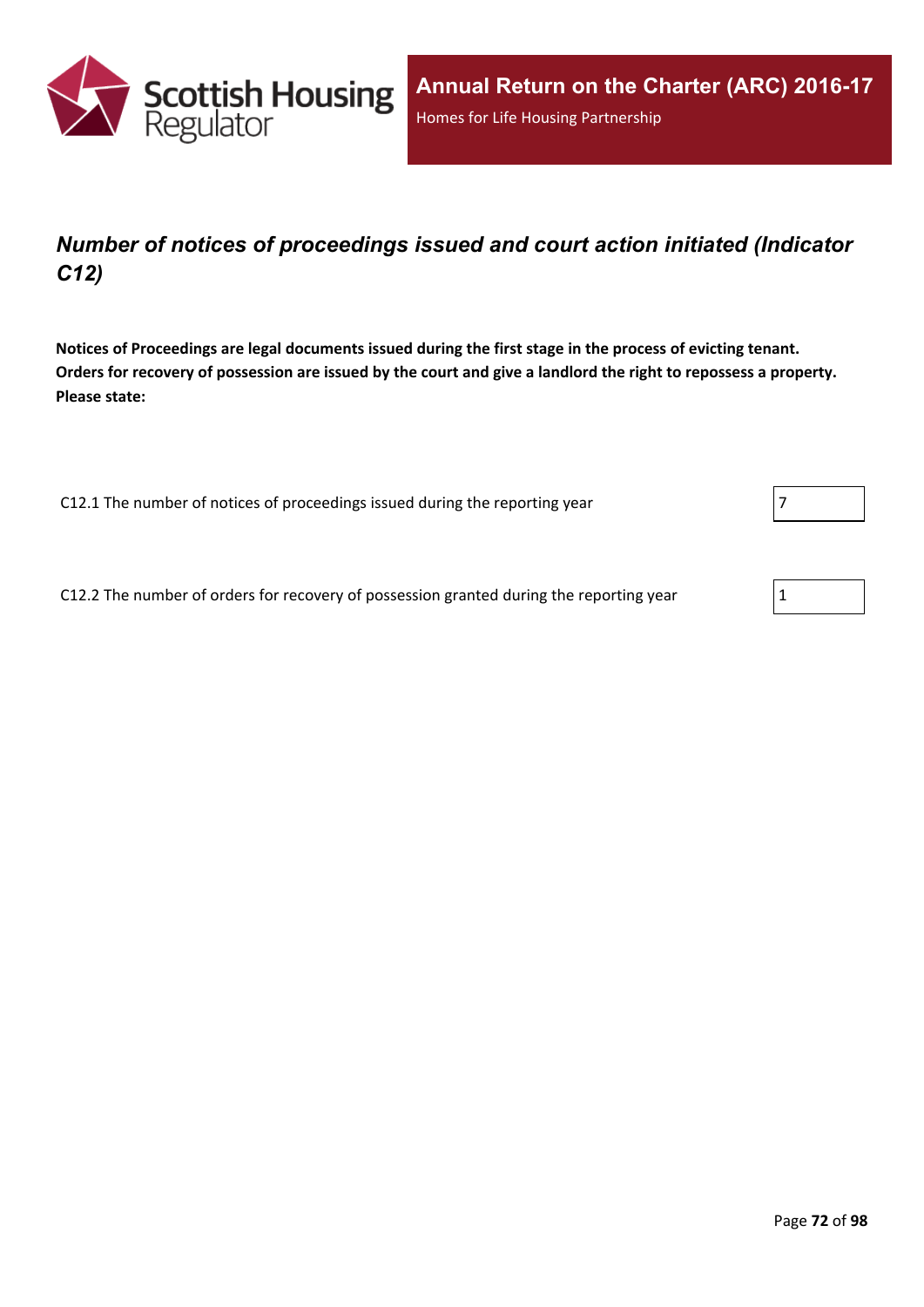

# *Comments (Neighbourhood & community)*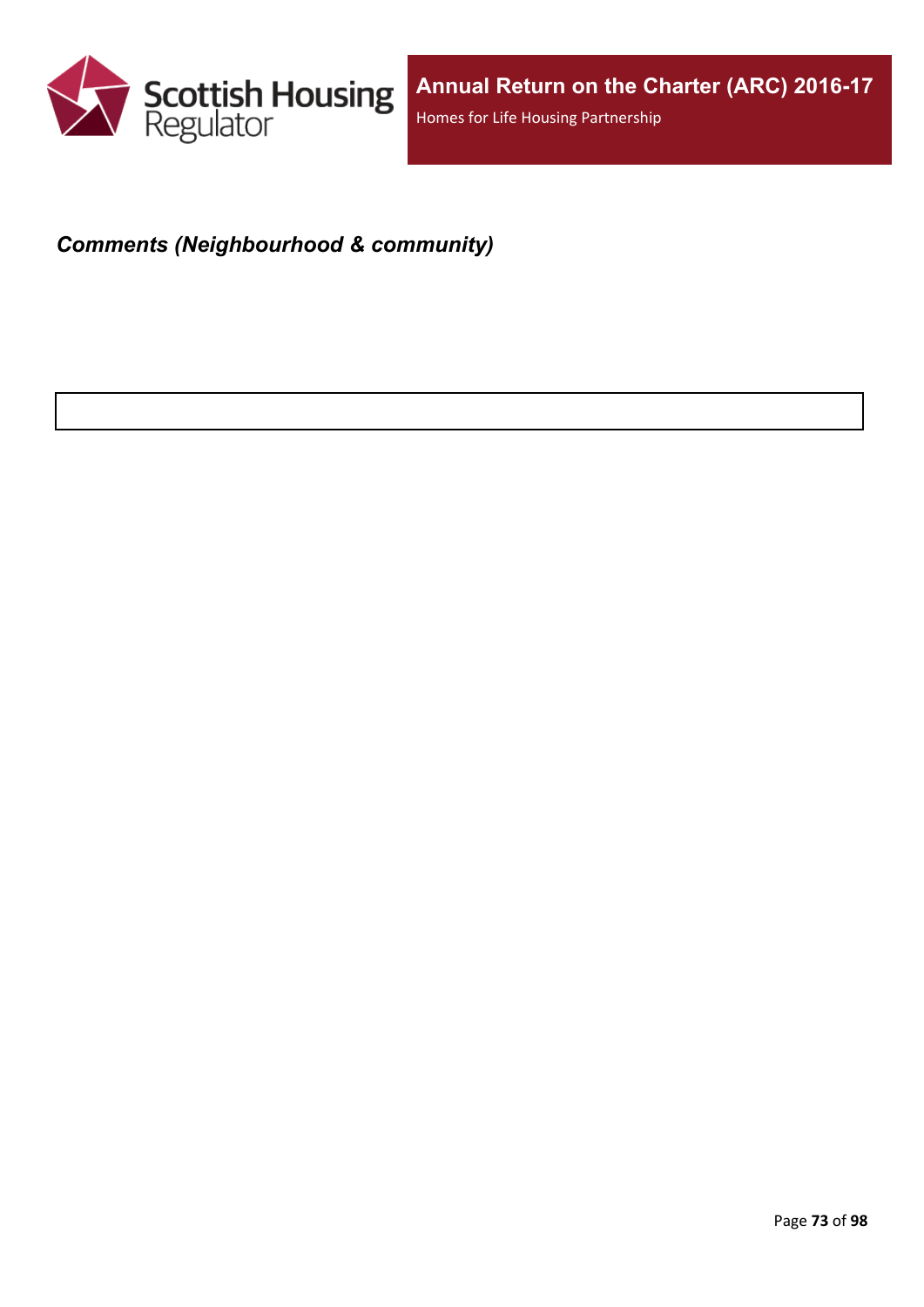

### *Access to housing and support*

The information you give us here will tell us about how people access your housing stock and how you support **new and existing tenants.**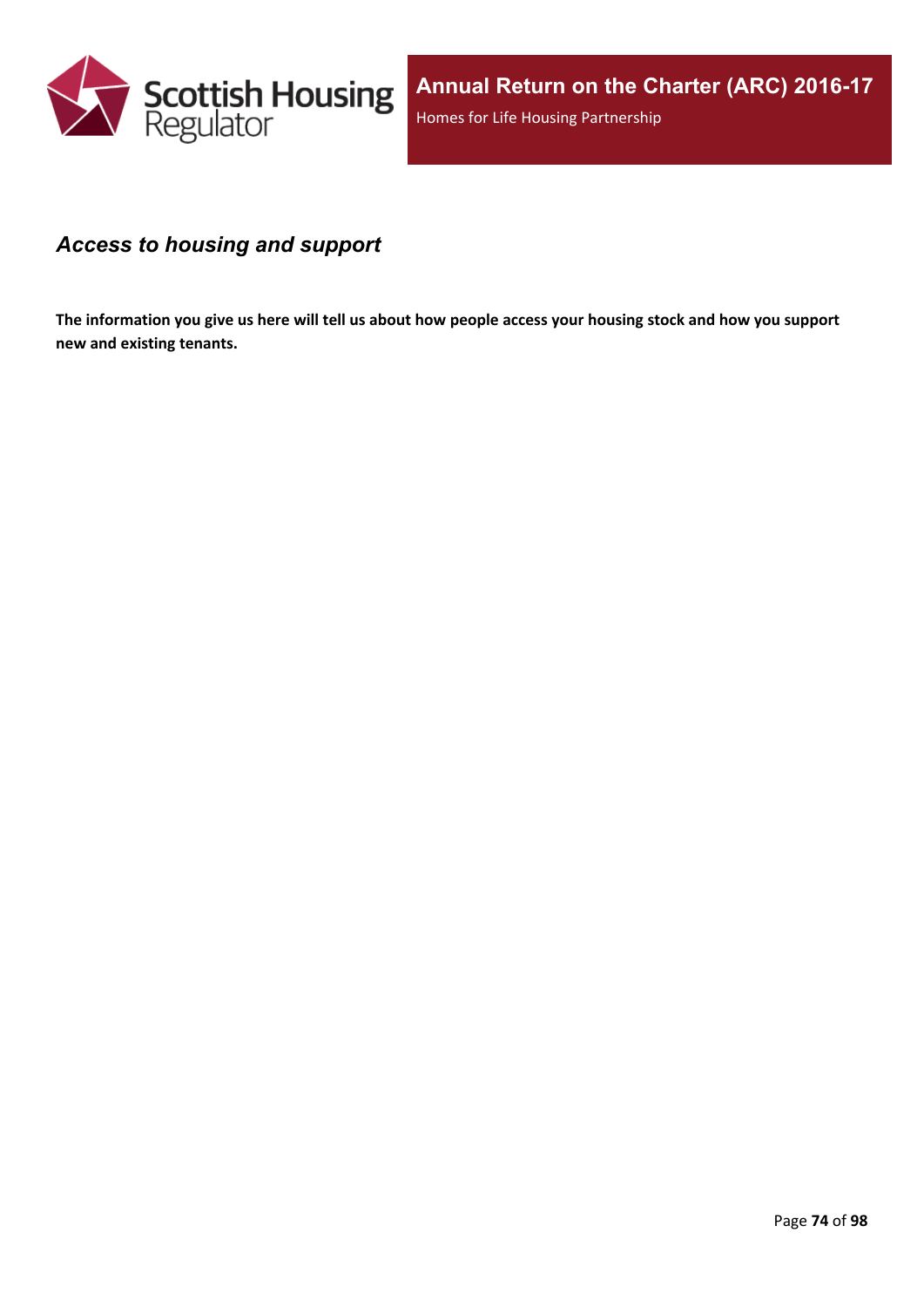

### *Housing Options and Access to Social Housing*

The information you give us here allows us to monitor the arrangements your organisation has for providing **service users access to its housing, and managing its re-lets.**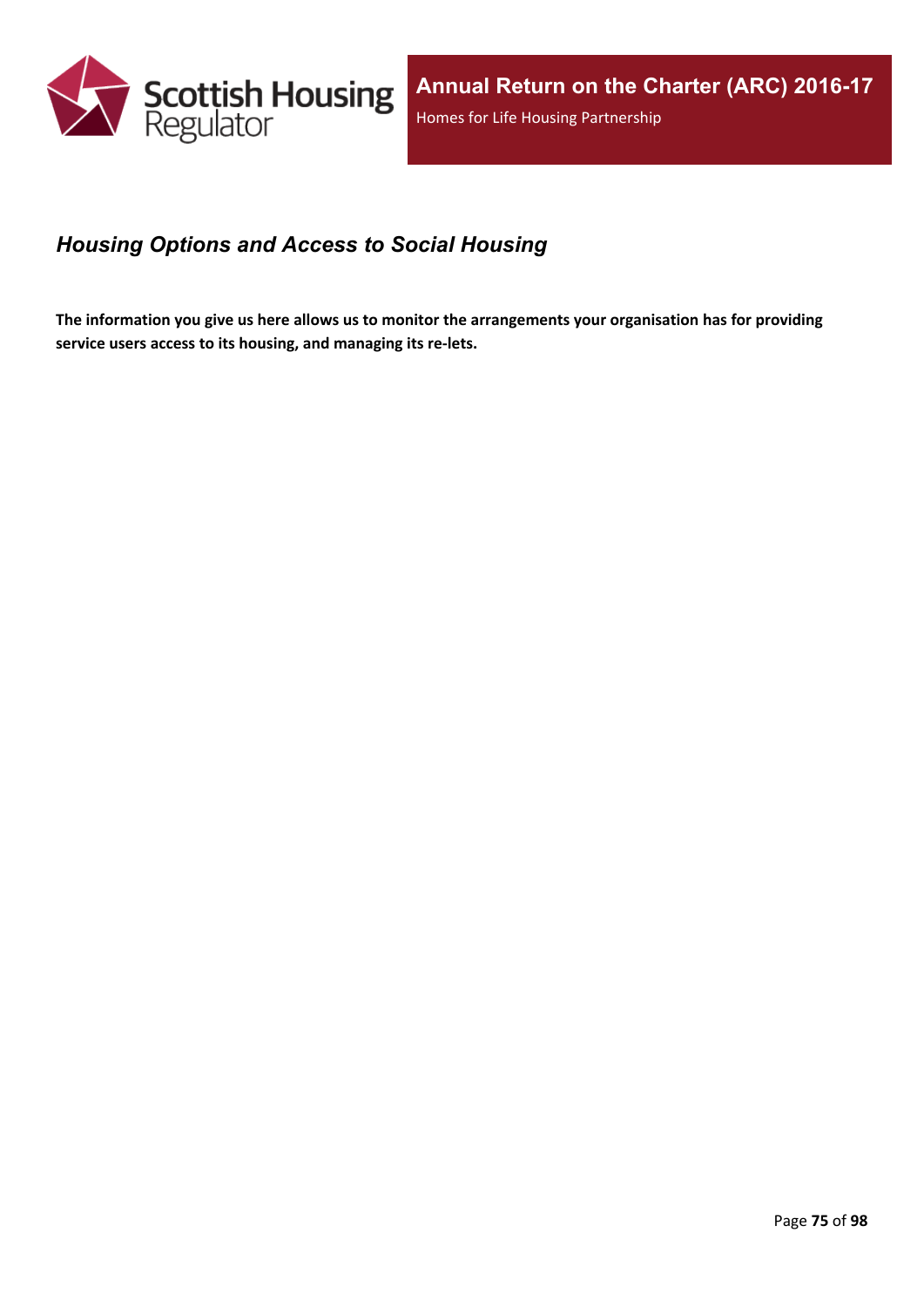

## *Percentage of lettable houses that became vacant in the last year (Indicator 21)*

**Please state:**

21.1 The number of empty dwellings that arose during the reporting year in self-contained lettable stock  $\vert$  15



| Percentage of lettable houses that became vacant in the last year (Indicator 21) | 5.45 |  |
|----------------------------------------------------------------------------------|------|--|
|----------------------------------------------------------------------------------|------|--|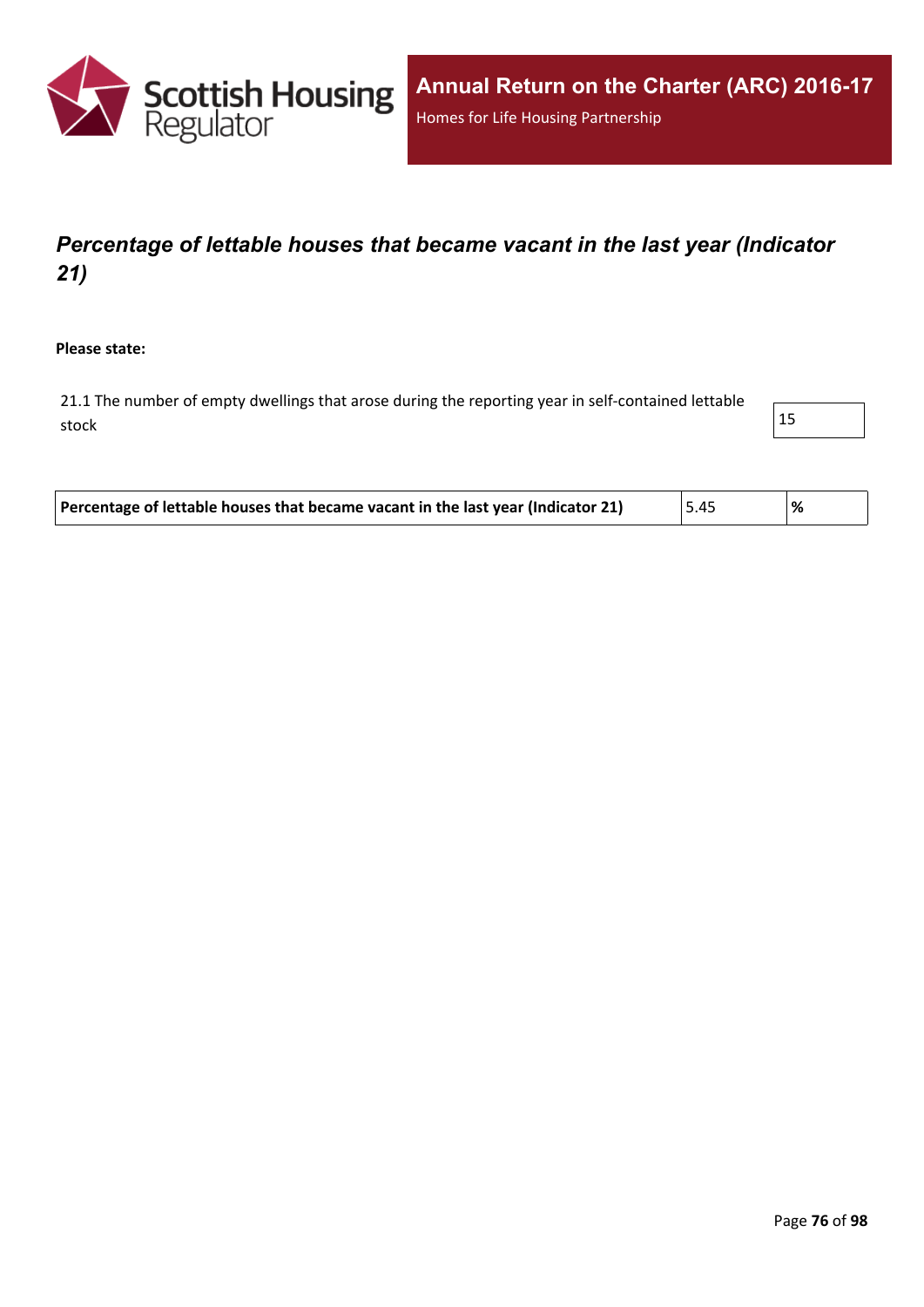

### *Average time to re-let properties in the last year (Indicator 35)*

**Please state:**

35.1 The total number of properties re-let in the reporting year 15 35.2 The total number of calendar days properties were empty 321

| Average time to re-let properties in the last year (Indicator 35)<br>21.4<br>  days |
|-------------------------------------------------------------------------------------|
|-------------------------------------------------------------------------------------|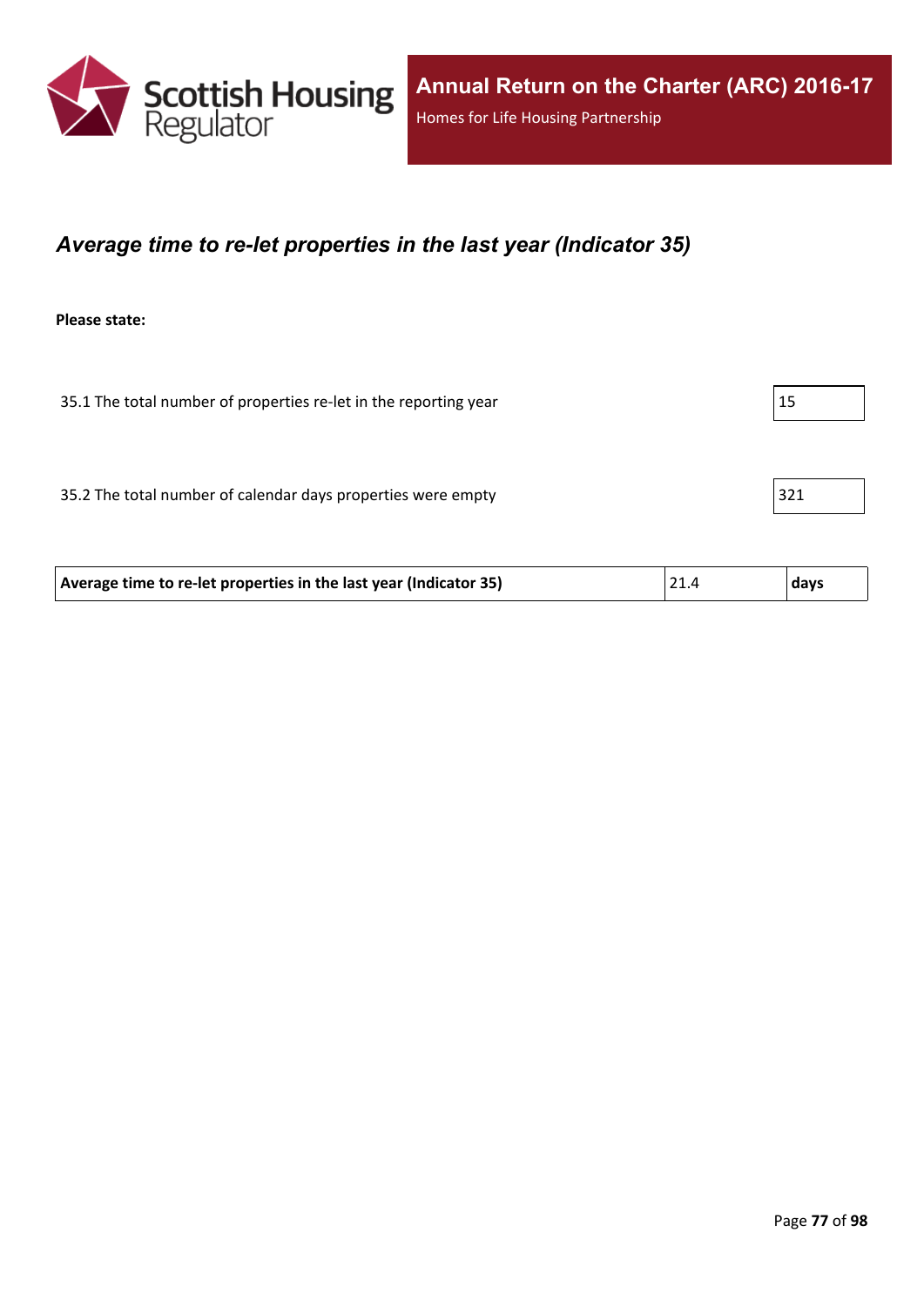

# *Percentage of approved applications for medical adaptations completed during the reporting year and the average time to complete applications (Indicators 22 & 23)*

A 'medical adaptation' is a collective term for a broad range of products (including assistive technology) and changes to the fabric of a building that enable people of all ages to carry out ordinary, daily activities that have **been affected by:**

- **impairment**
- **ill health**
- **traumatic injury**
- **ageing**

#### **Please state:**

22.1 The number of approved applications on the list for medical adaptations at the start of the reporting year plus any new, approved applications made during the reporting year  $4 \frac{4}{3}$ 

22.2 The number of approved applications completed between start and end of the reporting year

23.1 The total number of days taken to complete approved applications and the total number of days taken to complete approved applications

23.2 The number of medical adaptations completed in the reporting year 2

| Percentage of approved applications for medical adaptations completed during the | 50.00 | % |
|----------------------------------------------------------------------------------|-------|---|
| reporting year (Indicator 22)                                                    |       |   |

| Average time to complete approved applications for medical adaptations in the | 202.5 | days |
|-------------------------------------------------------------------------------|-------|------|
| reporting year (Indicator 23)                                                 |       |      |

|--|



|--|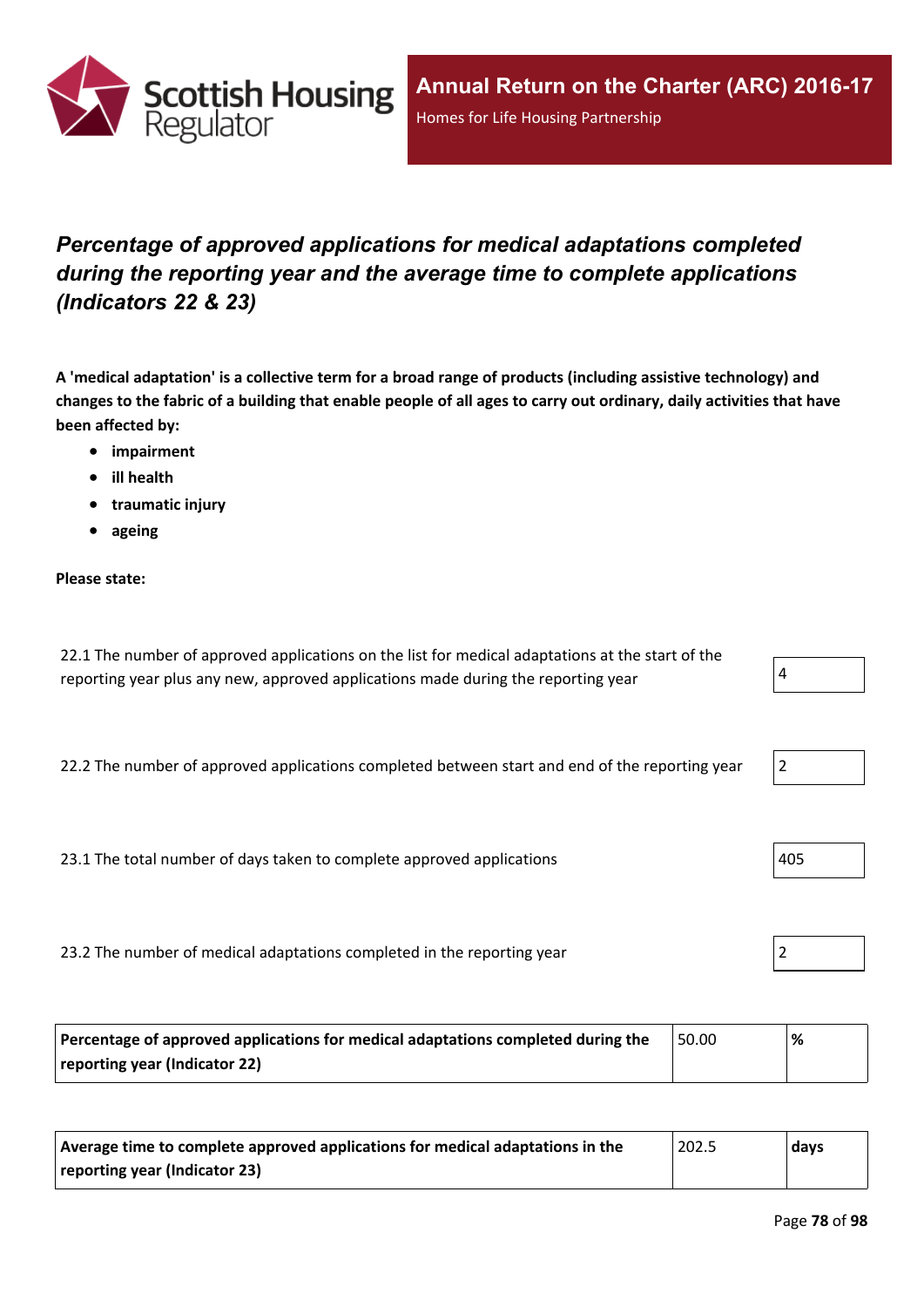

## *Percentage of new tenancies sustained for more than a year, by source of let (Indicator 20)*

**Please state:**

| 20.1 The number of tenancies which began in the previous reporting year by:<br>20.1.1 existing tenants               | 5              |
|----------------------------------------------------------------------------------------------------------------------|----------------|
| 20.1.2 applicants who were assessed as statutory homeless by the local authority                                     | $\mathsf 3$    |
| 20.1.3 applicants from your organisation's housing list                                                              | 6              |
| 20.1.4 nominations from local authority                                                                              | $\overline{2}$ |
| 20.1.5 others                                                                                                        | $\overline{2}$ |
| 20.2 The number of tenants at 20.1 who remained in their tenancy for more than a year by:<br>20.2.1 existing tenants | 5              |
| 20.2.2 applicants who were assessed as statutory homeless by the local authority                                     | $\mathbf{3}$   |
| 20.2.3 applicants from your organisation's housing list                                                              | 5              |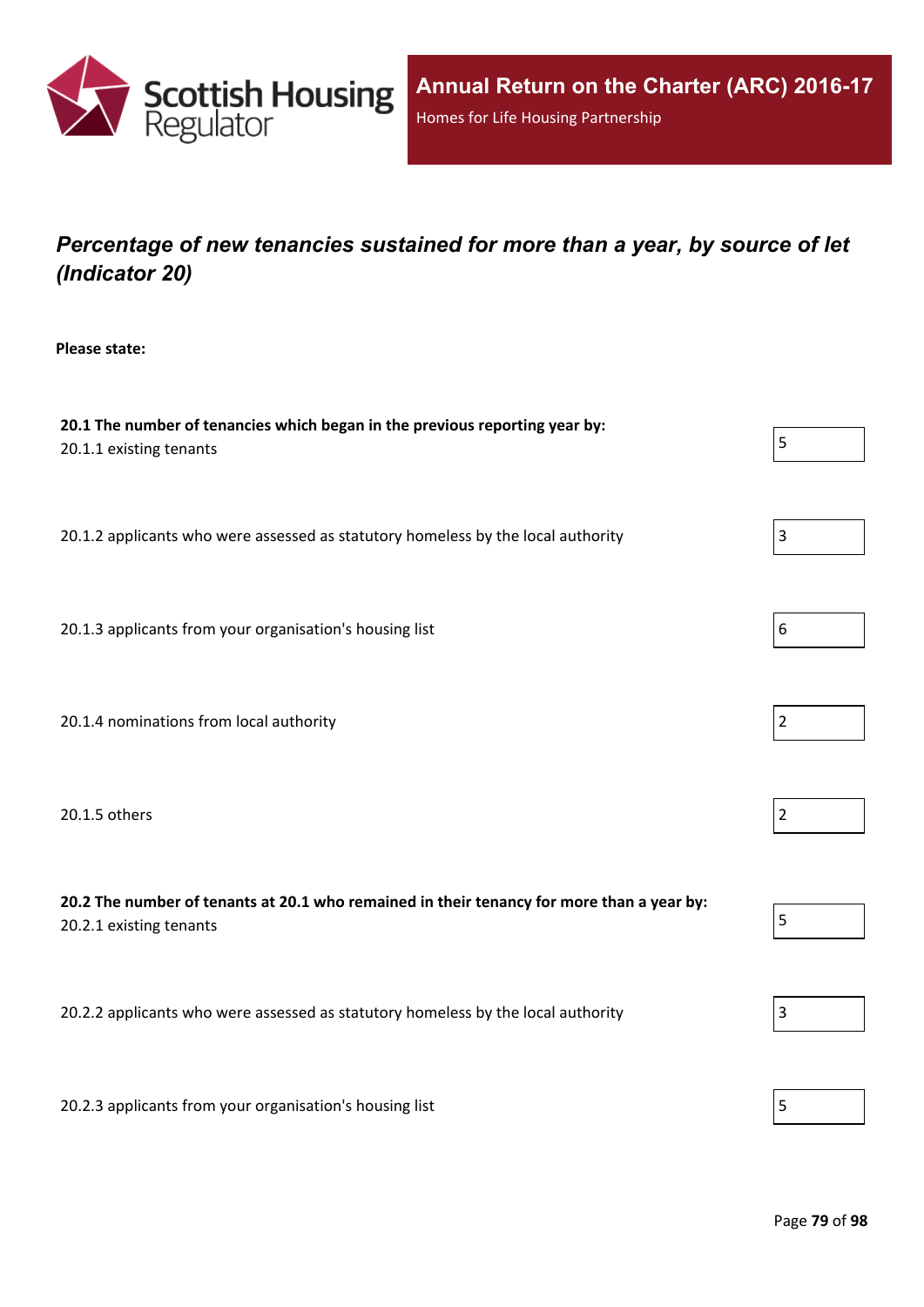

Homes for Life Housing Partnership

#### 20.2.4 nominations from local authority

20.2.5 others

|--|

| Percentage of new tenancies to existing tenants sustained for more than a year | 100.00 | % |
|--------------------------------------------------------------------------------|--------|---|
| (Indicator 20)                                                                 |        |   |

| Percentage of new tenancies to applicants who were assessed as statutory homeless | 100.00 | '% |  |
|-----------------------------------------------------------------------------------|--------|----|--|
| by the local authority sustained for more than a year (Indicator 20)              |        |    |  |

| Percentage of new tenancies to applicants from the landlord's housing list sustained | $ 83.33\rangle$ | % |
|--------------------------------------------------------------------------------------|-----------------|---|
| for more than a year (Indicator 20)                                                  |                 |   |

| Percentage of new tenancies through nominations from local authority sustained for | 100.00 | % |
|------------------------------------------------------------------------------------|--------|---|
| more than a year (Indicator 20)                                                    |        |   |

| Percentage of new tenancies to others sustained for more than a year (Indicator 20) $\,$ $\,$ $\,$ 0.0 $\,$ |  | ℅ |
|-------------------------------------------------------------------------------------------------------------|--|---|
|-------------------------------------------------------------------------------------------------------------|--|---|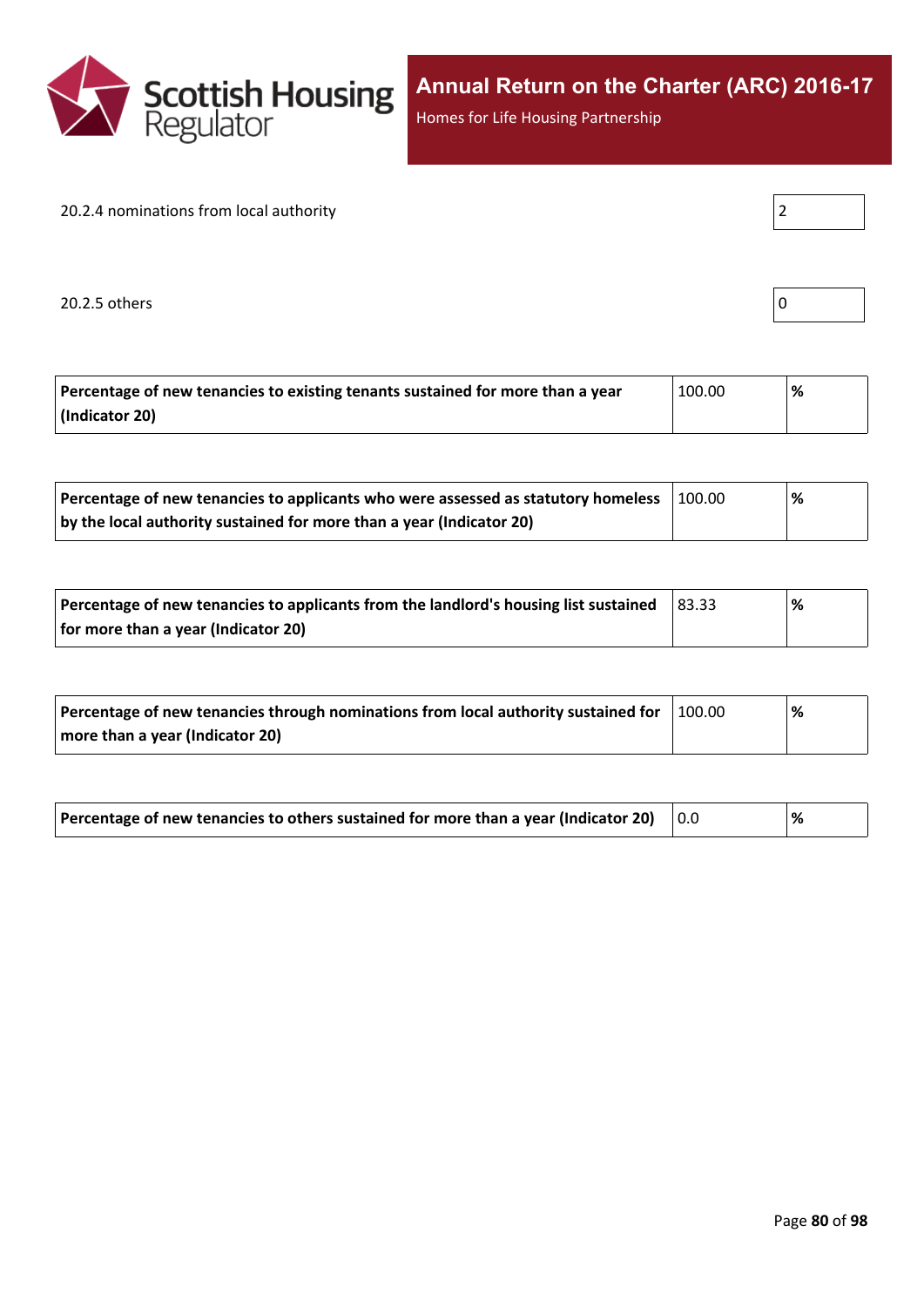

### *Comments (Access to housing and support)*

Indicator 22:

- 1 completion to application carried over from March 2016
- 1 completion to application agreed during the year
- 1 was completed to OT specification but tenant's guardian instructed removal the same day so held as open. Referred back to Local Authority OT to resolve
- $\bullet$  1 major adaption scheduled for last quarter, completed post 31<sup>st</sup> March due to difficulty in sourcing alternative accommodation for the client during the works.

Indicator 23:

One of the adaptations completed required protracted prior negotiation with the tenant and OT to agree a suitable adaptation.

During the year we explored a variety of options to secure quicker response and better value for money for adaptations and are confident the combination of specialist architectural support and contractor we will achieve this for 2017-18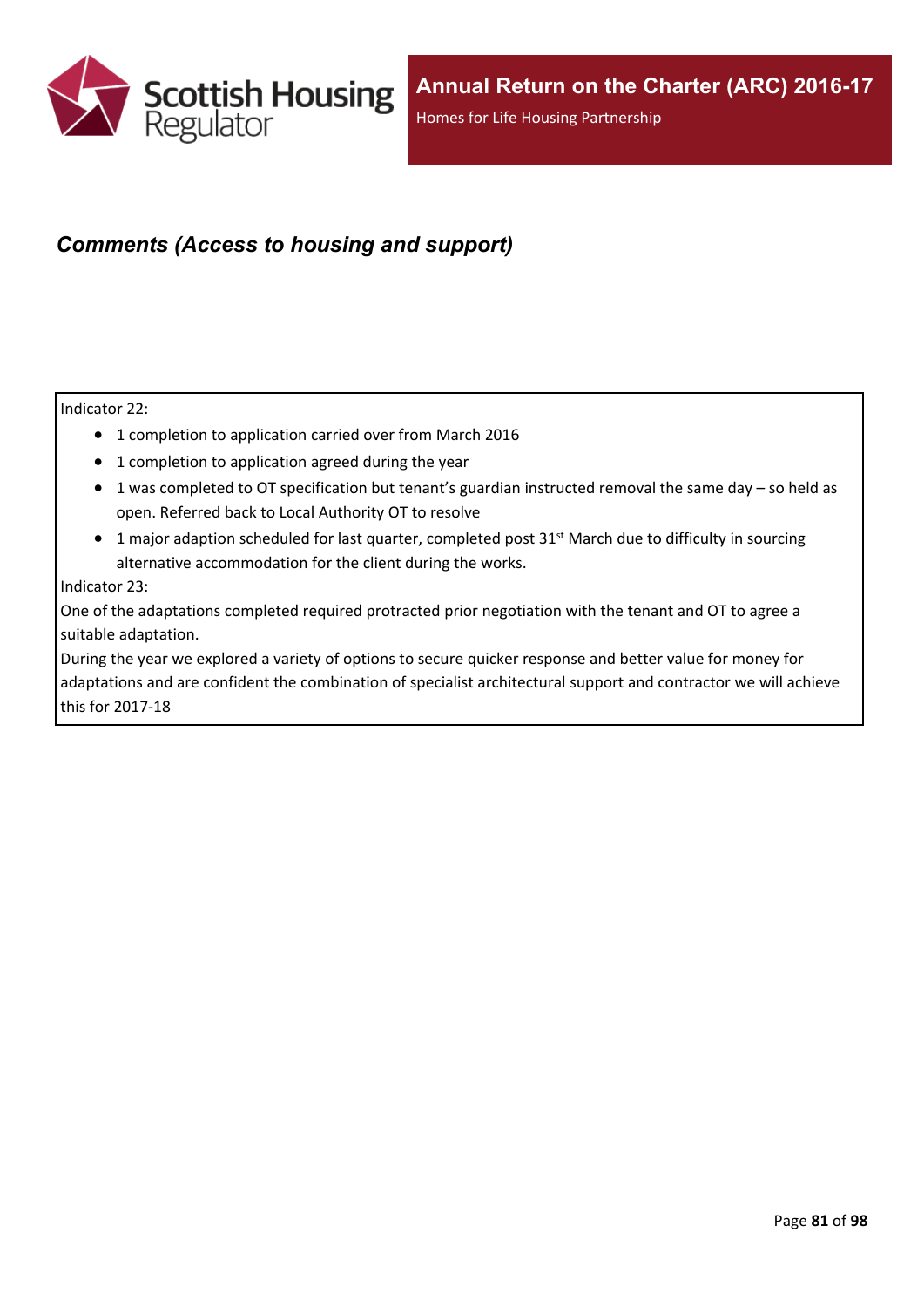

### *Getting good value from rents and service charges*

The information you give us here will tell us about your charges and the value for money you achieve.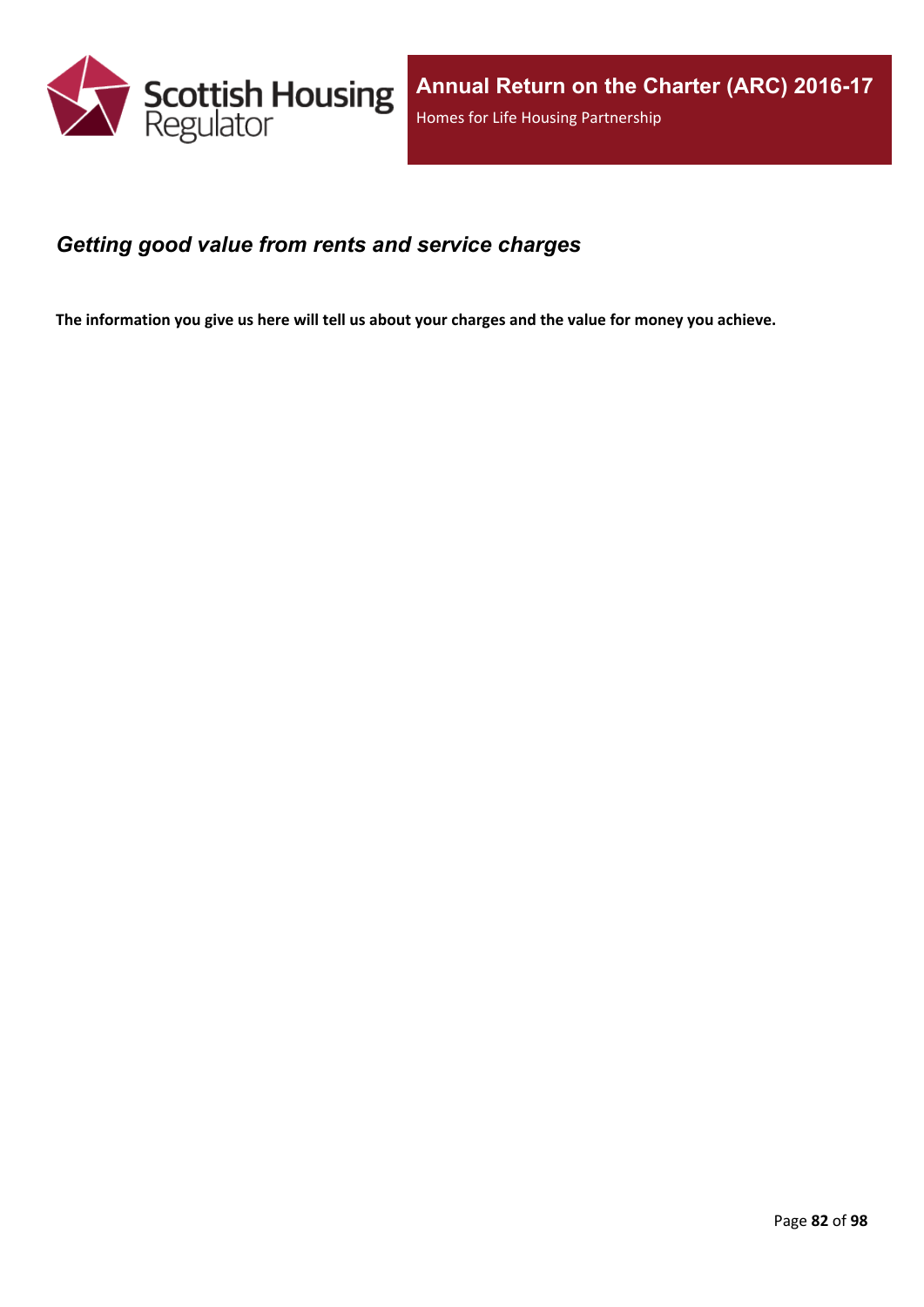

### *Value for money*

**The information you give us here will tell us about the value for money you achieve.**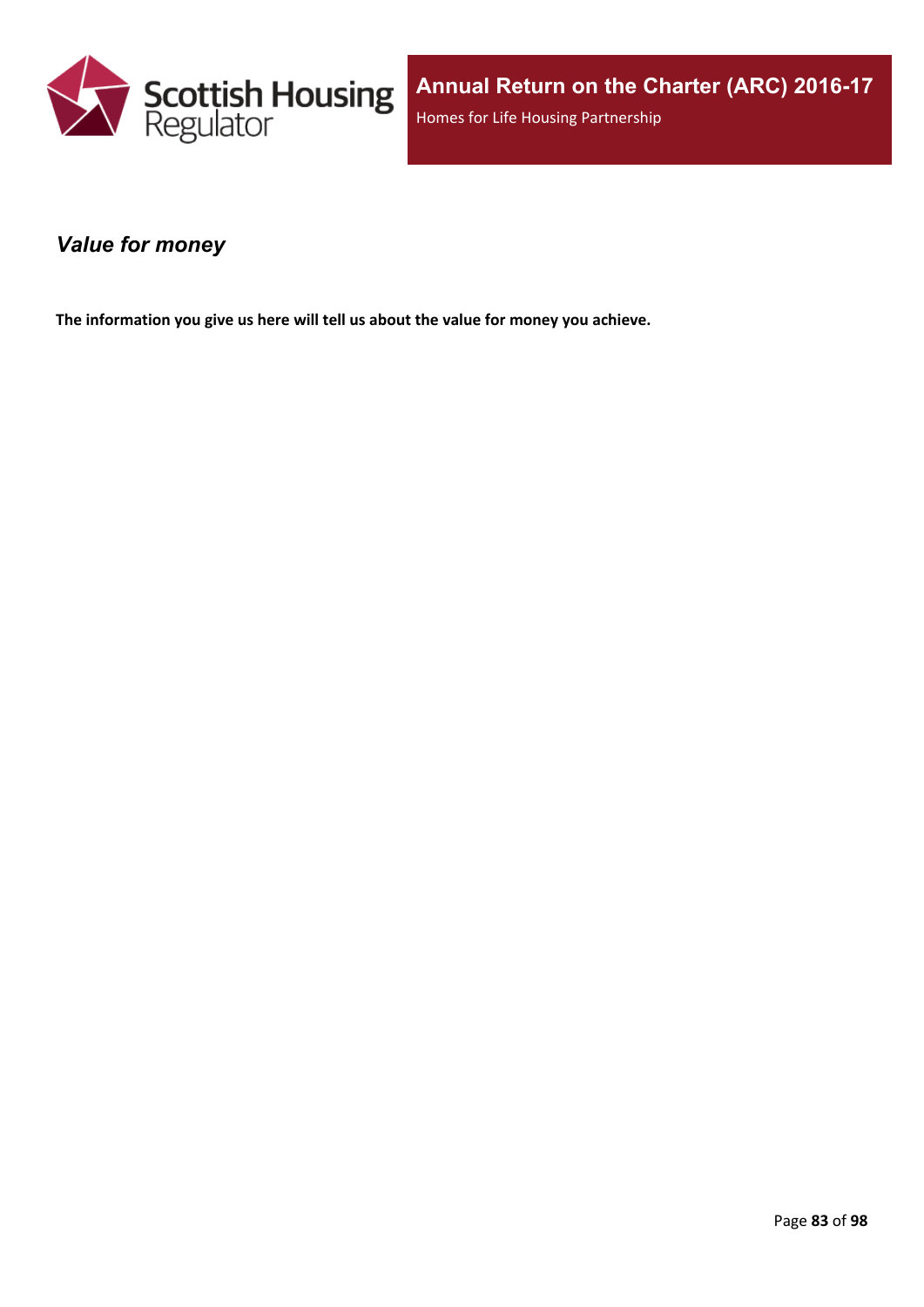

## *Percentage of tenants who feel that the rent for their property represents good value for money (Indicator 29)*

In relation to tenant satisfaction with the value for money provided by the rent they pay, please state:

29.1 How many tenants answered the question "Taking into account the accommodation and the services your landlord provides, do you think the rent for your property represents good or poor value for money?" 128

29.2 Of the tenants who answered, how many said that their rent represented: **29.2.1 very good value for money** 45

**29.2.2 fairly good value for money** 58

**29.2.3 neither good nor poor value for money** 15

**29.2.4 fairly poor value for money** 8

**29.2.5 very poor value for money** 2

| Percentage of tenants who feel that the rent for their property represents good value $ 80.47 $ | '% |
|-------------------------------------------------------------------------------------------------|----|
| for money (Indicator 29)                                                                        |    |

- 
-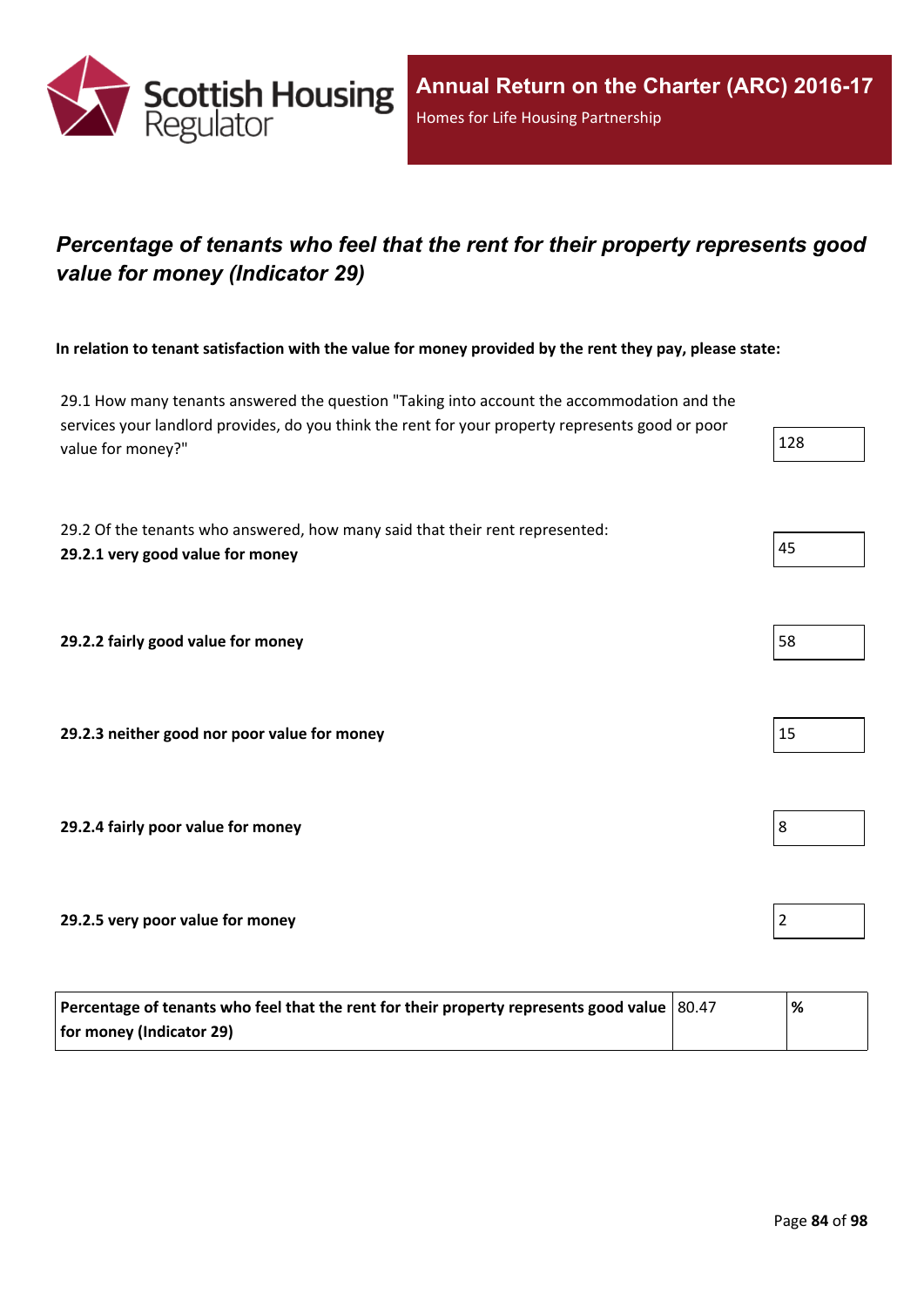

## *Percentage of factored owners satisfied with the factoring service they receive (Indicator 33)*

**In relation to tenant satisfaction with the factoring services provided, please state:**

33.1 How many factored owners answered the question "Taking everything into account, how satisfied or dissatisfied are you with the factoring services provided by your landlord?"

33.2 Of the factored owners who answered, how many said that they were: **33.2.1 very satisfied** 1

**33.2.2 fairly satisfied** 0

**33.2.3 neither satisfied nor dissatisfied** 0

**33.2.4 fairly dissatisfied** 0

#### **33.2.5 very dissatisfied** 0

| Percentage of factored owners satisfied with the factoring service they receive | 100.00 | '% |
|---------------------------------------------------------------------------------|--------|----|
| (Indicator 33)                                                                  |        |    |



| 0<br>I |  |  |  |
|--------|--|--|--|
|        |  |  |  |



| 0 |  |  |  |
|---|--|--|--|
|   |  |  |  |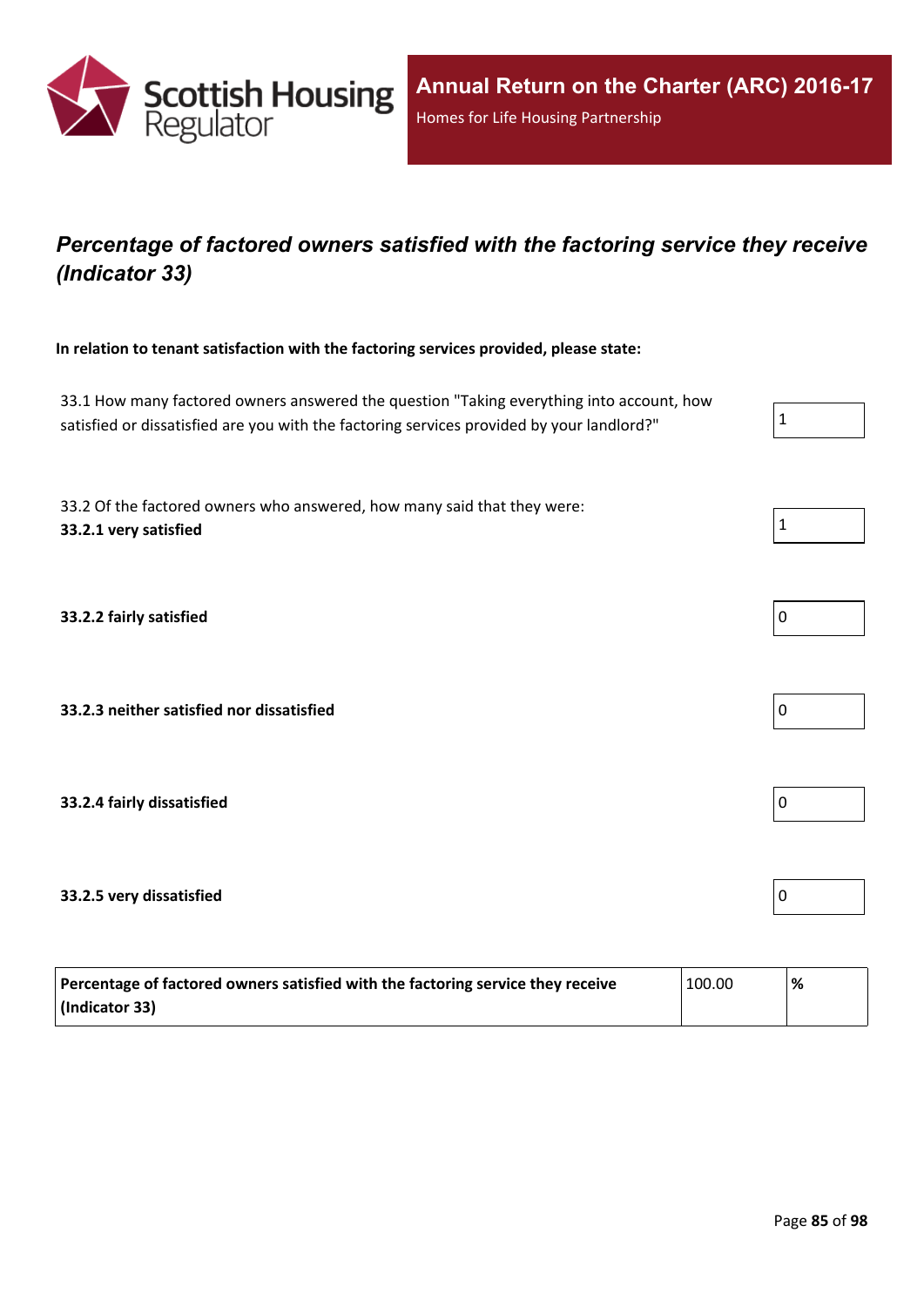

### *Rents and service charges*

**The information you give us here will tell us about how you maximise your income.**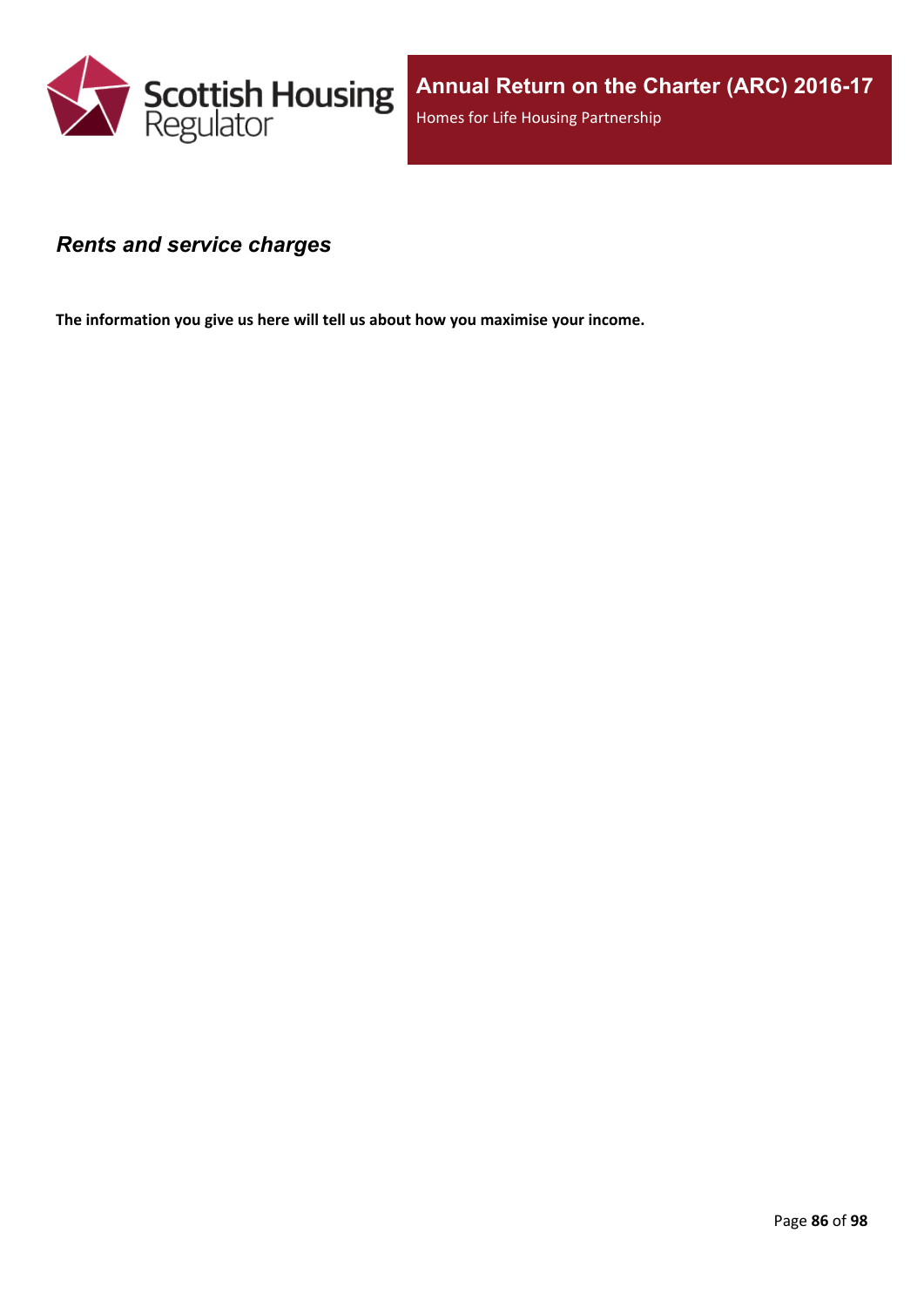

## *Rent collected as percentage of total rent due in the reporting year (Indicator 30)*

**Please state:**

| 30.1 The total amount of rent collected in the reporting year | 1153645 |
|---------------------------------------------------------------|---------|
|---------------------------------------------------------------|---------|

30.2 The total amount of rent due to be collected in the reporting year (annual rent debit) 1157064

| Rent collected as percentage of total rent due in the reporting year (Indicator 30) | 99.70 | % |  |
|-------------------------------------------------------------------------------------|-------|---|--|
|-------------------------------------------------------------------------------------|-------|---|--|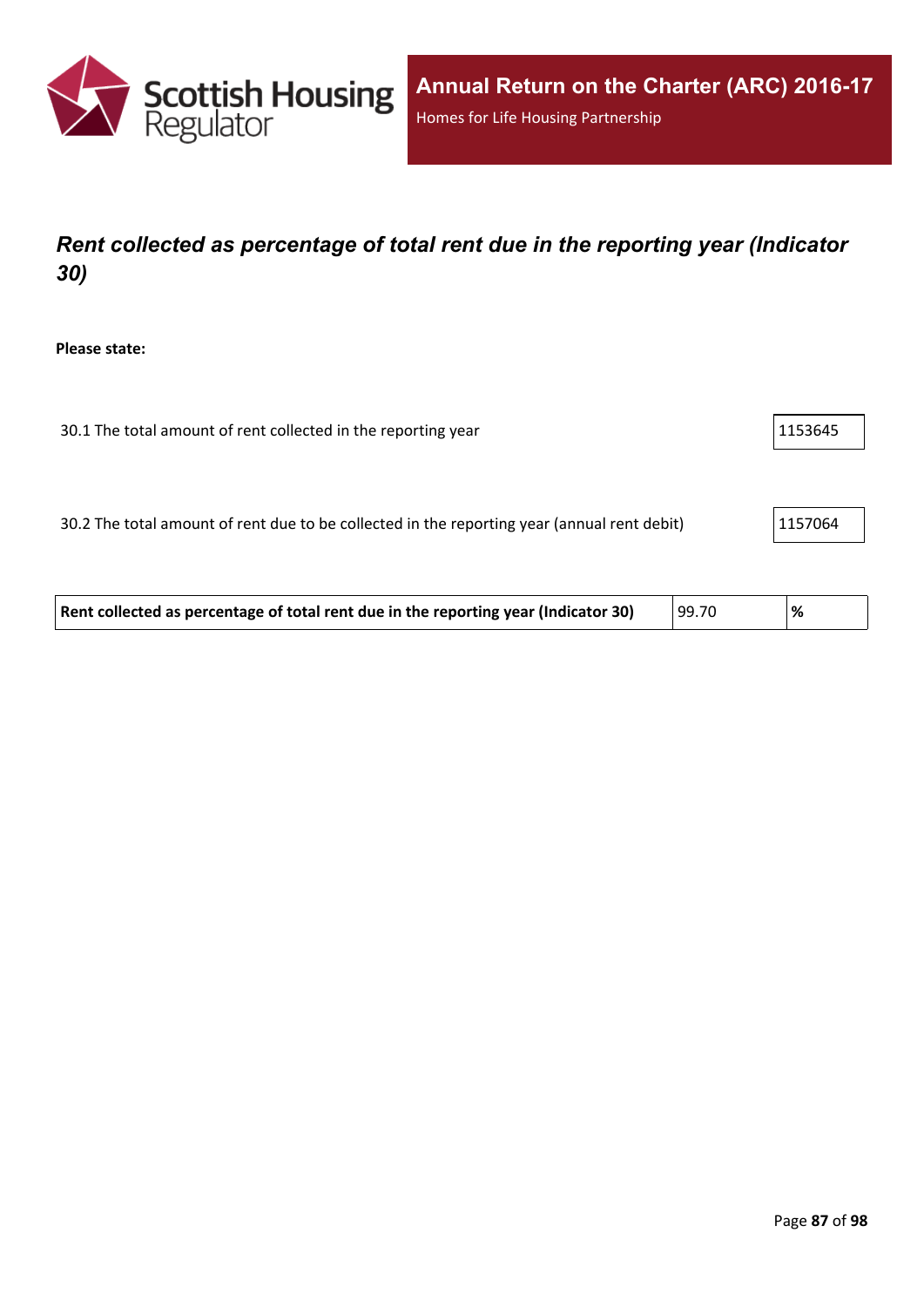

## *Gross rent arrears (all tenants) as at 31 March each year as a percentage of rent due for the reporting year (Indicator 31)*

**Please state:**

31.1 The total value  $(E)$  of gross rent arrears as at the end of the reporting year 21132

31.2 The total rent due for the reporting year 1160535 and 1160535

| Gross rent arrears (all tenants) as at 31 March each year as a percentage of rent due $\vert 1.82 \rangle$ | '% |
|------------------------------------------------------------------------------------------------------------|----|
| for the reporting year (Indicator 31)                                                                      |    |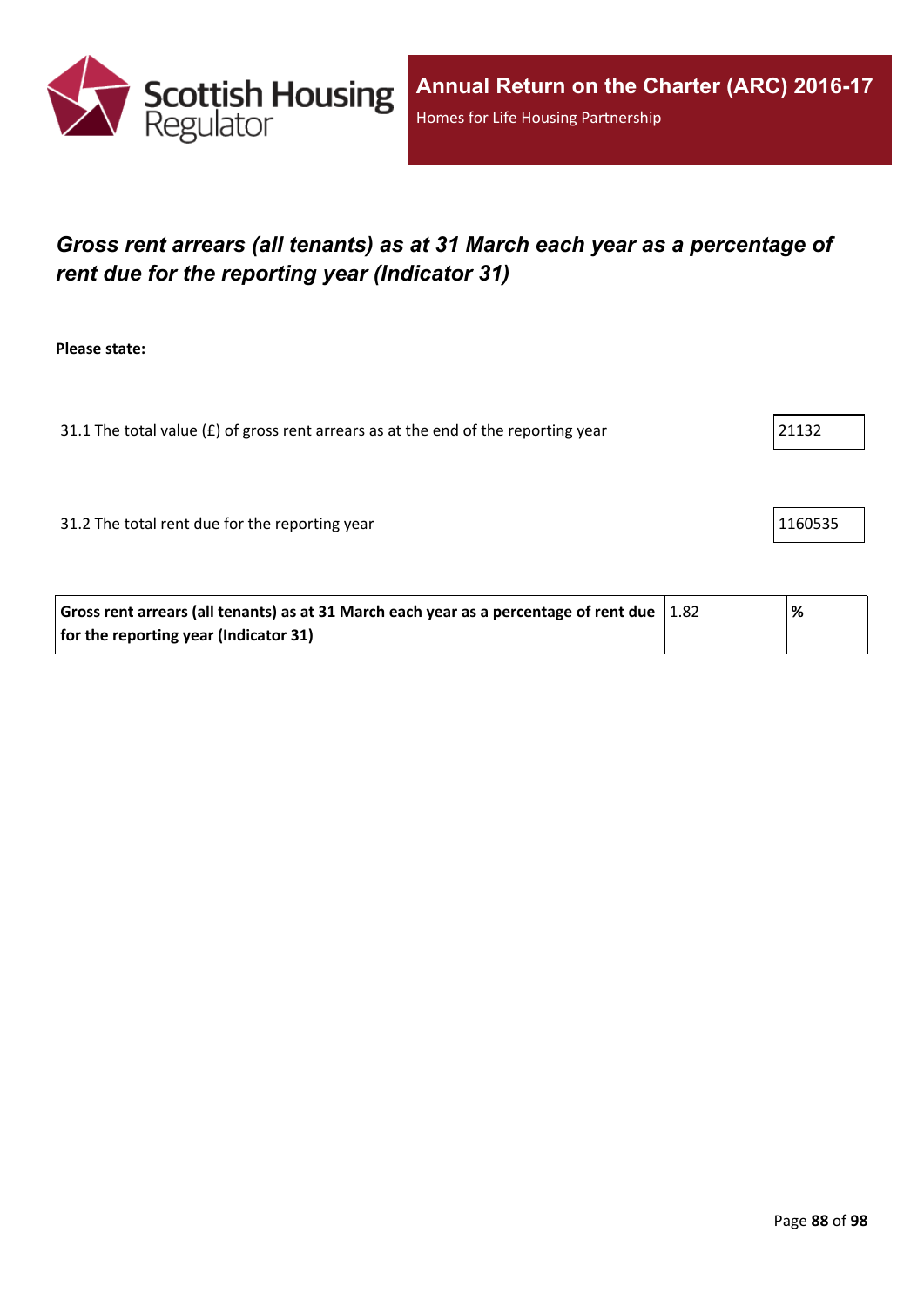

### *Average annual management fee per factored property (Indicator 32)*

A factored property is where a landlord is responsible for the delivery of a management service to the owner of **the property. Please state:**

32.1 The number of residential properties factored 12

| 32.2 The total value of management fees invoiced to factored owners in the reporting year | 783 |
|-------------------------------------------------------------------------------------------|-----|
|-------------------------------------------------------------------------------------------|-----|

| Average annual management fee per factored property (Indicator 32) | $\mathbf{f}$ 65.25 |  |
|--------------------------------------------------------------------|--------------------|--|
|                                                                    |                    |  |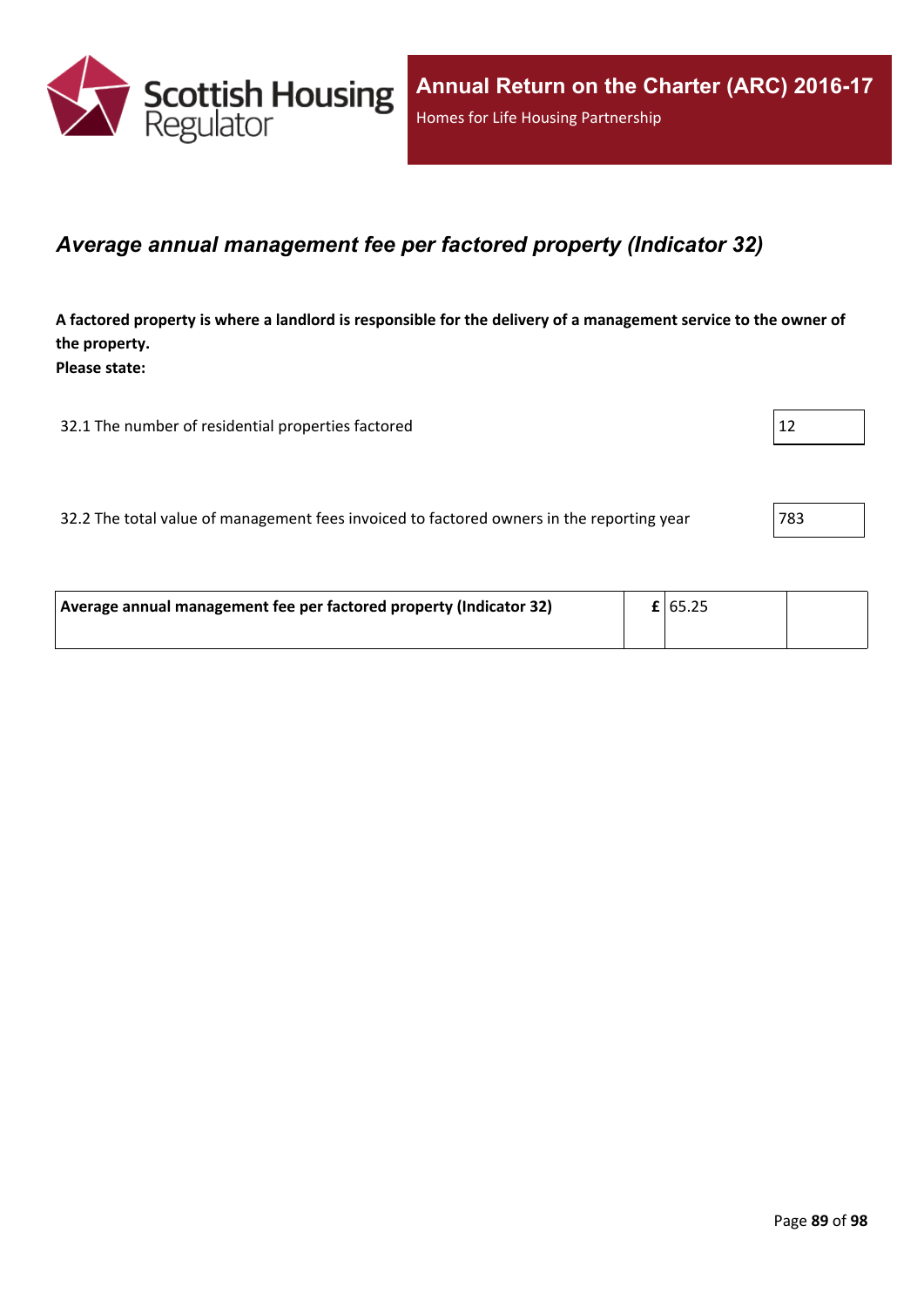

# *Percentage of rent due lost through properties being empty during the last year (Indicator 34)*

**Please state:**

34.1 The total amount of rent due for the reporting year 1160535.0

34.2 The total amount of rent lost through properties being empty during the reporting year 3471

| Percentage of rent due lost through properties being empty during the last year |  | % |
|---------------------------------------------------------------------------------|--|---|
| (Indicator 34)                                                                  |  |   |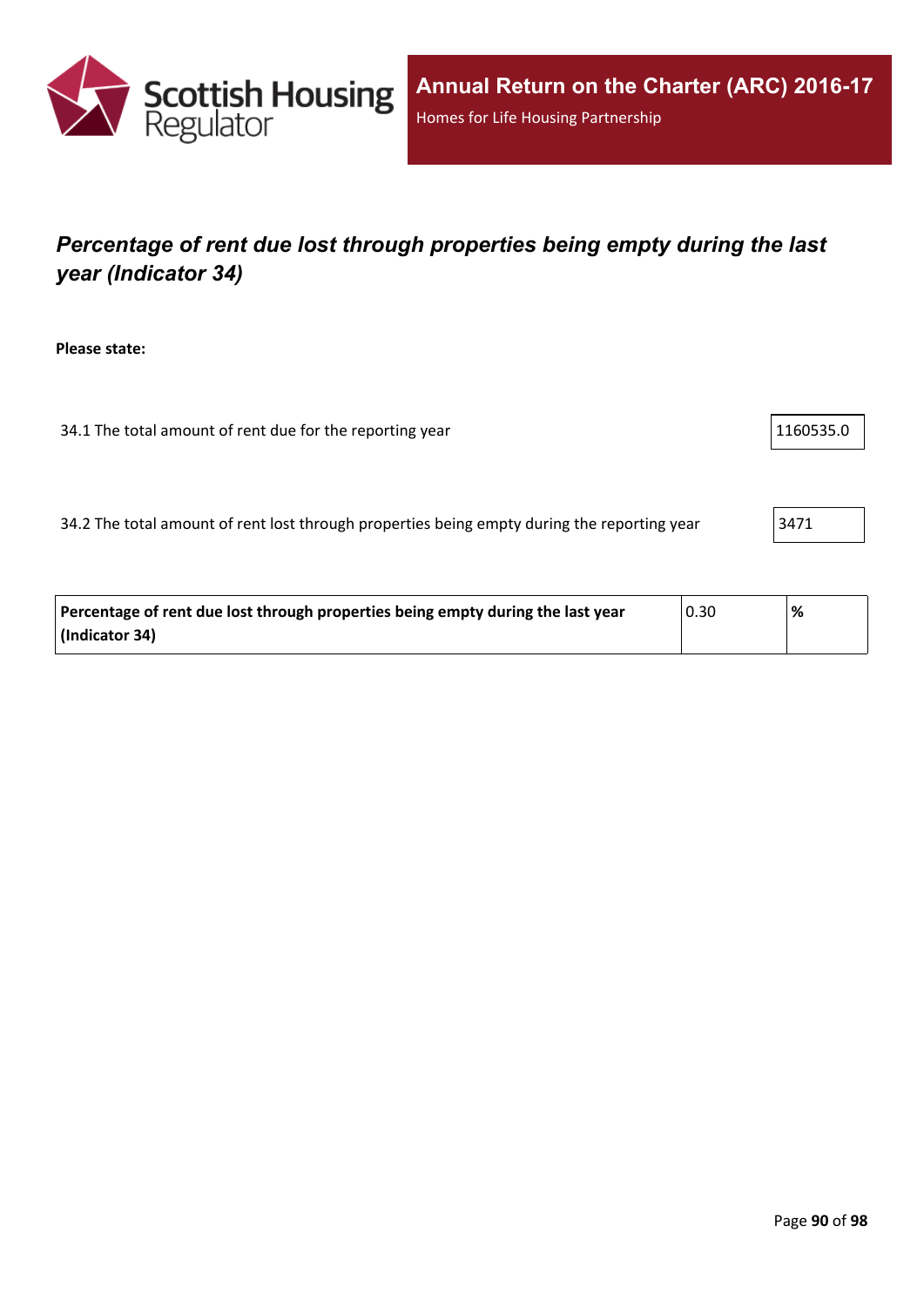

**Annual Return on the Charter (ARC) 2016-17** Homes for Life Housing Partnership

### *Rent increase (Indicator C21)*

**Please state:**

C21.1 The percentage average weekly rent increase to be applied in the next reporting year  $|2|$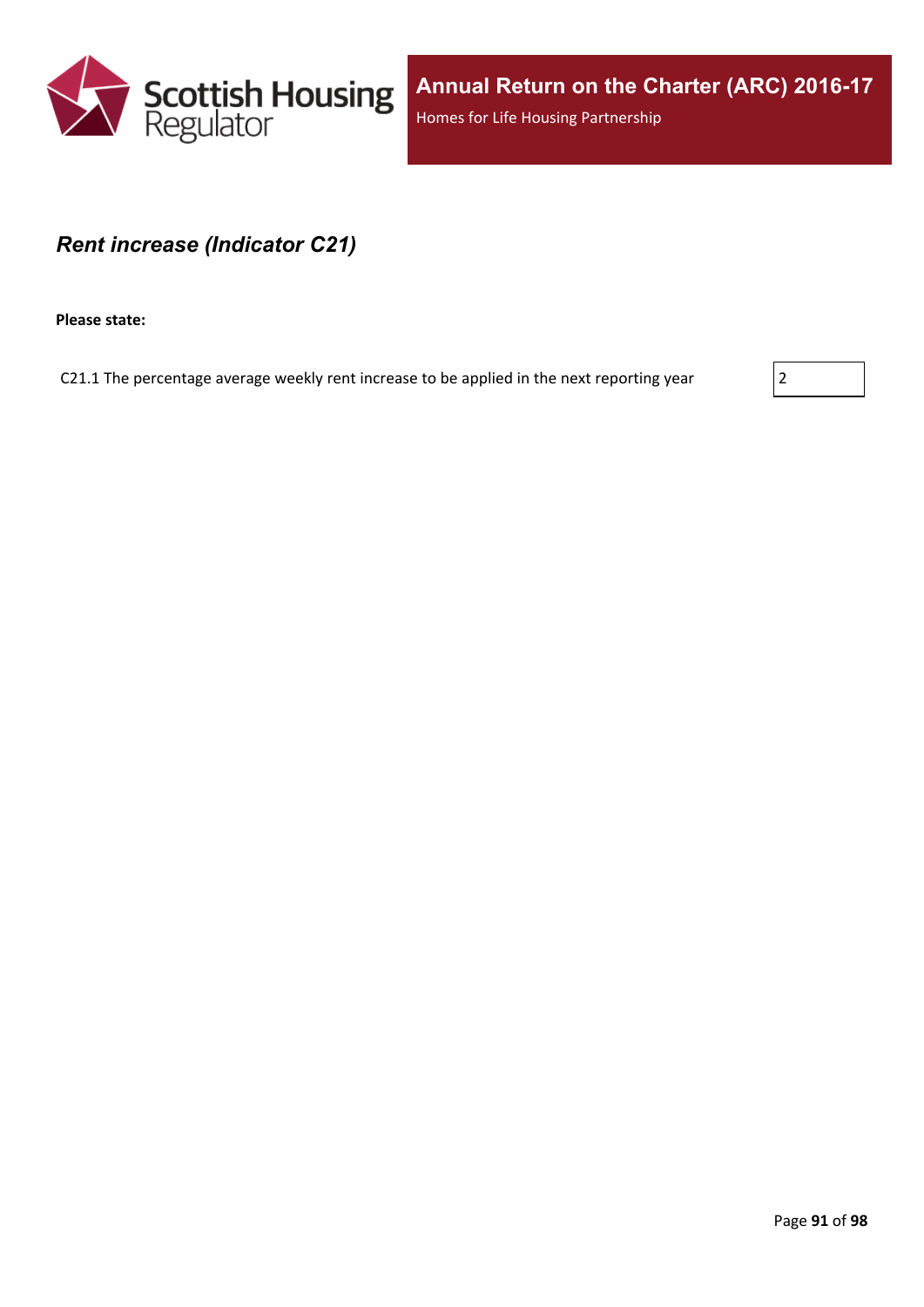

## *The number of households for which landlords are paid housing costs directly and the total value of payments received in the reporting year (Indicator C22)*

**Please state:**

C22.1 The number of households the landlord received housing costs directly for during the reporting year  $\vert$  119  $\vert$ 

C22.2 The value of direct housing cost payments received during the reporting year  $364801$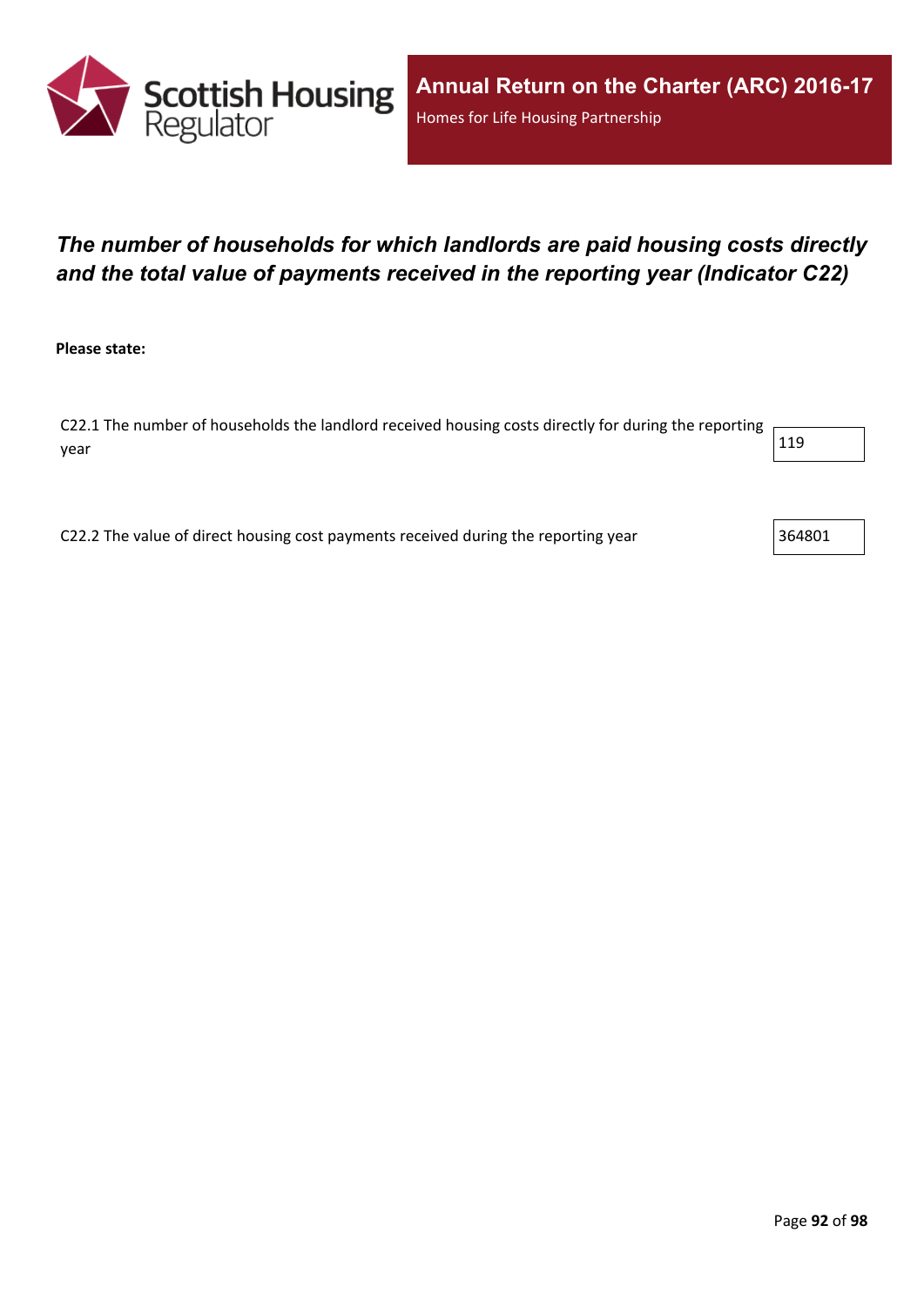

## *Amount and percentage of former tenant rent arrears written off at the year end (Indicator C23)*

**Please state:**

C23.1 The total value of former tenant arrears at year end  $|4365\rangle$ 

C23.2 The total value of former tenant arrears written off at year end 2898

| Amount and percentage of former tenant rent arrears written off at the year end | 66.39 | % |
|---------------------------------------------------------------------------------|-------|---|
| (Indicator C23)                                                                 |       |   |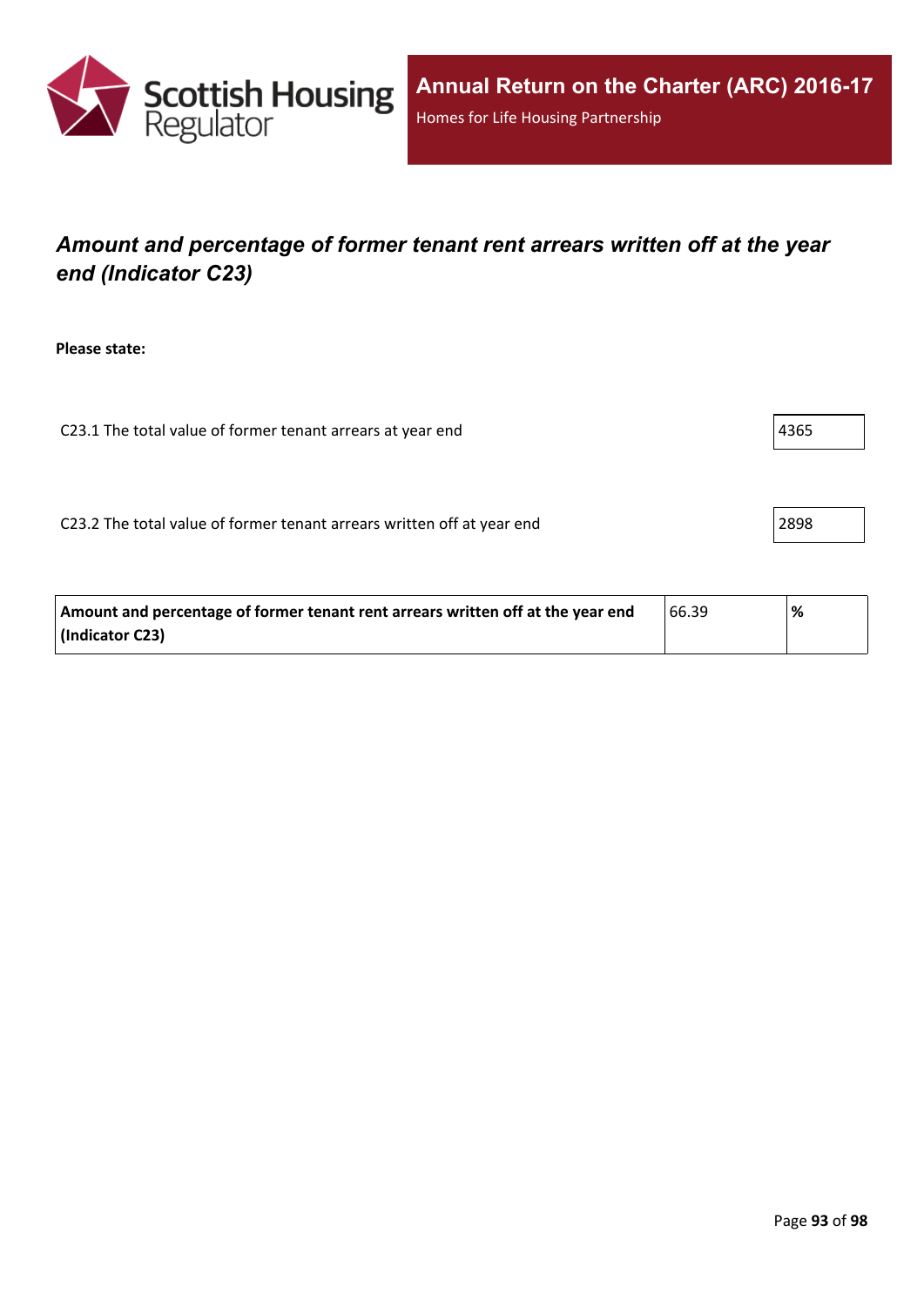

*Comments (Getting good value from rents and service charges)*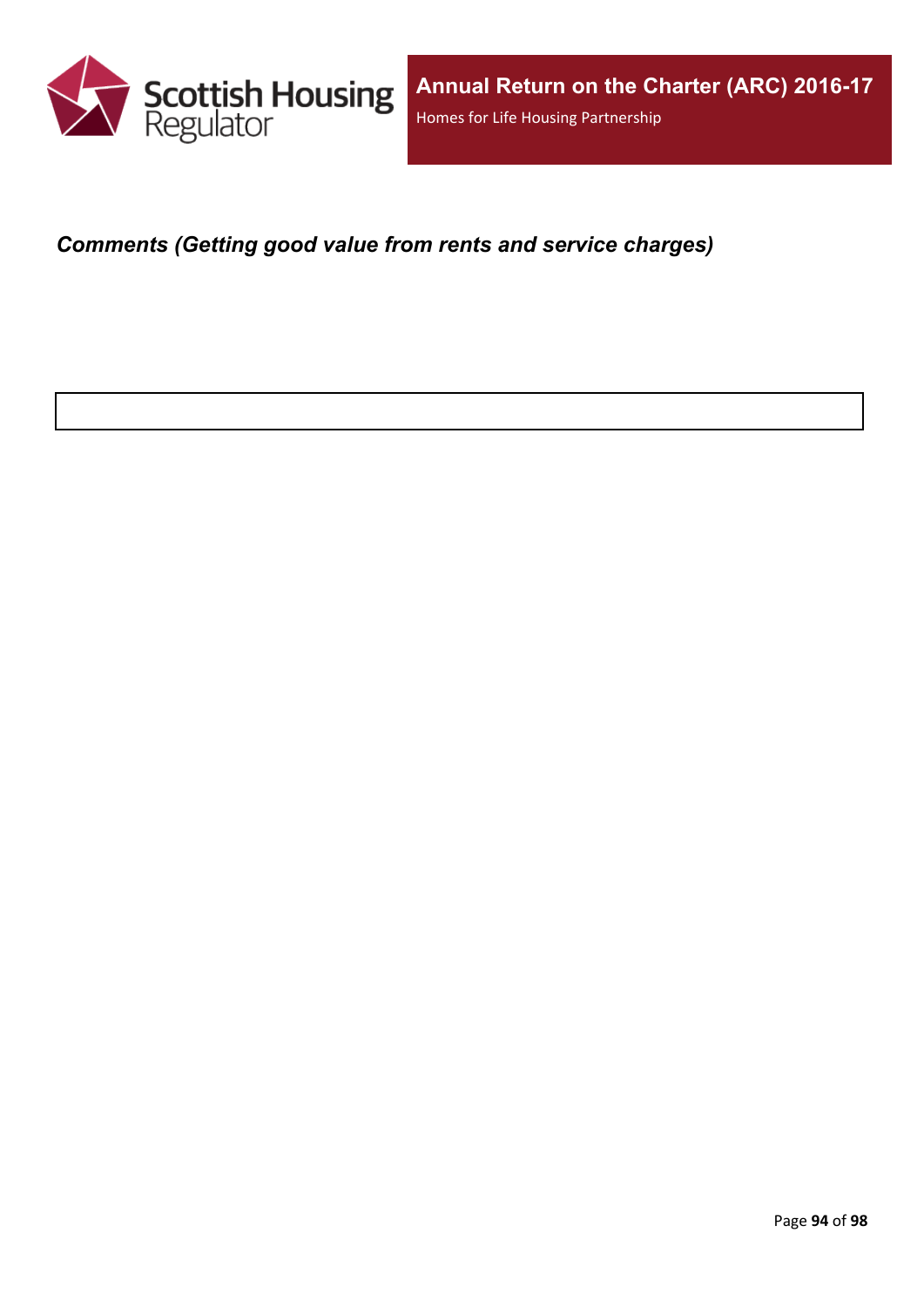

### *Other Customers*

**The information you give us here will tell us about the services you offer to Gypsies/Travellers.**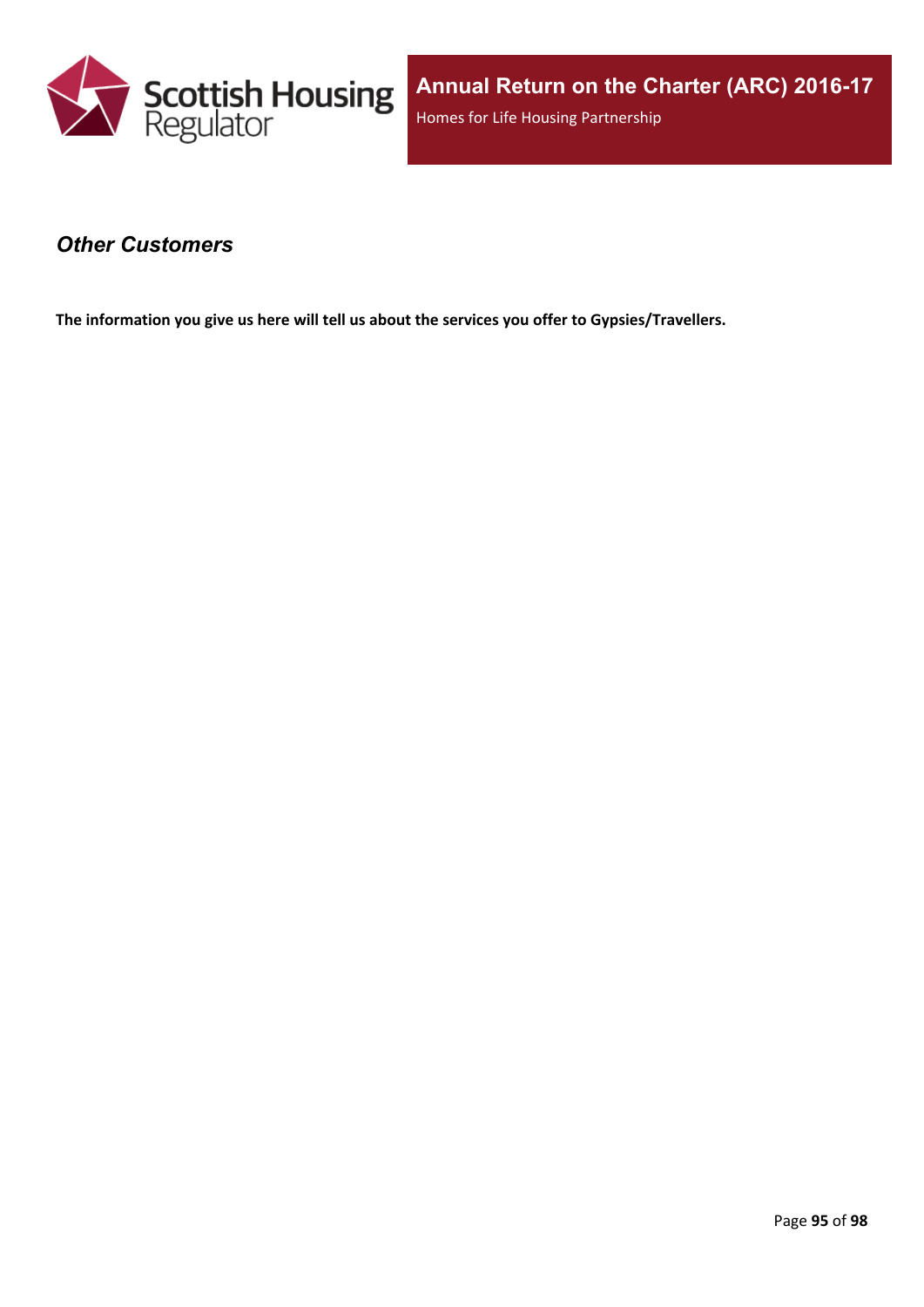

### *Gypsies/travellers – Average weekly rent per pitch (Indicator 36)*

A pitch is a defined serviced area provided by a landlord for mainly Gypsies and Travellers to place their homes. **Please state:**

36.1 The total amount of rent set for all pitches during the reporting year  $\vert$  0

36.2 The total number of pitches 0

| Gypsies/travellers - Average weekly rent per pitch (Indicator 36) | $\mathbf{f}$   0.0 |  |
|-------------------------------------------------------------------|--------------------|--|
|                                                                   |                    |  |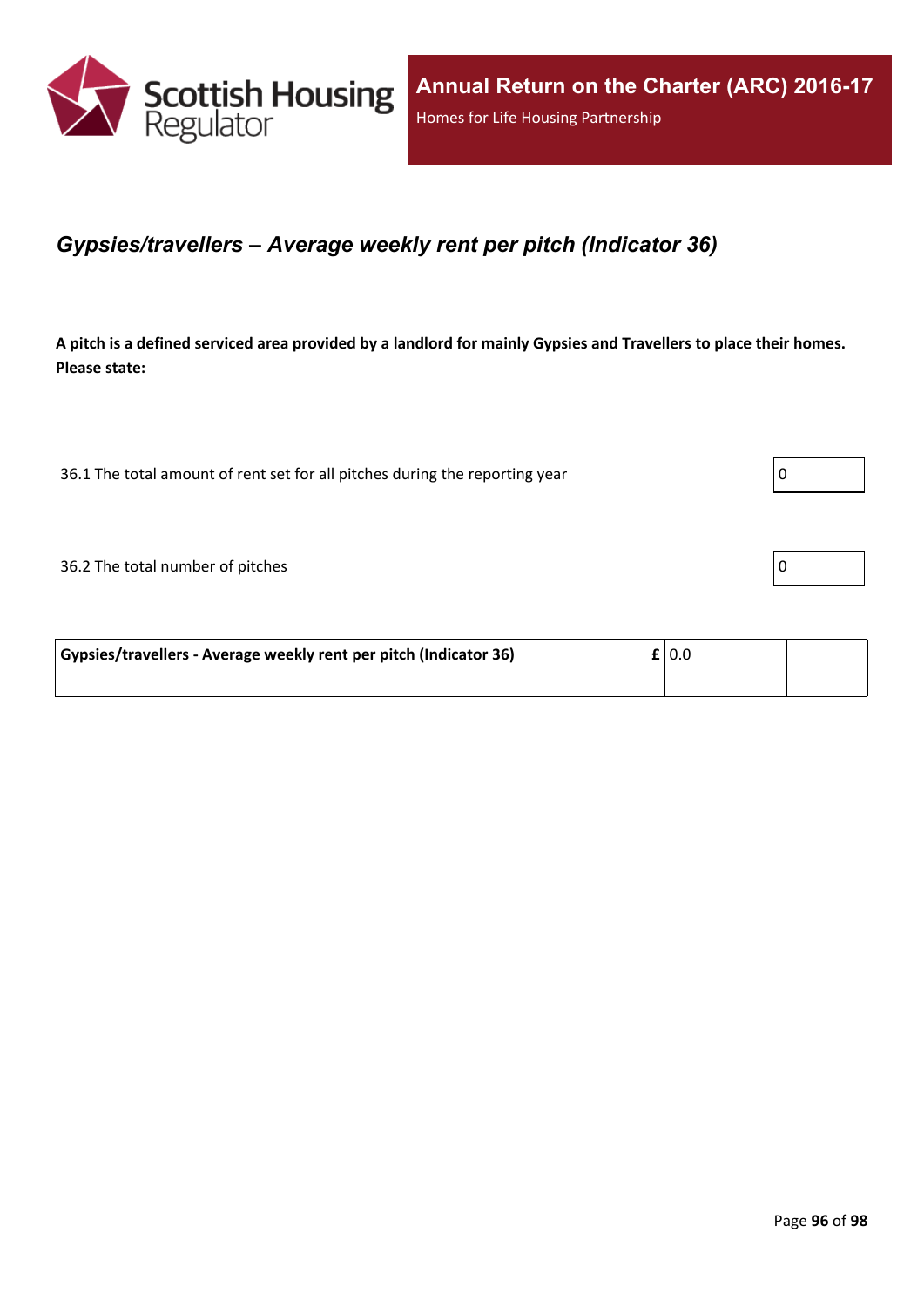

## *For those who provide sites – percentage of gypsies/travellers satisfied with the landlord's management of the site (Indicator 37)*

In relation to the satisfaction question on the management of sites provided to gypsies/travellers, please state:

37.1 How many Gypsies/Travellers answered the question "How satisfied or dissatisfied are you with your landlord's management of your site?"

37.2 Of the Gypsies/Travellers who answered, how many said that they were: **37.2.1 very satisfied**

**37.2.2 fairly satisfied**

**37.2.3 neither satisfied nor dissatisfied**

**37.2.4 fairly dissatisfied**

**37.2.5 very dissatisfied**

| For those who provide sites – percentage of gypsies/travellers satisfied with the | 0.0 | % |
|-----------------------------------------------------------------------------------|-----|---|
| I landlord's management of the site (Indicator 37)                                |     |   |